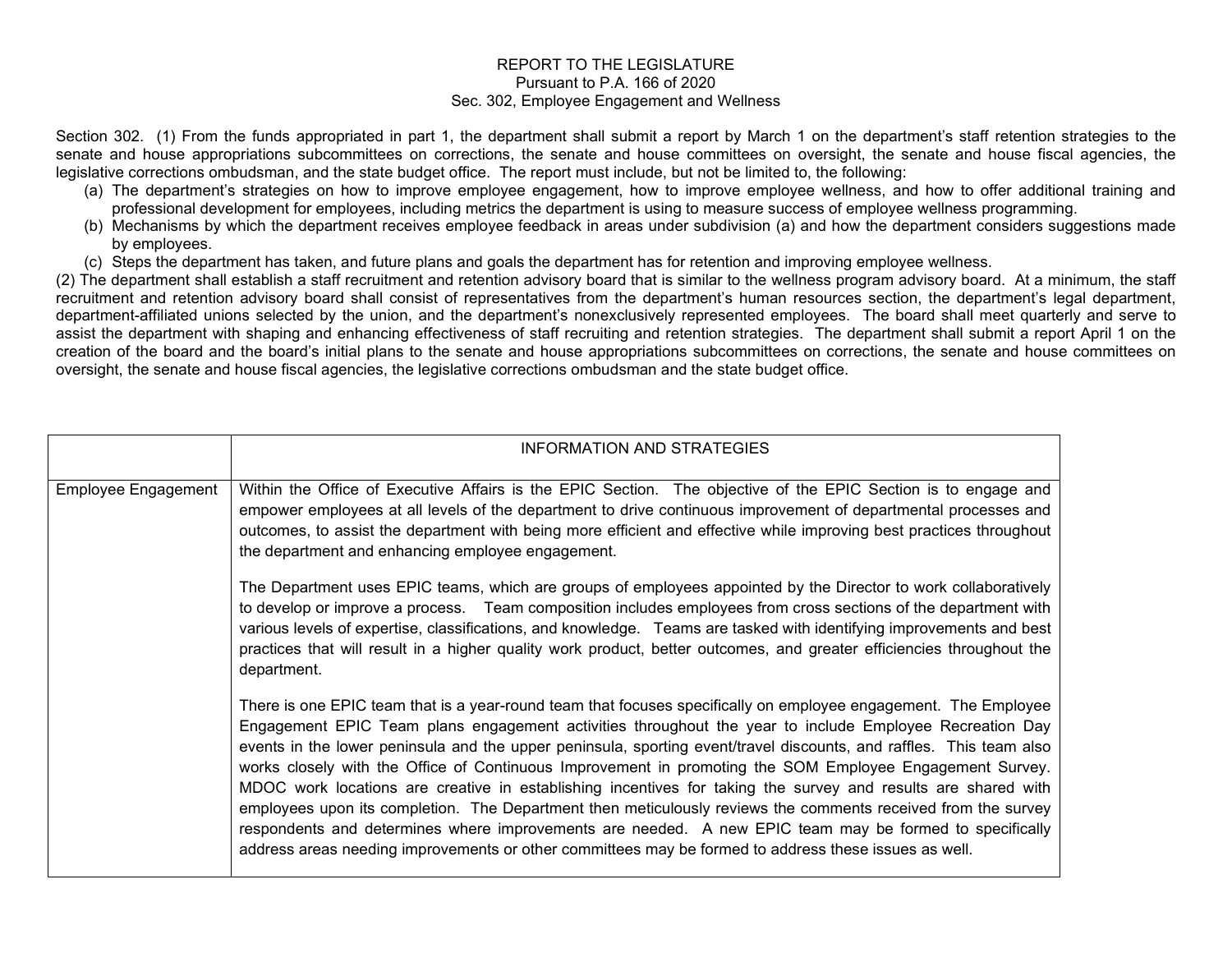|                          | The EPIC Section established a $501(c)(7)$ to assist with employee engagement in the Department. This non-profit<br>organization raises funds necessary to host Employee Recreation Day events along with other events designed to<br>bring employees together for engagement purposes. The Employee Engagement Organization also established and<br>oversees a departmental on-line store from which employees can purchase clothing and other items with the MDOC<br>logo. Funds raised from the on-line store are used to support additional engagement activities. Funds are also<br>donated to MDOC family members who have experienced personal tragedies.                                                                                                                                            |
|--------------------------|-------------------------------------------------------------------------------------------------------------------------------------------------------------------------------------------------------------------------------------------------------------------------------------------------------------------------------------------------------------------------------------------------------------------------------------------------------------------------------------------------------------------------------------------------------------------------------------------------------------------------------------------------------------------------------------------------------------------------------------------------------------------------------------------------------------|
|                          | The EPIC Section also established a $501(c)(7)$ to oversee the Department's Shooting Team. The Shooting Team<br>Organization was formed in 2017. Its purpose is to encourage employee engagement at competitive shooting<br>competitions throughout the year. This organization oversees worksite Shooting Team Chapters and qualifies staff to<br>participate in the annual MSP Police Pistol Shoot and the NRA National Police Shooting Championships. Worksite<br>chapters are encouraged to hold shooting competitions in addition to those previously mentioned.<br>These<br>competitions have been very well received and a number of shooters from across the department participating.                                                                                                              |
|                          | With regard to employee feedback and suggestions, employees within the department are encouraged to submit<br>recommendations for best practices. An EPIC mailbox was established for employees to submit their ideas and<br>recommendations. They can also contact any member of the EPIC Section to discuss ideas and recommendations.                                                                                                                                                                                                                                                                                                                                                                                                                                                                    |
|                          | Information on employee engagement events are shared with all employees in the Department's newsletter which is<br>provided to every employee. In addition, flyers and postings are provided to worksites to advertise engagement<br>opportunities, and email notifications are sent to all staff as well.                                                                                                                                                                                                                                                                                                                                                                                                                                                                                                  |
|                          | Attached is a document outlining engagement activities at all of our worksites for the year 2020.                                                                                                                                                                                                                                                                                                                                                                                                                                                                                                                                                                                                                                                                                                           |
| <b>Employee Wellness</b> | In 2018, The Michigan Department of Corrections (MDOC) established an EPIC Committee to begin to address ways<br>to initiate organized wellness-based services for all MDOC employees, their families and retirees. In the first nine<br>months of inception of the MDOC Wellness Unit since May 2019, four FTE professionals have joined to facilitate the<br>Wellness Initiative. The team currently is comprised of a Program Manager, two Wellness Coordinators and a<br>Chaplains Coordinator. Each member of the Wellness Unit has an extensive background in working in public safety<br>and support services. Soon the Wellness Unit will onboard another Wellness Coordinator. The three Wellness<br>Coordinators will work regionally within Michigan to provide accessible services and support. |
|                          | The Wellness Unit serves as a dedicated resource within the MDOC to facilitate and assist wellness initiatives. The<br>mission statement is "Supporting the wellness of the MDOC community and the well-being of those who serve." The<br>best practice strategies for correctional wellness include: 1) effective and accessible crisis response, 2) providing<br>proactive and preventative interventions and training opportunities, and 3) facilitating employee engagement in<br>wellness for themselves, families and colleagues.                                                                                                                                                                                                                                                                     |
|                          | The confidential services currently provided by the Wellness Unit are 24/7 crisis response, wellness consultations,<br>brief counseling for employees, eligible family members and retirees. In addition, the Unit provides trainings,<br>orientation and presentations throughout MDOC worksites and work groups. The Unit proactively fosters partnerships<br>with outside entities to include other support organizations and MDOC affiliated unions. The Unit is available to new                                                                                                                                                                                                                                                                                                                       |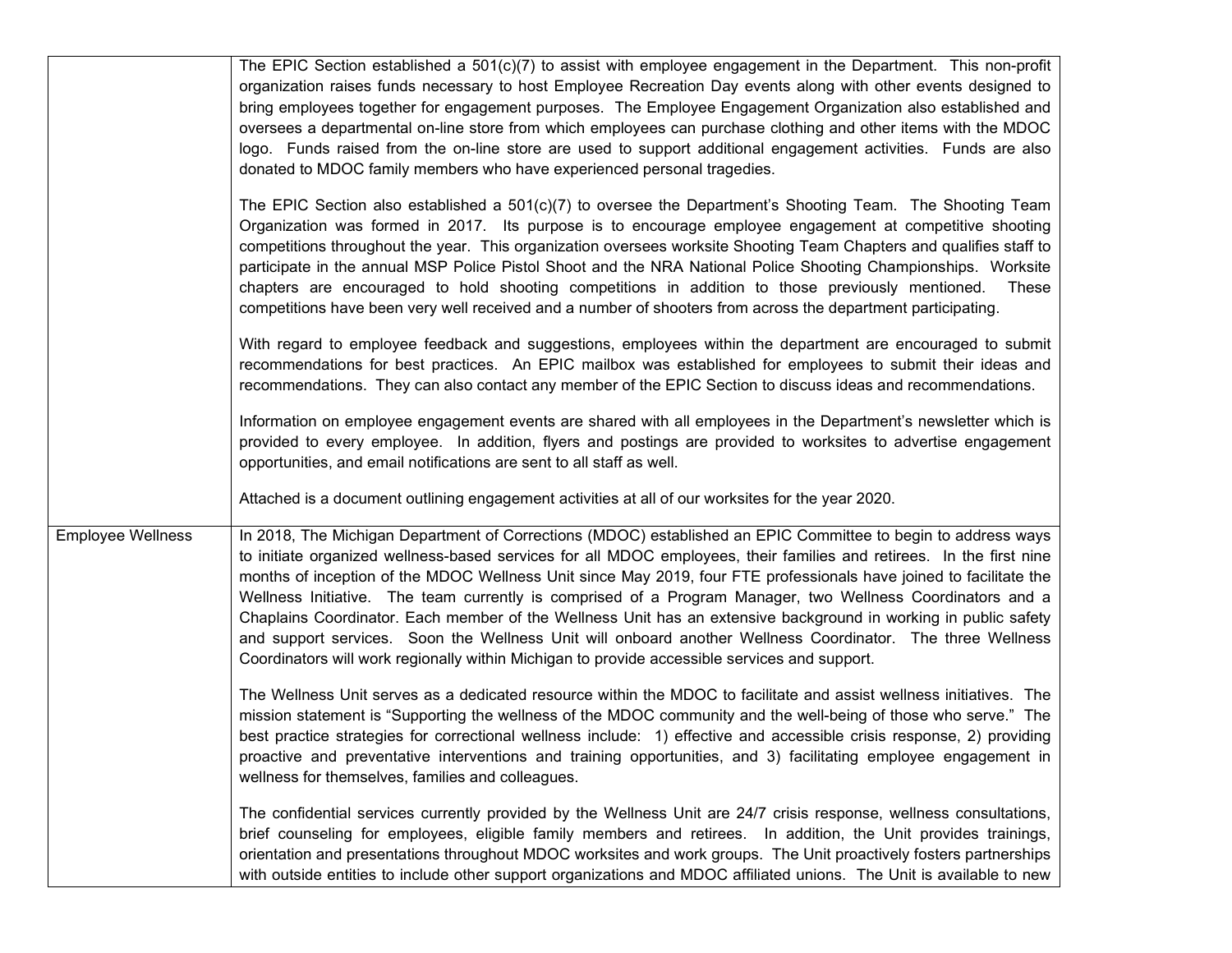officers beginning in the first week of our academies, and they also help delivery resilience and wellness training to new officers.

The primary goals for 2020 are to establish a formal Peer Support Program and Chaplaincy Corps of over 100 trained employee volunteers to provide accessible wellness support for MDOC employees throughout the state of Michigan. These volunteers will be nominated by their peers, vetted and specially trained in peer support roles. The Wellness Coordinators will serve as clinical consultants to the Peer Support Persons (PSP) and will be regionally located and representative of some of the specialized target areas like military reintegration, correctional family health, retirement preparedness and women in corrections.

A specialized wellness work group is currently being established. The Wellness Program Advisory Board will hold its initial meeting on 03/25/2020 and will plan to meet quarterly. Members of the Wellness Program Advisory Board will assist in a collaborative effort to shape the Wellness Program and enhance the effectiveness of Wellness Program development.

This work group will consist of representatives from each of the following areas:

MDOC Wellness Program Manager

MDOC Wellness Program Coordinators

MDOC Human Resources

MDOC Legal Department

MDOC-affiliated unions

MDOC NERE employees (MAGE)

The MDOC is providing the 2020 Building Resiliency Training Module to all MDOC employees during the calendar year. This module will familiarize staff with developing active skills in resiliency, orientation of mental health first aid and mindfulness. The Wellness Unit staff will be training the trainers and provide ongoing training guidance in program delivery. Additionally, the department delivers staff suicide prevention and intervention training to all employees.

**METRICS THE DEPARTMENT IS USING TO MEASURE SUCCESS OF EMPLOYEE WELLNESS PROGRAMMING:**

The MDOC Wellness Unit currently tracks contact demographics, services and outcomes as an initial basis for metric formulation. To have a more accurate assessment of operational and systematic efficacy of employee wellness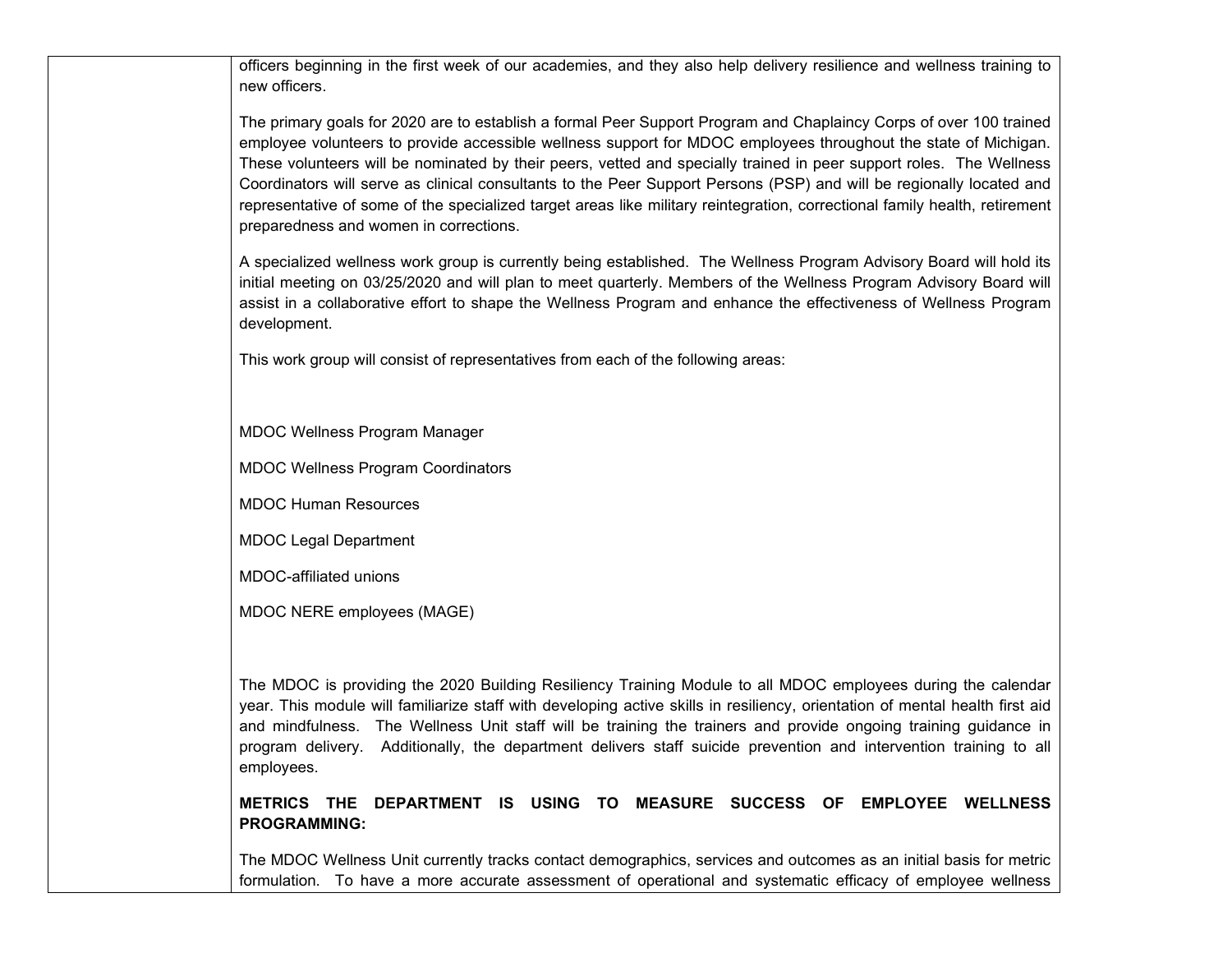|                           | programming, the MDOC is constructing formal metrics systems which will assess the effectiveness of the MDOC<br>Wellness Program and employee wellness training. A Departmental Technician position will be created to serve as a<br>dedicated resource for metrics development, maintenance and tracking oversight of the employee wellness<br>programming. The Technician will be responsible for completing a variety of research and analysis assignments for<br>the purpose of evaluation, assessment, planning development and implementation of MDOC Wellness programs or<br>services. This position will provide ongoing analysis and reporting of metrics, program outcomes and identify areas of<br>concern which is vital in this MDOC departmental wide program.                                                                                                                                                                                                                                                                                                                                                                                                                                                                                                                                                                                                                                                                                                                                                                                                                                                                                                                                                                                                                                                                                                               |
|---------------------------|--------------------------------------------------------------------------------------------------------------------------------------------------------------------------------------------------------------------------------------------------------------------------------------------------------------------------------------------------------------------------------------------------------------------------------------------------------------------------------------------------------------------------------------------------------------------------------------------------------------------------------------------------------------------------------------------------------------------------------------------------------------------------------------------------------------------------------------------------------------------------------------------------------------------------------------------------------------------------------------------------------------------------------------------------------------------------------------------------------------------------------------------------------------------------------------------------------------------------------------------------------------------------------------------------------------------------------------------------------------------------------------------------------------------------------------------------------------------------------------------------------------------------------------------------------------------------------------------------------------------------------------------------------------------------------------------------------------------------------------------------------------------------------------------------------------------------------------------------------------------------------------------|
| <b>Employee Retention</b> | ADDITIONAL TRAINING AND PROFESSIONAL DEVELOPMENT FOR EMPLOYEES:                                                                                                                                                                                                                                                                                                                                                                                                                                                                                                                                                                                                                                                                                                                                                                                                                                                                                                                                                                                                                                                                                                                                                                                                                                                                                                                                                                                                                                                                                                                                                                                                                                                                                                                                                                                                                            |
|                           | The department is again offering specific training programs for staff that is geared toward employee engagement and<br>wellness. In FY 21 all staff will attend a specialized training program called Building Resiliency. The new Building<br>Resiliency program was developed in collaboration between our Training Division and our Wellness Section. The<br>focus of this training is to provide evidence-based, easy to learn and use responses to overcome stressful moments<br>and high stress situations. Building Resiliency training provides tools for staff to mentally and physically prepare for<br>various types of stress.                                                                                                                                                                                                                                                                                                                                                                                                                                                                                                                                                                                                                                                                                                                                                                                                                                                                                                                                                                                                                                                                                                                                                                                                                                                 |
|                           | Motivational Interviewing is another training program that helps staff better communicate with offenders and each<br>other. This program is being rolled out department wide over the next few years. Motivational interviewing has<br>numerous sessions scheduled in FY21 and has been modified to be delivered virtually during the pandemic.<br>Communication portions of the Officer Recruit Training curriculum is being reviewed to include motivational<br>interviewing language and terminology where appropriate.                                                                                                                                                                                                                                                                                                                                                                                                                                                                                                                                                                                                                                                                                                                                                                                                                                                                                                                                                                                                                                                                                                                                                                                                                                                                                                                                                                 |
|                           | The department continues to work towards becoming a trauma informed department was a goal in FY 20 and due to<br>the pandemic work is now moving forward toward that goal. This means that the staff will gain an understanding of<br>the signs and symptoms of trauma and the potential paths to recovery. It will help reduce triggers and re-<br>traumatization and will allow staff to better communicate and understand victims of trauma both at work and in their<br>personal life. The EPIC workgroup is scheduled to begin meeting to establish the steps in achieving this goal. A key<br>component to achieving this goal will include training for all staff related to trauma and an overall change in the<br>approach when dealing with prisoners and staff. The MDOC has launched two new training programs for FY21 that<br>integrate trauma informed de-escalation techniques designed to minimize potential triggers during staff interventions.<br>The de-escalation training will raise the awareness of staff responders to critical incidents and assist during crisis<br>interventions to de-escalate using verbal techniques in lieu of force whenever possible. The second program is titled<br>Leading with Awareness. Self-Awareness is the first of an ongoing series. The primary objective is to heighten the<br>awareness of the responder to focus on the reduction of triggers and leading with situational awareness. The<br>anticipated outcome will be a measurable decrease in the use of physical control tactics and potential injuries to all<br>stakeholders. Traditional programs focus mainly on the person in crisis and not the responders mental focus and<br>awareness. This program is specifically designed to target the mindset of the responder to inject de-escalation<br>techniques in every aspect of the intervention or response. |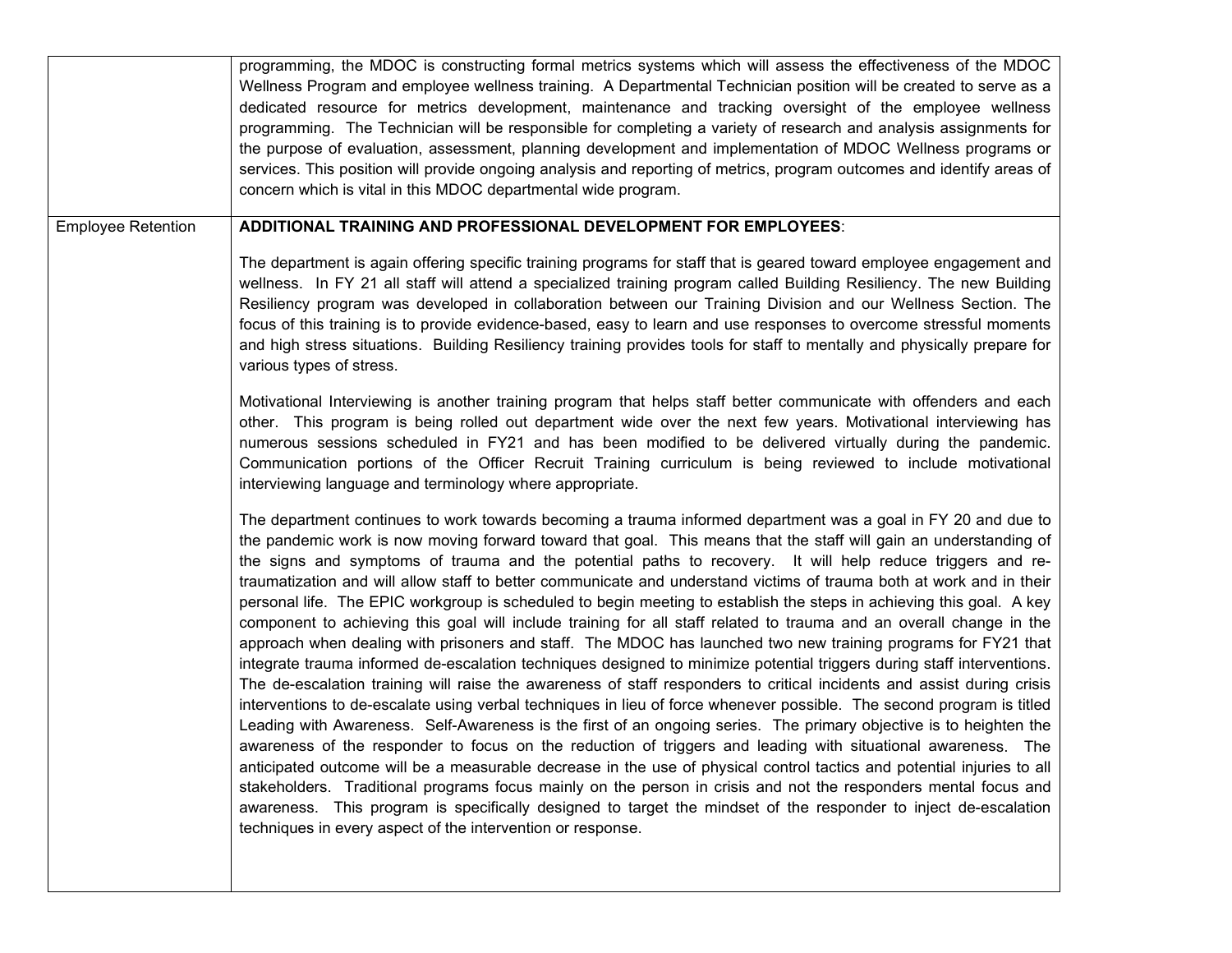The department also offers other specialized field specific training to staff. Employees participate in conferences and trainings in their specialized areas. The department has memberships with organizations (healthcare and field operations) that provide specialized online training programs and may also provide continuing professional education credits for their licenses. Healthcare sends staff to a specialized nursing training program where they get hands on experience. In other areas special guests are invited to speak at conferences and meetings.

The MDOC has launched the new Learning Management System. The new MDOC portal of the State of Michigan Learning Center will allow staff to sign up for all available training quickly and easily. The web-based program allows staff 24-hour access to all available online training courses. Additionally, it provides a comprehensive calendar of all MDOC training programs as well as programs offered through the Michigan Civil Service Commission.

The department is continuing to offer multiple leadership programs aimed at providing increased employee engagement with Supervisors and Managers. Communication is a key component to building trust and improving the overall environment for all stakeholders. FIT Leader programming will continue throughout the year. Providing leadership skills, communication training, and an environment that fosters positive relationships and a positive environment for staff. These courses stalled during the pandemic but will be back in the near future.

#### **RETENTION:**

The department values our employees and works hard to retain our staff. In the current economy it has become very challenging to recruit, train, and retain staff. The department continues to educate people on what it is like to work in corrections, removing the stigma that is associated with prison and how the department can provide a great career opportunity and benefit package.

The department continues to recruit and fill vacancies. In FY 21 the department is projected to fill 800 corrections officer vacancies over four academies. Filling these vacancies will have a positive impact on morale, reduce overtime and improve work-life balance.

The department has a college credit waiver that allows new Corrections Officers the ability to be hired without meeting the college credit requirements at the time of hire. The new officers have 24 months to achieve the college credits while earning a paycheck and benefits. We continue to reach out to colleges that offer the programs the opportunity to come to the academy and set up a station to sign officers up for their classes to help them get a jump start on the program. There are both online and face-to-face programs within the state. The recruits are provided brochures and literature about all of the colleges that offer the credits to help them find a local college that they could attend.

The department has a mentoring program for all new officers, which starts during their on-the-job training phase. Establishing a mentoring program for all staff is another objective of the strategic plan for FY20 that was stalled because of the pandemic and has been restarted in FY21. This program will provide additional guidance and support to staff in their professional development and will also provide them with mentoring opportunities for future development and growth.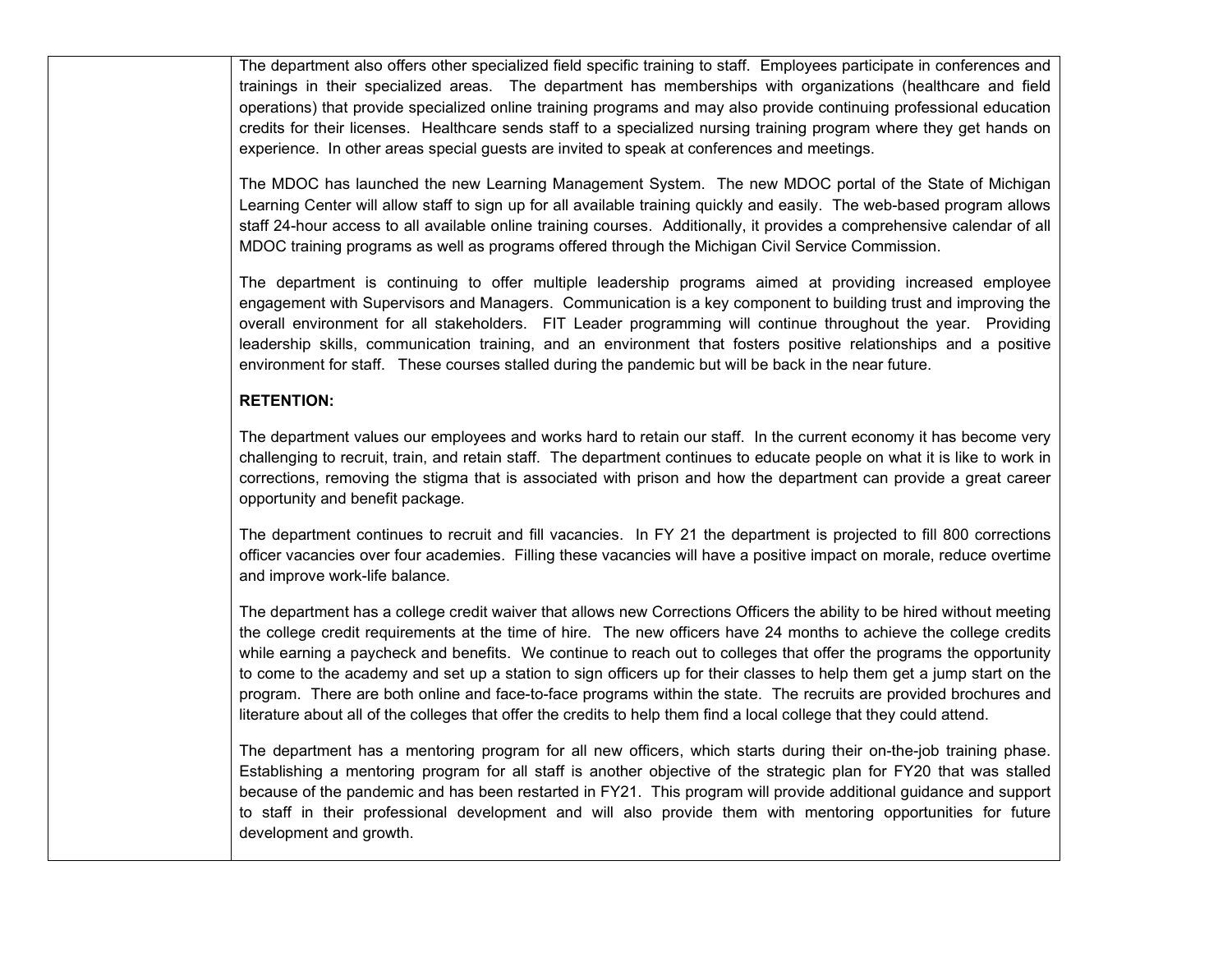The department is now using an electronic exit interview process in addition to receiving a monthly departure report to track departures and the reason for the staff leaving to get a better understanding of why people leave the department. The department is setting up a process to reach out to those departing staff that completed the exit interview to glean additional information about their experiences with the department and to identify and correct any areas in need of improvement. Many times, the departure is not a result of them not liking their job but rather that they are retiring or have found a better opportunity.

The department is developing surveys that will be used throughout the recruitment and onboarding process that will be administered at key intervals in the process. The goal is to gain insight from the recruits about the process, what went well, what they don't like, what could be improved, etc. These trends will help the department better prepare the recruits for work within the prison system and provide opportunity to improve the topics covered and processes within the academy experience, providing the new recruits with the tools to effectively do their jobs. The department has implemented a new physical fitness test for new recruits that aligns with duties of the position. A video has been developed and will be available on the departments website along with being shown at job fairs and recruitment events to give potential recruits a picture of what is expected.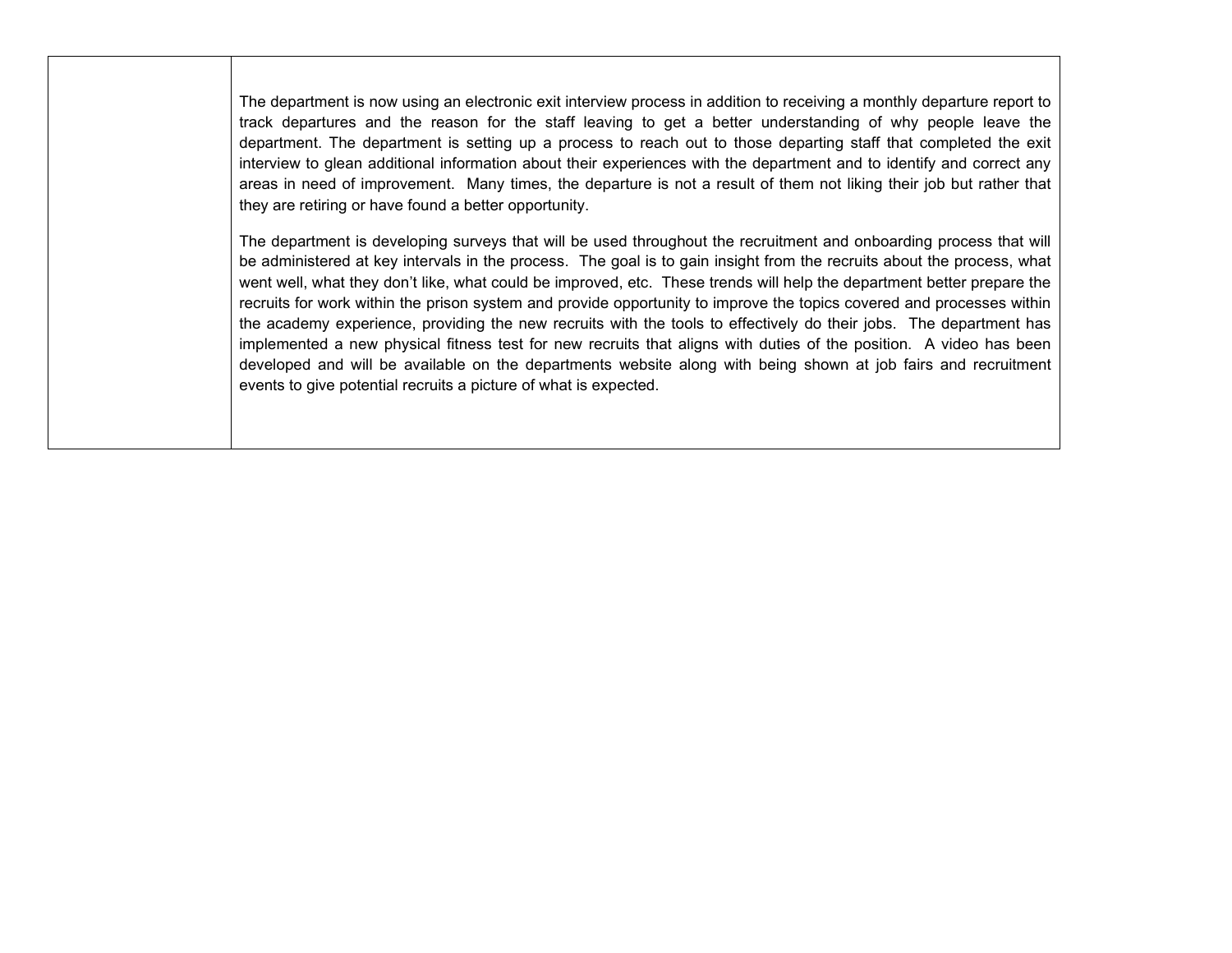| <b>Facility</b>                                     | <b>Activities</b>                                                                                                                                                                                                                                                                                                                                                                                                                                                                                                                                                                                                                                                                                                                                                                                                                                                                                                                                                                                                                                                                                                                                                                                                                                                                                                                                                                                                                                                                                                                                                                                                                                                                                                                                                                                                                                                                                                                                                                                                                                   |
|-----------------------------------------------------|-----------------------------------------------------------------------------------------------------------------------------------------------------------------------------------------------------------------------------------------------------------------------------------------------------------------------------------------------------------------------------------------------------------------------------------------------------------------------------------------------------------------------------------------------------------------------------------------------------------------------------------------------------------------------------------------------------------------------------------------------------------------------------------------------------------------------------------------------------------------------------------------------------------------------------------------------------------------------------------------------------------------------------------------------------------------------------------------------------------------------------------------------------------------------------------------------------------------------------------------------------------------------------------------------------------------------------------------------------------------------------------------------------------------------------------------------------------------------------------------------------------------------------------------------------------------------------------------------------------------------------------------------------------------------------------------------------------------------------------------------------------------------------------------------------------------------------------------------------------------------------------------------------------------------------------------------------------------------------------------------------------------------------------------------------|
| $AMF -$<br>Baraga<br>Correctional<br>Facility       | Baraga Correctional Facility prides itself in donating to the local community. Throughout the year, our focus<br>shifted a bit, trying to help the local community while also helping boost staff morale. Donations to note include:<br>DJ Jacobetti Home for the Veterans, UP-Honor Flight, Ripple Recover Center in L'Anse, MI Baraga Area Schools,<br>$\bullet$<br>Special Olympics Polar Plunge for Upper Michigan.<br>Our facility also teamed up with local businesses by ordering from different restaurants every Friday. From March-<br>$\bullet$<br>October staff had the opportunity to purchase meals from a local business in turn helping our<br>community. Additionally, a local food truck visited the facility three times during the summer and fall on all shifts.<br>Fundraisers were held for five staff members with medical emergencies. Our facility amazes us daily with their<br>$\bullet$<br>generosity to their fellow employees in need. In total over \$7,000 total was raised during these events.<br>Various non-custody staff members have started a "Random Acts of Kindness" group for our custody officers. A<br>$\bullet$<br>few weekends a month, various snacks are put out for custody staff to enjoy throughout their shift.<br>AMF established a "food pantry" which staff are free to utilize if mandated. The facilities EPIC team and<br>Employees Club have raised funds to supply food for the pantry. Food is purchased from the local grocery stores.<br>Employee Appreciation Week-- individualized bags of chips, cookies, and mini candy bars were available one day,<br>beef jerky sticks and pre-packaged snacks another, and coffee was delivered for each housing unit/respective<br>area.<br>Veterans Week-- the facility lobby was decorated honoring our facility Veterans and pre-packaged treats were<br>available daily throughout the week for all shifts.<br>Thanksgiving break-- cookies were donated by the school staff thanking all staff for all their hard work.<br>$\bullet$ |
| $ARF - Gus$<br>Harrison<br>Correctional<br>Facility | Christmas-- coffee was donated and delivered for each housing unit/respective area.<br>$\bullet$<br>February 2020 - Catherine Cobb Fundraiser produced over \$200.00 and a generous amount of items to benefit<br>$\bullet$<br>the organization. Staff were able to dress down for a monetary or item donation.<br>February 2020 - A dress down, raffle and luncheon fundraiser to benefit co-worker Erick Starman who lost his<br>home in a housefire raised \$2,841.00.<br>March 2020- A dress down fundraiser was held to benefit a senior car/nursing home community outreach program<br>to enhance the lives of seniors who were shut-in and unable to have visitors. The program decorated windows and<br>lawns of the care facilities.<br>June 2020- Hats were sold to benefit CO Randy Rumler's family. CO Rumler passed away from COVID-19.<br>$\bullet$<br>October 2020- A canned food drive was held to benefit the local food pantry, Fishes and Loaves.<br>$\bullet$<br>November 2020- A dress down day fundraiser was held for the Lenawee Humane Society where staff could dress<br>$\bullet$<br>down or donate items to help the organization. 9 lbs. of hot dogs, 150 lbs. of cat litter, 16 gallons of bleach, 150<br>Ibs. of dog food, 60 lbs. of cat food, 36 large cans of cat food and Laundry Soap were donated.<br>December 2020- A raffle/dress down day/luncheon was held to benefit the local homeless shelter, Share the<br>$\bullet$<br>Warmth. A total of \$1,225.00 was collected. The money was used to purchase socks, winter wear, and hygiene<br>products for the shelter.                                                                                                                                                                                                                                                                                                                                                                                                                                       |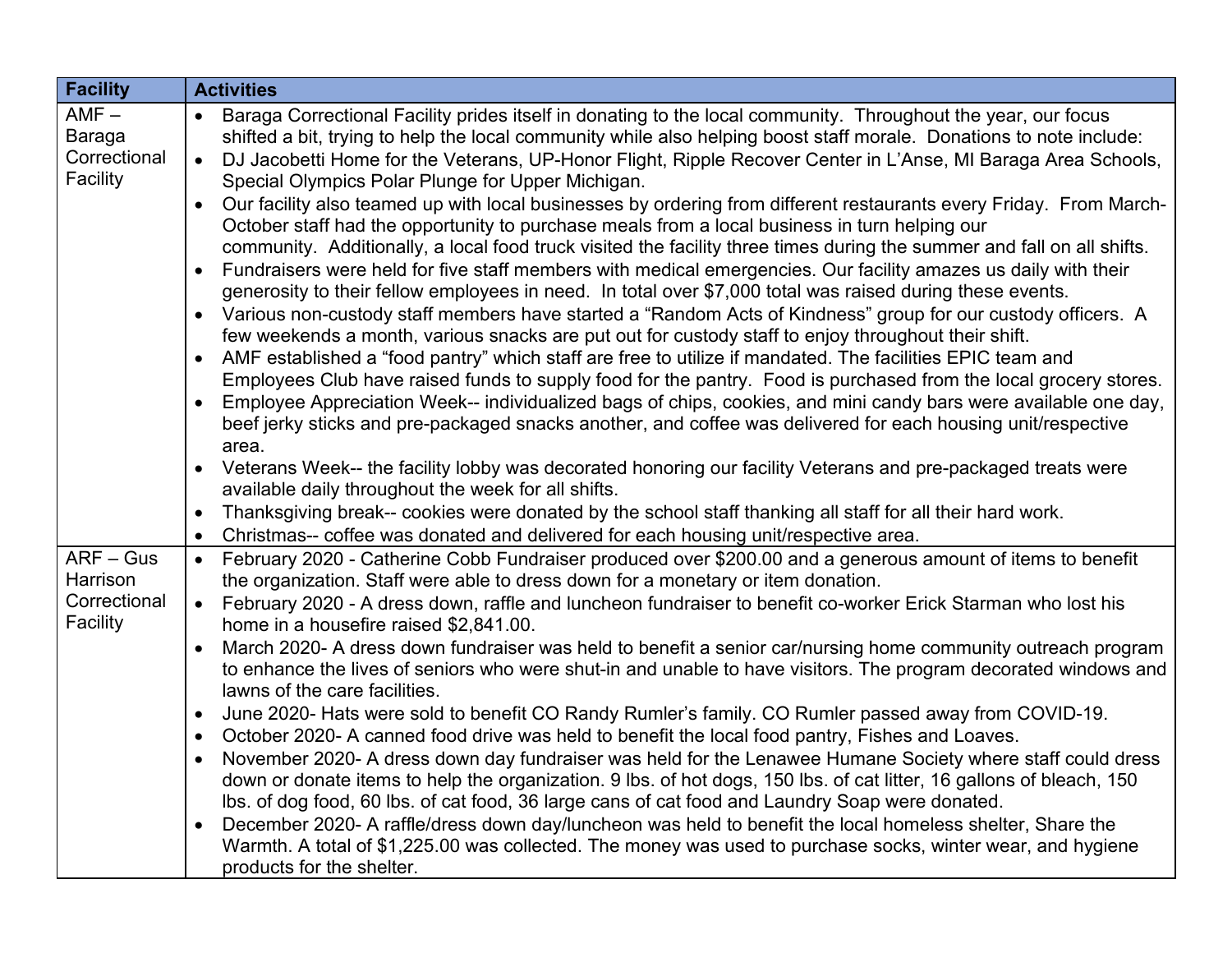|                                                           | In addition to the fundraisers mentioned above, the facility developed a wellness committee named "The Gus<br>Family Connection". This group has endorsed health initiatives by sending out FAQs and organizing events<br>outside of the work place such as walking groups. They have also put idea boxes at the entrances into the facility<br>for staff to anonymously provide feedback/suggestions.<br>The ARF Employee Club sponsored a family for Christmas from the "Adopt A Family" organization. The funds<br>$\bullet$<br>were collected throughout the year by returning pop bottles from staff break rooms.                                                      |
|-----------------------------------------------------------|-----------------------------------------------------------------------------------------------------------------------------------------------------------------------------------------------------------------------------------------------------------------------------------------------------------------------------------------------------------------------------------------------------------------------------------------------------------------------------------------------------------------------------------------------------------------------------------------------------------------------------------------------------------------------------|
| $DRF -$<br><b>Carson City</b><br>Correctional<br>Facility | Officer Kelly Schaffer passed away while trying to save a friend of his from drowning. The facility held a memorial<br>$\bullet$<br>for his at which time Director Washington presented his son with a lifesaving medal his father earned.<br>The facility administration all chipped in and bought COVID coins for all the staff.<br>$\bullet$<br>During Christmas week the Employee's club had a week full of events and food.<br>During Veterans week the employee's club had a week full of events and food that ended with a cake and a<br>challenge coin for all vets purchased by me and the employee's club.<br>The facility had a Toys for Tots drive<br>$\bullet$ |
|                                                           | A look food truck owner, Gazzela's, put on a meal for all staff at the facility in November.<br>$\bullet$<br>Several cookouts were held at the facility for staff, they were but on either by the employee's club or paid for by<br>the administration; Warden, Deputy Warden, ADW's, Facility Manger, Principle and shift commanders.<br>At different times I purchased meals for the Warehouse, Maintenance, Health Care, Mental Health, Records<br>$\bullet$<br>Office, Business Office and Mailroom staff.                                                                                                                                                              |
|                                                           |                                                                                                                                                                                                                                                                                                                                                                                                                                                                                                                                                                                                                                                                             |
| ECF-Oaks<br>Correctional<br>Facility                      | ECF provides PowerPoint presentations to all employees to include upcoming events, past events i.e. retirements,<br>service pin and coin presentations, birthdays and we have included a fish and game section by staff request.<br>Casual Fridays for all eligible staff are offered for a small donation to the Employee Club. The funds are used for<br>$\bullet$<br>various activities and charitable donations.<br>Fresh Popcorn is available to all staff. The supplies are funded by staff donations.<br>$\bullet$<br>The Efficiency Committee at ECF was created and organized by Deputy Warden Burgess. The committee consists<br>$\bullet$                        |
|                                                           | of custody, non-custody and administrative staff. The members review a wide array of issues that impact the facility,<br>i.e., recruitment. The meetings have been put on hold due to the COVID pandemic.                                                                                                                                                                                                                                                                                                                                                                                                                                                                   |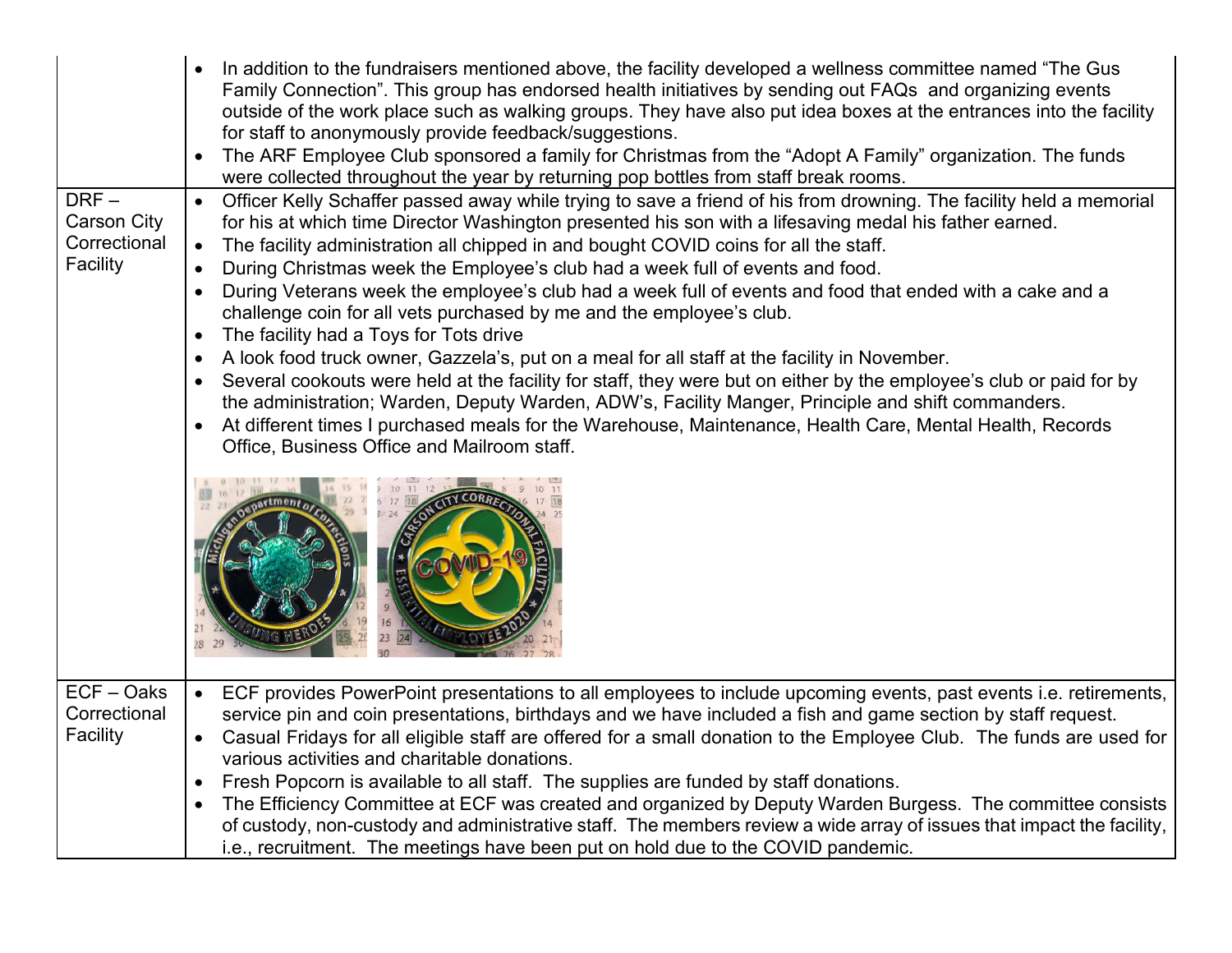|                                                         | • Custody staff have organized various themed meals for their respective shift. On occasion they held special events<br>like a "Chili Cook-Off", Best Bar-B-Que, etc. Staff contribute all items for the events.<br>In the spring, the Business Office organized "Support Our Local Restaurants". This consisted of once per week, all<br>$\bullet$<br>staff were encouraged to order from the selected local restaurant of the week. This was offered on all 3 shifts with<br>set delivery times. This was a big success and the local restaurant owners were very appreciative of our business.<br>In the spring, to uplift the facility staff during this difficult time, a fun competition was held. Staff were challenged to<br>$\bullet$<br>put on their creative hats, in this case masks. Staff voted and the person with the winning mask received a \$50 gift<br>certificate from Warden Parish.<br>Merry Christmas, Happy Holidays from the Employee ClubAll staff were entered into a drawing for 40 gift cards<br>$\bullet$<br>worth \$40 each at Meijer. Staff were randomly drawn and awarded. This has been part of the holiday celebration<br>at the Oaks for a number of years. |
|---------------------------------------------------------|---------------------------------------------------------------------------------------------------------------------------------------------------------------------------------------------------------------------------------------------------------------------------------------------------------------------------------------------------------------------------------------------------------------------------------------------------------------------------------------------------------------------------------------------------------------------------------------------------------------------------------------------------------------------------------------------------------------------------------------------------------------------------------------------------------------------------------------------------------------------------------------------------------------------------------------------------------------------------------------------------------------------------------------------------------------------------------------------------------------------------------------------------------------------------------------------------|
| $IBC -$<br>Bellamy<br>Creek<br>Correctional<br>Facility | IBC hosts a number of employee engagement activities throughout the year, some examples are:<br>$\bullet$<br>Food trucks on site for staff<br>$\bullet$<br>Popcorn days<br>$\bullet$<br>Gift Cards and healthy snacks for Employee Appreciation<br>$\bullet$<br>Free Ice Water to all staff during heat alerts<br>$\bullet$<br>Ice Cream day in July<br>$\bullet$<br>Annual Employee cookout in July<br>$\bullet$<br>Veterans day bags, gift cards and activities<br>$\bullet$<br>Turkey giveaways for Thanksgiving<br>$\bullet$<br>\$1700 in gift card drawing giveaways in December.<br>Casual Days for employees to raise money for the local food pantry (\$6792 raised in 2020).<br>$\bullet$                                                                                                                                                                                                                                                                                                                                                                                                                                                                                                |
|                                                         | As far as engagement opportunities, IBC currently is operating at a vacancy rate of 13.4 generating a need for<br>working out of class opportunities in several departments. Numerous staff have had the opportunity to work in areas<br>of interest due to vacancy levels. In addition, IBC has a staff mentoring plan for all supervisors that rotates monthly to<br>ensure each supervisor has quarterly mentoring responsibilities.                                                                                                                                                                                                                                                                                                                                                                                                                                                                                                                                                                                                                                                                                                                                                           |
| $ICF - Ionia$<br>Correctional                           | We award 3 coins to staff. Warden's Excellence Coin, A facility coin, and a Retirement Coin.<br>We have participated in raising funds for the following charities:                                                                                                                                                                                                                                                                                                                                                                                                                                                                                                                                                                                                                                                                                                                                                                                                                                                                                                                                                                                                                                |
| Facility                                                | Ionia Food Pantry<br>$\circ$                                                                                                                                                                                                                                                                                                                                                                                                                                                                                                                                                                                                                                                                                                                                                                                                                                                                                                                                                                                                                                                                                                                                                                      |
|                                                         | <b>Angel Tree</b><br>$\circ$<br>Rave: Domestic Violence Shelter<br>$\circ$                                                                                                                                                                                                                                                                                                                                                                                                                                                                                                                                                                                                                                                                                                                                                                                                                                                                                                                                                                                                                                                                                                                        |
|                                                         | Employees that have experienced tragedy<br>$\circ$                                                                                                                                                                                                                                                                                                                                                                                                                                                                                                                                                                                                                                                                                                                                                                                                                                                                                                                                                                                                                                                                                                                                                |
|                                                         | <b>Toys for Tots</b><br>$\circ$                                                                                                                                                                                                                                                                                                                                                                                                                                                                                                                                                                                                                                                                                                                                                                                                                                                                                                                                                                                                                                                                                                                                                                   |
|                                                         | <b>Heartland Assisted Living Center</b><br>$\circ$                                                                                                                                                                                                                                                                                                                                                                                                                                                                                                                                                                                                                                                                                                                                                                                                                                                                                                                                                                                                                                                                                                                                                |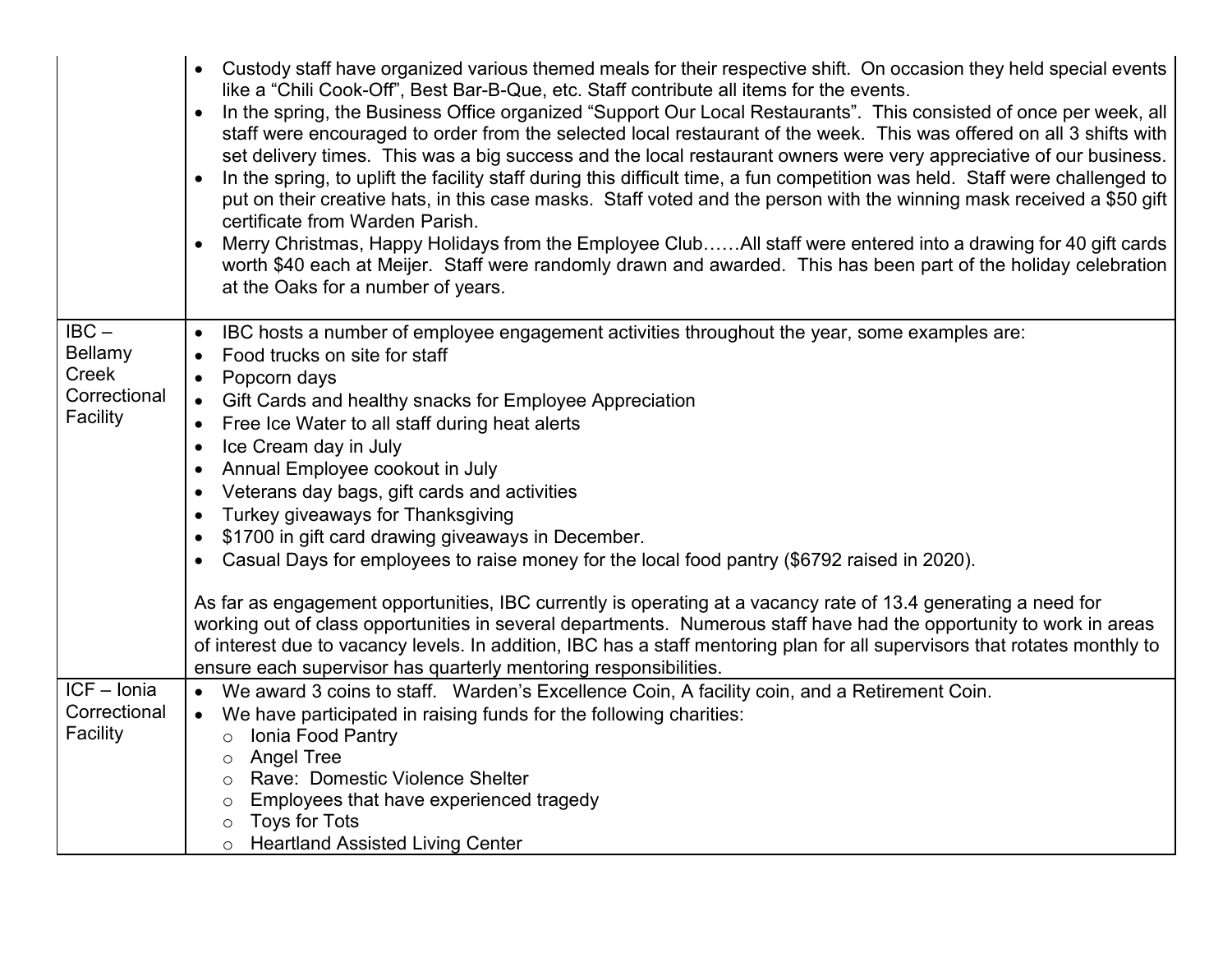|                                                                | Veteran's Week Activities- Including Veteran Parking Area, Acknowledgment of all Veteran and Active Duty,                                                                                                                                                                                                                                                                                                                                                                                                                                                                                                                                                                                                                                                                                                                                                                                                                                                                                                                                                                                                                                                                                                                                                                                                                                                                                                                                                                                                                                                                                                                                                                                                                                                                                                                                                                                                                                                                                                                   |
|----------------------------------------------------------------|-----------------------------------------------------------------------------------------------------------------------------------------------------------------------------------------------------------------------------------------------------------------------------------------------------------------------------------------------------------------------------------------------------------------------------------------------------------------------------------------------------------------------------------------------------------------------------------------------------------------------------------------------------------------------------------------------------------------------------------------------------------------------------------------------------------------------------------------------------------------------------------------------------------------------------------------------------------------------------------------------------------------------------------------------------------------------------------------------------------------------------------------------------------------------------------------------------------------------------------------------------------------------------------------------------------------------------------------------------------------------------------------------------------------------------------------------------------------------------------------------------------------------------------------------------------------------------------------------------------------------------------------------------------------------------------------------------------------------------------------------------------------------------------------------------------------------------------------------------------------------------------------------------------------------------------------------------------------------------------------------------------------------------|
|                                                                | Snack Bags for veterans.                                                                                                                                                                                                                                                                                                                                                                                                                                                                                                                                                                                                                                                                                                                                                                                                                                                                                                                                                                                                                                                                                                                                                                                                                                                                                                                                                                                                                                                                                                                                                                                                                                                                                                                                                                                                                                                                                                                                                                                                    |
|                                                                | We have an employee of the month, employee of the year, and officer of the year.<br>$\bullet$                                                                                                                                                                                                                                                                                                                                                                                                                                                                                                                                                                                                                                                                                                                                                                                                                                                                                                                                                                                                                                                                                                                                                                                                                                                                                                                                                                                                                                                                                                                                                                                                                                                                                                                                                                                                                                                                                                                               |
|                                                                | We have a facility newsletter.<br>$\bullet$                                                                                                                                                                                                                                                                                                                                                                                                                                                                                                                                                                                                                                                                                                                                                                                                                                                                                                                                                                                                                                                                                                                                                                                                                                                                                                                                                                                                                                                                                                                                                                                                                                                                                                                                                                                                                                                                                                                                                                                 |
|                                                                | We schedule food trucks from April to November (2-3 a week)<br>$\bullet$                                                                                                                                                                                                                                                                                                                                                                                                                                                                                                                                                                                                                                                                                                                                                                                                                                                                                                                                                                                                                                                                                                                                                                                                                                                                                                                                                                                                                                                                                                                                                                                                                                                                                                                                                                                                                                                                                                                                                    |
|                                                                | Employee Club had a gift card giveaway for all of December.                                                                                                                                                                                                                                                                                                                                                                                                                                                                                                                                                                                                                                                                                                                                                                                                                                                                                                                                                                                                                                                                                                                                                                                                                                                                                                                                                                                                                                                                                                                                                                                                                                                                                                                                                                                                                                                                                                                                                                 |
| $JCF - G.$<br>Robert<br>Cotton<br>Correctional<br>Facility     | This past year, this is not a lot to report in regards to employee engagement events at the facility level. As we<br>$\bullet$<br>know, COVID protocols went into effect in early to mid-March and we have been following that since then.<br>We did continue to pass out service pins to employees and ensure to recognize them for their years of service<br>$\bullet$<br>with the MDOC. We continue to distribute Warden Coins to staff throughout the year. With the utilization of<br>technology we have been able to have a few speakers join in on teams at speak at pre-shift for our custody<br>staff. We have had Deputy Director Jeremy Bush speak. We also had the wellness team speak to all three shifts<br>and on Veterans Day we had Military General Paul Rogers speak to all three shifts during roll call and thank our<br>Veterans.<br>The employees club has a couple of different times provided individually wrapped sub sandwiches for staff over<br>$\bullet$<br>the last several months.                                                                                                                                                                                                                                                                                                                                                                                                                                                                                                                                                                                                                                                                                                                                                                                                                                                                                                                                                                                                          |
| $JCS -$<br>Cooper<br><b>Street</b><br>Correctional<br>Facility | In the past year, considering all of the trials of the pandemic - both personal and professional - we determined that<br>$\bullet$<br>the healthiest way to engage our employees was to direct our attention to those needing help more than<br>ourselves. We enlisted our Employee Club and invited our staff to come together for the following causes:<br>(proper social distancing and mask wearing were observed during these events)<br>As a branch of Michigan Law Enforcement, JCS /SAI employees began the year by participating in the Polar<br>$\bullet$<br>Plunge at The Pointe Bar & Grill in Clarklake, MI to benefit the Special Olympics.<br>In September, our Employee Club held a Special Olympics Cookout fundraiser. All proceeds went to the Special<br>$\bullet$<br>Olympics.<br>Also in September, JCS/SAI partnered with The Jackson Correction Torcher's to benefit the Special Olympics and<br>$\bullet$<br>raised additional money through approved "casual days" for non-custody employees in exchange for donations.<br>During the month of October, "casual days" for non-custody employees were approved in exchange for donations<br>$\bullet$<br>to benefit End Violent Encounters (EVE) which is a nonprofit, free supportive service to survivors of domestic and<br>sexual violence, stalking and elder abuse.<br>JCS/SAI invited food trucks in both September and October to give staff a cheerful change of pace.<br>$\bullet$<br>In November, the Employee Club held silent auctions to benefit the Harvest Gathering. A University of Michigan<br>$\bullet$<br>and a Michigan State University birdhouse was donated by MSI, and two seasonal gift baskets donated by the<br>Employee Club were auctioned during the event.<br>Casual days were approved for non-custody during the week of Thanksgiving, Christmas, and the New Year.<br>$\bullet$<br>All of these activities were well received by the staff and offered welcome diversions during difficult times.<br>$\bullet$ |
| $KCF -$                                                        |                                                                                                                                                                                                                                                                                                                                                                                                                                                                                                                                                                                                                                                                                                                                                                                                                                                                                                                                                                                                                                                                                                                                                                                                                                                                                                                                                                                                                                                                                                                                                                                                                                                                                                                                                                                                                                                                                                                                                                                                                             |
| Kinross                                                        | Monetary donations to MI Harvest Gathering which provides local food donations.<br>$\bullet$                                                                                                                                                                                                                                                                                                                                                                                                                                                                                                                                                                                                                                                                                                                                                                                                                                                                                                                                                                                                                                                                                                                                                                                                                                                                                                                                                                                                                                                                                                                                                                                                                                                                                                                                                                                                                                                                                                                                |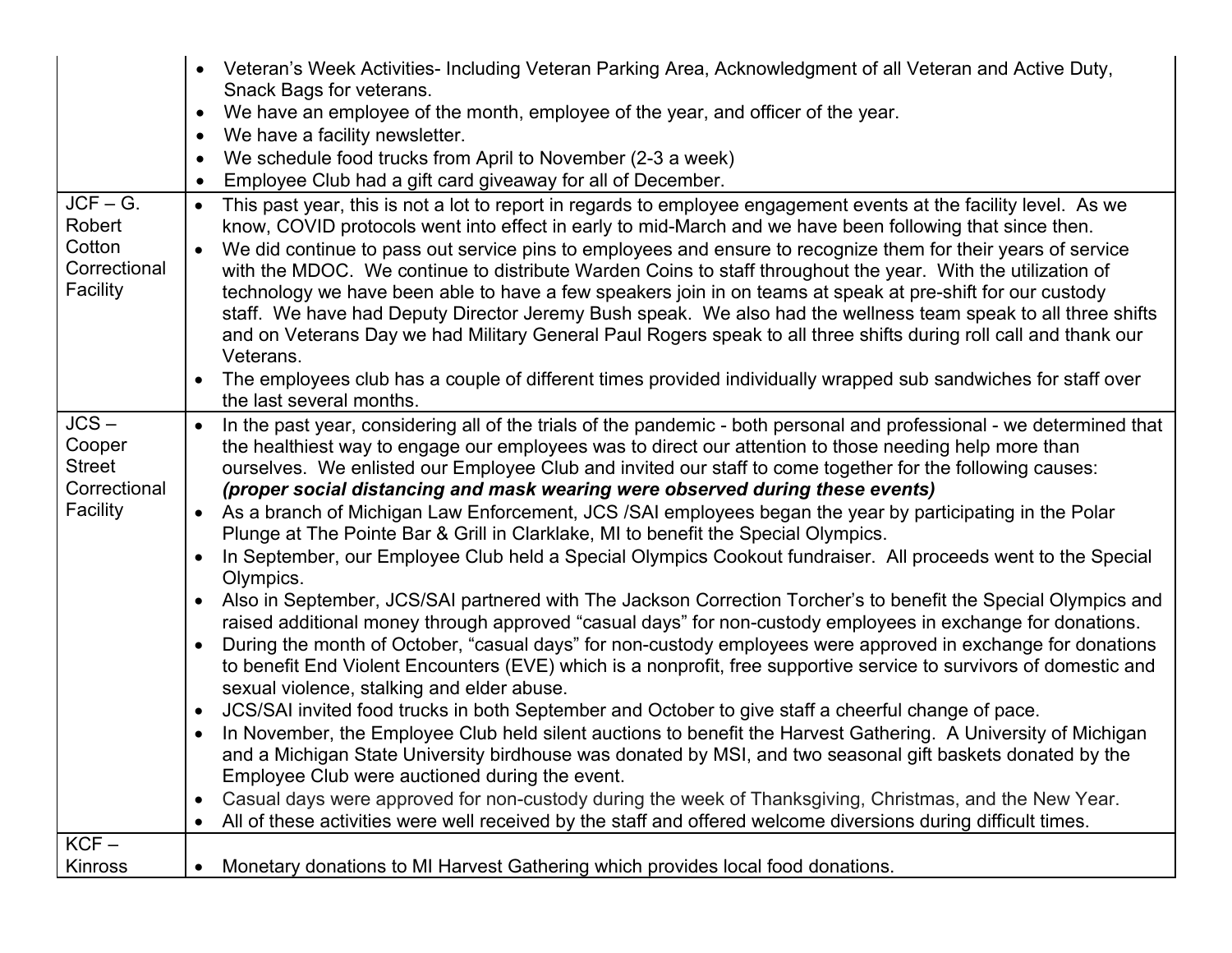| Correctional<br>Facility | Food donation to Salvation Army Back Pack Program which provides food to local students on weekends and<br>$\bullet$                            |
|--------------------------|-------------------------------------------------------------------------------------------------------------------------------------------------|
|                          | holidays/breaks.<br>Monetary donation to Kinross Alternative School's Food Pantry. The pantry provides food to needy students.                  |
|                          | Monetary donation to War Memorial Hospital Road to Recovery Program. This program provides free                                                 |
|                          | transportation to cancer patients to receive treatment in Petoskey at McLaren Northern Michigan Hospital.                                       |
|                          | Monetary donation to Salvation Army's Heating Assistance Program.                                                                               |
|                          | Monetary donations to the Luce County and Chippewa County Animal Shelters.                                                                      |
|                          | Sympathy cards are presented to staff who have lost a loved one.<br>$\bullet$                                                                   |
|                          | Warden presents Warden's Coins an OGF Coins to staff who have gone above and beyond their normal duties.                                        |
|                          | Staff held a bake sale to raise funds for Veteran's Appreciation activities.                                                                    |
|                          | Free luncheon provided to staff to honor our Veteran's at KCF. The lobby was decorated and submarine                                            |
|                          | sandwiches, chips, and cookies were provided to staff. Gift cards were raffled off to 3 of those Veterans.                                      |
|                          | Administration has reached out to the Employee Wellness Program on behalf of staff experiencing hardship.<br>$\bullet$                          |
|                          | • A non-custody of the year employee was selected by a Warden appointed committee. This person is given an                                      |
|                          | award and has a designated parking space next to the custody officer of the year parking space.                                                 |
|                          | Shifts hold cook-ups to boost morale or to raise funds for other staff members in need.<br>$\bullet$                                            |
|                          | Non-custody staff were provided free dress down days during COVID outbreak to show them appreciation for their                                  |
|                          | efforts.                                                                                                                                        |
| $LCF -$                  | • Employee of the Month – The Communications Workgroup continues to meet on a monthly basis and select an                                       |
| Lakeland                 | employee of the month. The employee selected receives a certificate, a Subway gift card, and a parking spot.                                    |
| Correctional<br>Facility | Years of Service Pins - The Warden personally presents staff with Years of Service pins.<br>$\bullet$                                           |
|                          | Coins (Warden and OGG) - The Warden recognizes staff who go above and beyond their normal duties by giving<br>them a Warden's coin or OGG coin. |
|                          | Newsletter – We send out a weekly newsletter to all staff with information in regard to the department.                                         |
|                          | MCO weekly meeting with the local MCO President is held to ensure that there is an open line of communication.                                  |
|                          | Operations Meetings - We continue to hold weekly Operations meetings with all Supervisors, Managers, and                                        |
|                          | Administrators at LCF. All staff at LCF are invited to attend the weekly Operations meeting.                                                    |
|                          | Birthday Cards – We send birthday cards to all staff. The card is signed by the Warden, Warden's Secretary,                                     |
|                          | Administrative Assistant, Deputy Warden, and their immediate supervisor.                                                                        |
|                          | Employee Recognition Form - The expectation is that each supervisor/manager recognizes two staff members (at                                    |
|                          | least) on a monthly basis and then fills out the forms and sends to Warden, DW, ADW, and Facility Manager so                                    |
|                          | that when they are on rounds, they are able to be specific with staff when recognizing their good work.                                         |
|                          | Fundraisers are held for the community and for staff in need. Donations from Casual Fridays are given back to<br>$\bullet$                      |
|                          | the community by donating the money to local organizations and the Angel Tree Program.                                                          |
| $LMF - Alger$            |                                                                                                                                                 |
| Correctional             | 3/17/2020 - Alger Correctional Facility Created a Food Service Contingency Plan of Action and COVID-19 Plan of<br>$\bullet$                     |
| Facility                 | action and                                                                                                                                      |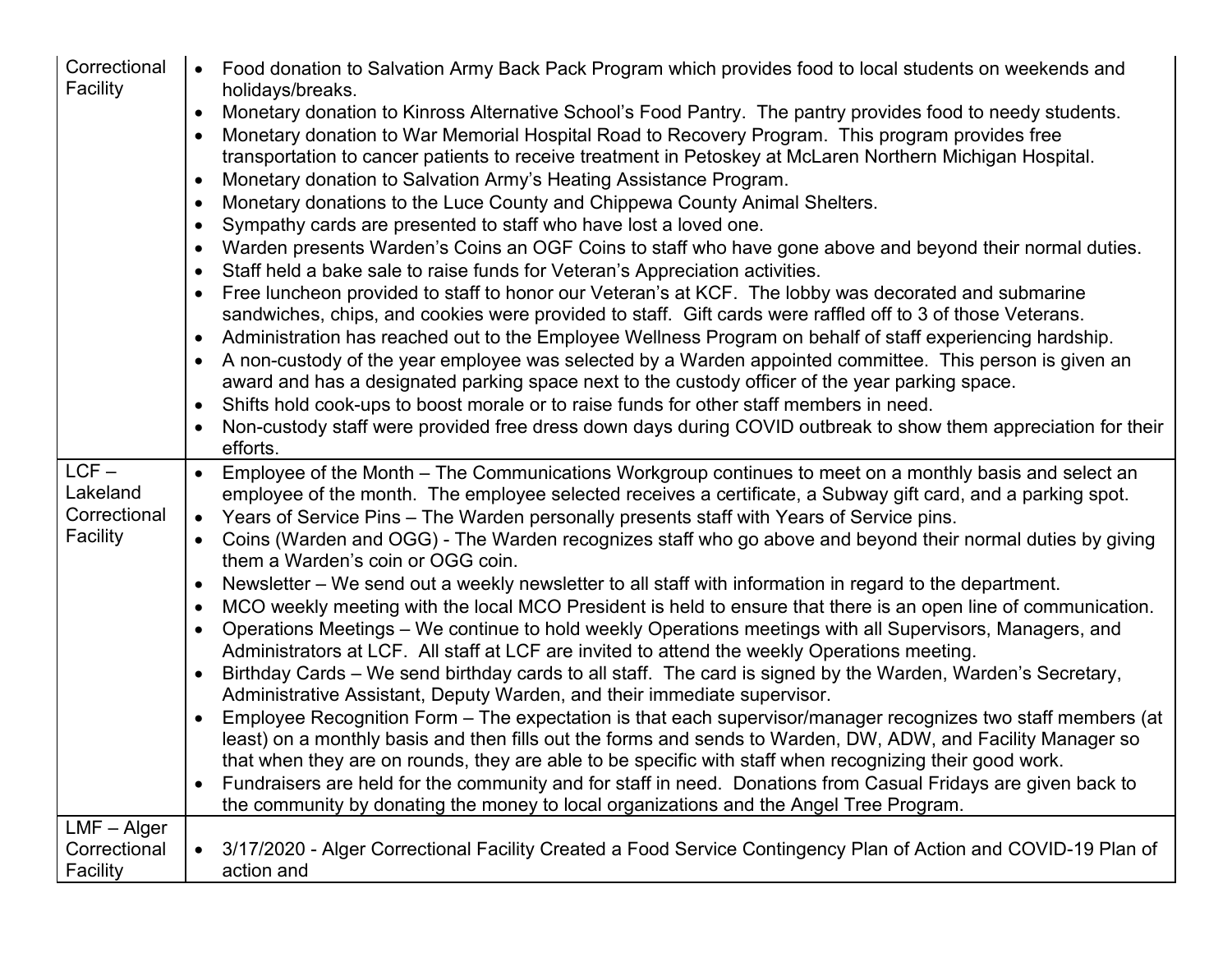- 3/23/2020 Promoting Employee Survey dress down day(s) for all Non-Custody Staff next Monday, March 23<sup>rd</sup> thr March 27<sup>th</sup>, 2020. Popcorn for all shifts. Monday March 2nd – Popcorn. Tuesday March 3rd – Nacho's & Cheese for all staff to enjoy. Wednesday March 4th – Donuts for all shifts. Thursday March 5th – Nacho's/Popcorn -for all staff.
- DATE: 11/09/2020 thru 11/13/2020 Veterans Appreciation Week Men and Women All week events were: \*\*Monday Nov.  $9^{th}$  – Popcorn – for all staff to enjoy, Tuesday Nov.  $10^{th}$  – Nacho's and Cheese set up in front Lobby; Thursday Nov.  $12<sup>th</sup>$  – Hot Dogs, chips, beverage for staff. The Employee Club bought a new Hot dog cooker for staff. Friday Nov. 13th –- Donuts for all staff. We had DRESS DOWN WEEK –Non-Custody Staff-Beginning on Monday, 11/9; 11/10; 11/12 & 11/13 -A donation will be collected and will be presented to the U.P. Honor Flight on behalf of Alger Staff which the Employee's Club matched the donations. Also, a 50/50 raffle was held with half going to the winner and the other half to a LMF Military/Veteran at Alger. Flyers and emails were sent out to all staff. We had a Monitor honoring our Military staff from Alger.
- DATE: August 2020 Delta Animal Shelter of Escanaba had six (6) dogs as part of a puppy mill case. Alger accepted them into our Dog Program. They have been in a program for weeks getting needed love and care. They are being rehabilitated and socialized and along with basic behavior training. These precious dogs will all have the best life possible as well as getting plenty of love and attention while being here. Since this is an ongoing case, these dogs are not available for adoption.
- Green Oaks Employees Volunteering
- RN Sage and CO Carter both Volunteered to assist at Green Oaks Correctional Facility. Their dedication to the Michigan Department of Corrections to assist during the Coronavirus Pandemic is commendable and recognized. They sacrificed their personal life to assist others in need. They are true asset(s) to the Michigan Department of Corrections and Alger Correctional Facility.
- DATE: 12/29/2020 Physical Plant Supervisor Chriss Wardowski is a volunteer member of "Rescue 21" of Alger County. *On December 12th, 2020*, Chriss was dispatched to investigate an accident off the Rapid River Truck Trail. Chriss along with Alger County "Rescue 21" members, drove to the scene where a female had fallen from a tree stand and broke her back. Chriss helped to extricate the patient from the trail to meet EMS and was ultimately transported to the hospital. We are proud to have Chriss as a member of Alger family and the citizens of Alger County. Chriss's dedicated service and experience helped to save a life. • Distributed gift cards to Veteran's to show appreciation for their service.
- Earnest C. • Distributed Holiday gift cards to members (Employee Club)
- **Brooks** • Provided bottled water to staff during hot summer days.

 $LRF -$ 

- **Correctional** • Displayed Hero's At Work signs on facility grounds to show appreciation to staff.
- Facility • Lined service drive with American Flags to represent our country and our veterans who serviced our country.
	- Raffles are done for various holidays with proceeds going to SECC. Big hit with staff.
- $MBP -$ **Marquette** Branch Prison • MBP has coordinated various holiday drawings giving away wall art, Adirondack chairs, coffee, premium parking, preferred assignment cards, and countless gift certificates. • Approved facility dress down days, provided various snacks, meals, and created an overtime meal pantry.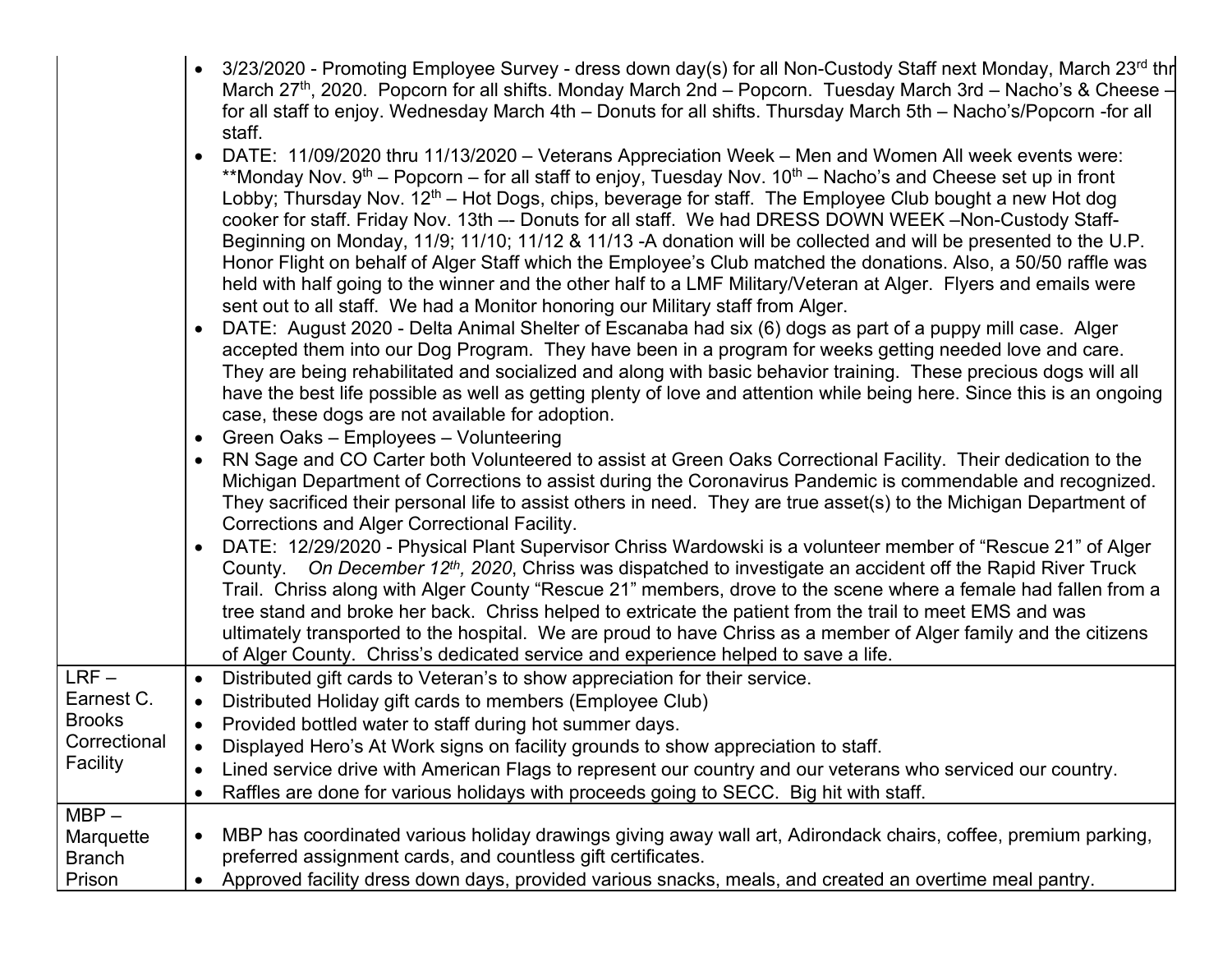|              | Our facility has gathered donations both of material items and financial for the local, Marquette County Medical<br>Care Facility, D.J. Jacobetti Home for Veterans, UP Honor Flight, Warming Center, St. Vincent De Paul, UPAWS,<br>and provided financial support for staff who have experienced hardship through our MCO Crisis Fund.<br>Donations were gathered for Carson City Correctional Facility Corrections Officer Ben Gulick and his family to help<br>$\bullet$<br>offset costs incurred due to their daughter's illness.<br>Donations were gathered for Michigan's Harvest Gathering supplying food to those Michigan families in need.<br>$\bullet$<br>We have provided recognition to our Veterans honoring them with flags lining the facility entry way and a banner<br>$\bullet$<br>displayed above our main gate.<br>Numerous coin and award recipients have been announced, Professional Excellence, and Corrections Officer of<br>the Year nominations have been submitted.<br>An MBP Heroes PowerPoint was shared on social media and displayed on our Front House monitor, Heroes Work<br>Here signs were displayed on facility grounds, countless emails have been sent by facility Administration<br>extending sheer appreciation for everything facility staff do, and Administration provided Christmas cards to all<br>employees.<br>Appreciation week was acknowledged and celebrated for Nurses, Teachers, and Corrections Officers to an extent<br>possible during the COVID-19 pandemic.<br>Many events previously done were altered or not able be done during the pandemic and our facility looks forward to<br>doing much more in 2021. |
|--------------|-----------------------------------------------------------------------------------------------------------------------------------------------------------------------------------------------------------------------------------------------------------------------------------------------------------------------------------------------------------------------------------------------------------------------------------------------------------------------------------------------------------------------------------------------------------------------------------------------------------------------------------------------------------------------------------------------------------------------------------------------------------------------------------------------------------------------------------------------------------------------------------------------------------------------------------------------------------------------------------------------------------------------------------------------------------------------------------------------------------------------------------------------------------------------------------------------------------------------------------------------------------------------------------------------------------------------------------------------------------------------------------------------------------------------------------------------------------------------------------------------------------------------------------------------------------------------------------------------------------------------------------------------------------------------------|
| $MCF -$      | April 2020 - snacks for all employees                                                                                                                                                                                                                                                                                                                                                                                                                                                                                                                                                                                                                                                                                                                                                                                                                                                                                                                                                                                                                                                                                                                                                                                                                                                                                                                                                                                                                                                                                                                                                                                                                                       |
| Muskegon     | May 2020 – Employee appreciation week - Fresh Fruit: oranges, apples, pears, grapes, bananas and mix                                                                                                                                                                                                                                                                                                                                                                                                                                                                                                                                                                                                                                                                                                                                                                                                                                                                                                                                                                                                                                                                                                                                                                                                                                                                                                                                                                                                                                                                                                                                                                        |
| Correctional | of breakfast/granola bars.                                                                                                                                                                                                                                                                                                                                                                                                                                                                                                                                                                                                                                                                                                                                                                                                                                                                                                                                                                                                                                                                                                                                                                                                                                                                                                                                                                                                                                                                                                                                                                                                                                                  |
| Facility     | June 2020 - brats and burgers                                                                                                                                                                                                                                                                                                                                                                                                                                                                                                                                                                                                                                                                                                                                                                                                                                                                                                                                                                                                                                                                                                                                                                                                                                                                                                                                                                                                                                                                                                                                                                                                                                               |
|              | July 2020 - Bottled water for summer.                                                                                                                                                                                                                                                                                                                                                                                                                                                                                                                                                                                                                                                                                                                                                                                                                                                                                                                                                                                                                                                                                                                                                                                                                                                                                                                                                                                                                                                                                                                                                                                                                                       |
|              | July 2020 - Ice cream social                                                                                                                                                                                                                                                                                                                                                                                                                                                                                                                                                                                                                                                                                                                                                                                                                                                                                                                                                                                                                                                                                                                                                                                                                                                                                                                                                                                                                                                                                                                                                                                                                                                |
|              | August 2020 – snacks and water                                                                                                                                                                                                                                                                                                                                                                                                                                                                                                                                                                                                                                                                                                                                                                                                                                                                                                                                                                                                                                                                                                                                                                                                                                                                                                                                                                                                                                                                                                                                                                                                                                              |
|              | October 2020 – cook-out – hot dogs, brats, burgers, chips and water                                                                                                                                                                                                                                                                                                                                                                                                                                                                                                                                                                                                                                                                                                                                                                                                                                                                                                                                                                                                                                                                                                                                                                                                                                                                                                                                                                                                                                                                                                                                                                                                         |
|              | December 2020 - variety of cookies and cocoa                                                                                                                                                                                                                                                                                                                                                                                                                                                                                                                                                                                                                                                                                                                                                                                                                                                                                                                                                                                                                                                                                                                                                                                                                                                                                                                                                                                                                                                                                                                                                                                                                                |
|              | Monthly - \$25 Gas Card Drawing 2 winners per month.                                                                                                                                                                                                                                                                                                                                                                                                                                                                                                                                                                                                                                                                                                                                                                                                                                                                                                                                                                                                                                                                                                                                                                                                                                                                                                                                                                                                                                                                                                                                                                                                                        |
| $MRF -$      | MRF has coordinated various holiday drawings (12 Days of Christmas)<br>$\bullet$                                                                                                                                                                                                                                                                                                                                                                                                                                                                                                                                                                                                                                                                                                                                                                                                                                                                                                                                                                                                                                                                                                                                                                                                                                                                                                                                                                                                                                                                                                                                                                                            |
| Macomb       | MRF conducts monthly drawings for gift cards (4 staff members)                                                                                                                                                                                                                                                                                                                                                                                                                                                                                                                                                                                                                                                                                                                                                                                                                                                                                                                                                                                                                                                                                                                                                                                                                                                                                                                                                                                                                                                                                                                                                                                                              |
| Correctional | Weekly dress down days (Fridays), generate funds for local donations and employee snacks and meals<br>$\bullet$                                                                                                                                                                                                                                                                                                                                                                                                                                                                                                                                                                                                                                                                                                                                                                                                                                                                                                                                                                                                                                                                                                                                                                                                                                                                                                                                                                                                                                                                                                                                                             |
| Facility     | There is a Peer-to-Peer Board in the lobby where staff can recognize the efforts of their peers<br>$\bullet$                                                                                                                                                                                                                                                                                                                                                                                                                                                                                                                                                                                                                                                                                                                                                                                                                                                                                                                                                                                                                                                                                                                                                                                                                                                                                                                                                                                                                                                                                                                                                                |
|              | Donations were gathered for Michigan's Harvest Gathering supplying food to the New Haven Food Pantry<br>$\bullet$                                                                                                                                                                                                                                                                                                                                                                                                                                                                                                                                                                                                                                                                                                                                                                                                                                                                                                                                                                                                                                                                                                                                                                                                                                                                                                                                                                                                                                                                                                                                                           |
|              | We recognize our Veterans annually with a gift and meal<br>$\bullet$                                                                                                                                                                                                                                                                                                                                                                                                                                                                                                                                                                                                                                                                                                                                                                                                                                                                                                                                                                                                                                                                                                                                                                                                                                                                                                                                                                                                                                                                                                                                                                                                        |
|              | Staff receive snack bags from the employee club on Valentine's Day, Halloween and Christmas<br>$\bullet$                                                                                                                                                                                                                                                                                                                                                                                                                                                                                                                                                                                                                                                                                                                                                                                                                                                                                                                                                                                                                                                                                                                                                                                                                                                                                                                                                                                                                                                                                                                                                                    |
|              | Numerous coin and award recipients are announced throughout the year<br>$\bullet$                                                                                                                                                                                                                                                                                                                                                                                                                                                                                                                                                                                                                                                                                                                                                                                                                                                                                                                                                                                                                                                                                                                                                                                                                                                                                                                                                                                                                                                                                                                                                                                           |
|              | We celebrate appreciation week for staff<br>$\bullet$                                                                                                                                                                                                                                                                                                                                                                                                                                                                                                                                                                                                                                                                                                                                                                                                                                                                                                                                                                                                                                                                                                                                                                                                                                                                                                                                                                                                                                                                                                                                                                                                                       |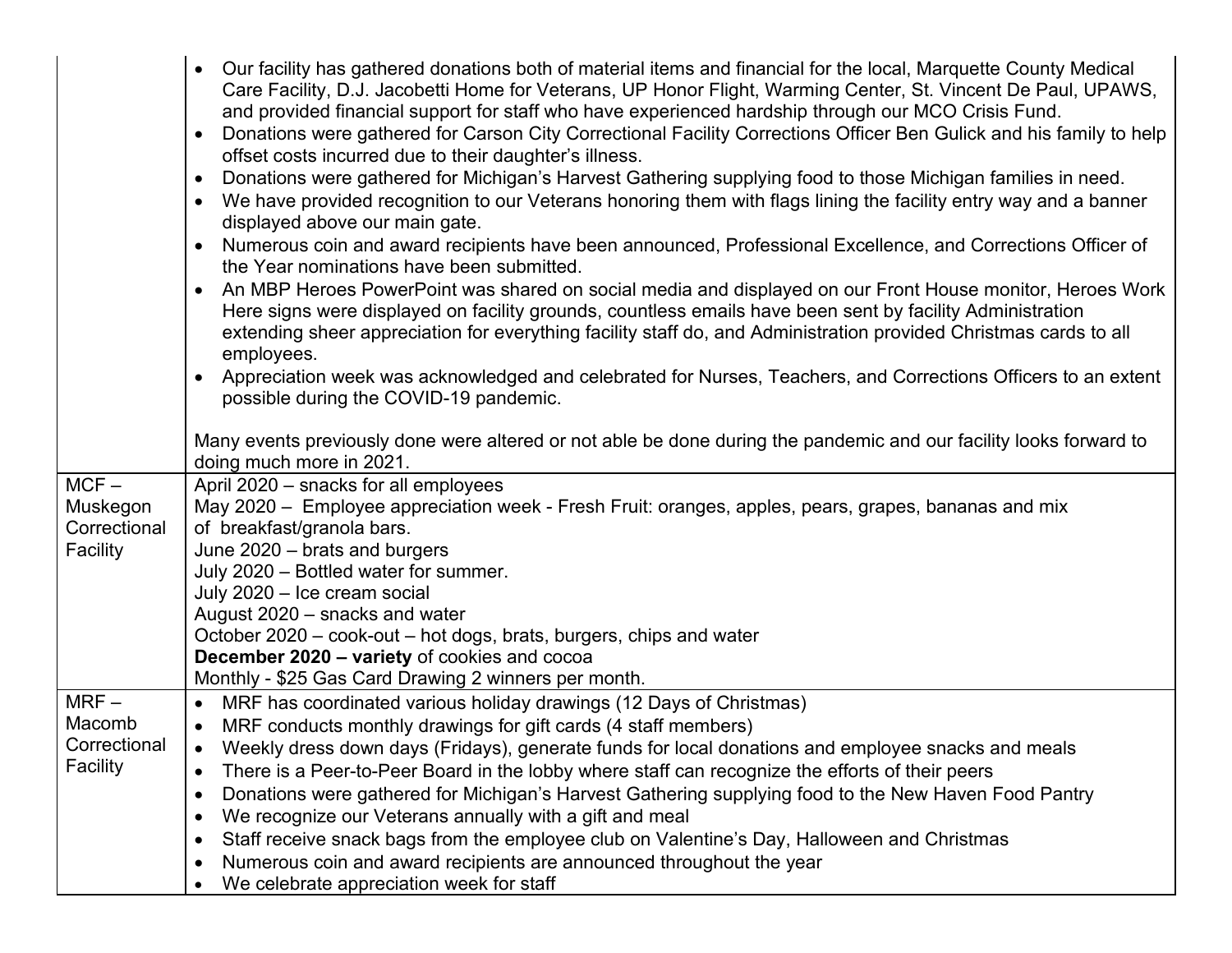|                                     | MRF donates to, and participates in "Shop With a Hero" organized by the Lenox Township Fire Department                                                                                                                                                                  |
|-------------------------------------|-------------------------------------------------------------------------------------------------------------------------------------------------------------------------------------------------------------------------------------------------------------------------|
| $MTU -$                             | Dec.19/Jan20 - Rocking Chair Auction (constructed by Building Trades)<br>$\bullet$                                                                                                                                                                                      |
| Richard A.                          | Feb.20 - Valentine Day Flowers/Cards for Employee purchase                                                                                                                                                                                                              |
| Handlon                             | Mar.20 - 50/50 Raffle<br>$\bullet$                                                                                                                                                                                                                                      |
| Correctional                        | Mar.20 - March Madness NCAA themed Basket give-a-way 3/27/20                                                                                                                                                                                                            |
| Facility                            | Apr.20 - Purchased & assembled employee gift/snack bags for all staff                                                                                                                                                                                                   |
|                                     | Apr.20 - Firestick Drawing for BWEC members                                                                                                                                                                                                                             |
|                                     | May.20 - 50/50 Raffle w/proceeds to Zion Food Pantry<br>$\bullet$                                                                                                                                                                                                       |
|                                     | May.20 – BWEC bought materials & had picnic tables made for Staff (they were placed out front)                                                                                                                                                                          |
|                                     | Jun/Jul20 - Summer Drawing: Giveaways were a Weber Grill a Yeti Cooler & (1) "MI" themed Corn hole Game<br>Boards & bags                                                                                                                                                |
|                                     | Aug.20 - 50/50 Raffle for the Special Olympics Virtual Torch Run                                                                                                                                                                                                        |
|                                     | Aug.20 – Each Wednesday the BWEC gave away snacks for staff in the lobby                                                                                                                                                                                                |
|                                     | Sept.20 - Ushering in Fall Drawings: Giveaways each week were (2) Yeti Day Trip Lunch Bag w/ice pack, a<br>Dyna-Glo offset vertical smoker & American Flag Corn Hole Game Boards & bags                                                                                 |
|                                     | Oct.20 – Team MTU T-shirts designed & purchased (ongoing) – It is going to take a team to make it through<br>$\bullet$<br>these times at work & what better way to show our solidarity than a Team MTU shirt: NO ONE FIGHTS ALONE<br>(flag w/Corrections, etc. on back) |
|                                     | Nov.20 - Veterans Week - Personalized Team MTU T-shirt for Veterans, Cookies, Food Truck, Parking Spots &<br>Red/white & blue popsicles                                                                                                                                 |
|                                     | Oct.20 – Ciders, donuts & apples for Octoberfest<br>$\bullet$                                                                                                                                                                                                           |
|                                     | Dec.20 - 25 Days of Christmas Drawings - (1) \$25 dollar gift card per day from 12/1 to 12/25 & also numerous<br>gifts that were purchased & names drawn daily as well                                                                                                  |
|                                     | We also had two LETR Virtual Torch Run teams last summer that raised over \$2400 for Special Olympics                                                                                                                                                                   |
| $NCF -$<br>Newberry<br>Correctional | Through many tragedies, COVID and quarantines, the Newberry Correctional Facility (NCF) staff came together last<br>year to support our coworkers, friends, families and those in need.                                                                                 |
| Facility                            | Funds were earned throughout the year by participating in:                                                                                                                                                                                                              |
|                                     | Paid Dress-Down days<br>$\bullet$                                                                                                                                                                                                                                       |
|                                     | Raffles for artwork, gift certificates for local restaurants, artwork, TVs and even a 9mm Glock                                                                                                                                                                         |
|                                     | The sale of hand-made masks                                                                                                                                                                                                                                             |
|                                     | <b>Polar Plunge Sponsoring</b>                                                                                                                                                                                                                                          |
|                                     | The Luce County DHHS Holiday Spirit Program                                                                                                                                                                                                                             |
|                                     | Together, NCF staff donated over \$9,300 to benefit:                                                                                                                                                                                                                    |
|                                     | Two NCF Staff members with cancer                                                                                                                                                                                                                                       |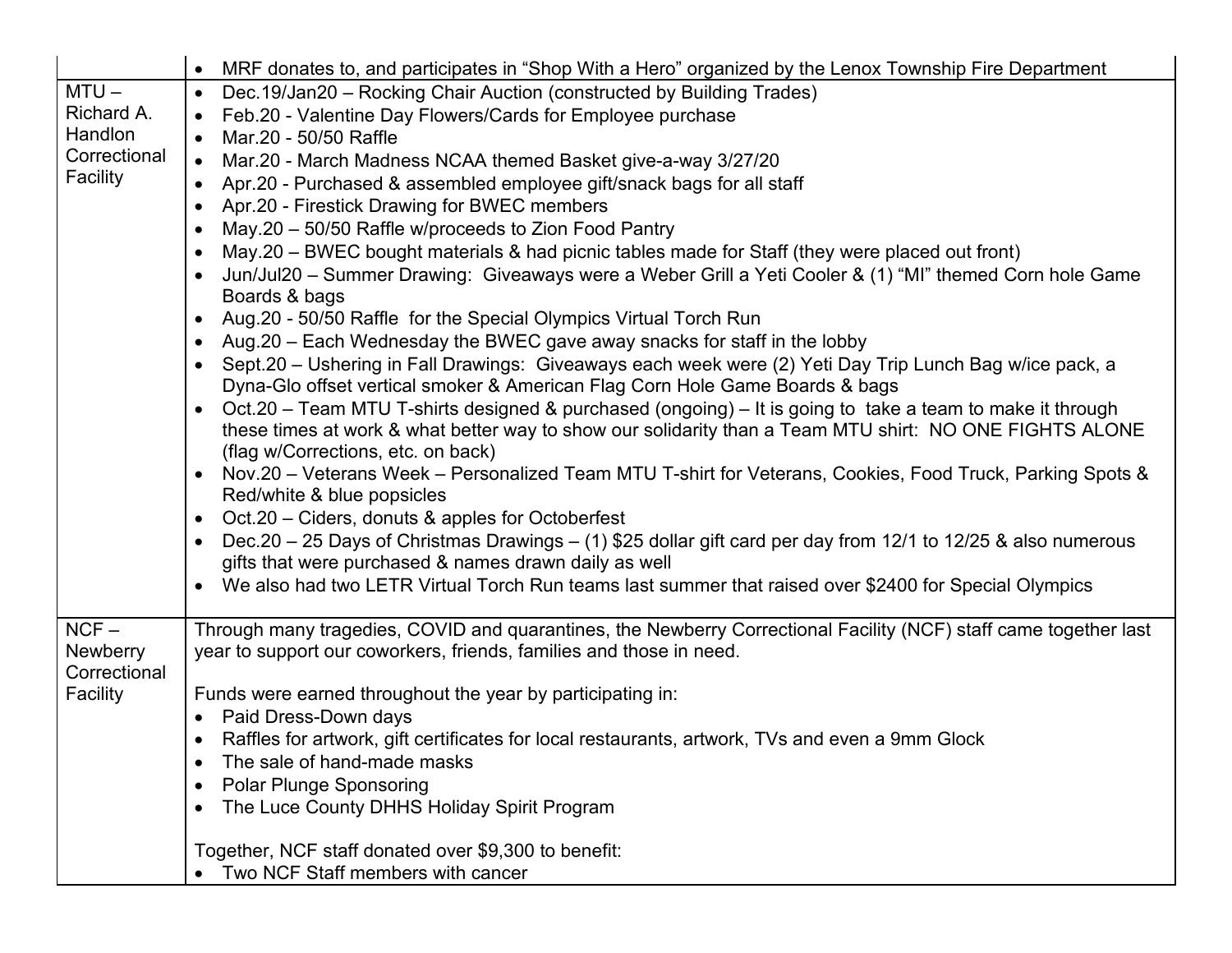|                         | The family of a NCF coworker whose son passed away unexpectedly<br>$\bullet$                                                      |
|-------------------------|-----------------------------------------------------------------------------------------------------------------------------------|
|                         | The Special Olympics Polar Plunge Event in Munising<br>$\bullet$                                                                  |
|                         | The families of Kay Williams, Randy Rumler, Kelly Shaffer and Jason Dameron<br>$\bullet$                                          |
|                         | Corie Quinn and Sohaila Gulick<br>$\bullet$                                                                                       |
|                         | MDOC Staff affected by the mid-Michigan flooding<br>$\bullet$                                                                     |
|                         | <b>UP Honor Flight</b><br>$\bullet$                                                                                               |
|                         | The EVE Foundation<br>$\bullet$                                                                                                   |
|                         | 20 Children were sponsored for Christmas and multiple families received gift certificates to local grocery stores<br>$\bullet$    |
| $RGC -$                 |                                                                                                                                   |
| Charles E.              |                                                                                                                                   |
| Egeler                  |                                                                                                                                   |
| Reception &<br>Guidance | Most activities were suspended due to COVID but we did have food trucks come in throughout the summer and<br>$\bullet$            |
| Center                  | early fall months for staff. This happened at least twice each month. We also had gift card give sways for staff.                 |
| $RMI -$                 | "Adopt A Family", purchased Christmas gifts for two less fortunate families to spread the Holiday Cheer.<br>$\bullet$             |
| Michigan                | "Friday, June 26 <sup>th</sup> another food truck came to Michigan Reformatory. The food truck was Michelle's Catering."          |
| Reformatory             | (RMI made food trucks available to staff on several occasions to provide them with different meal opportunities.                  |
|                         | Food choices are often limited, this year in particular. Having Food Trucks providing different items periodically                |
|                         | was a benefit to our staff.)                                                                                                      |
|                         | "Design a shirt for Michigan Reformatory" (Staff were given the opportunity to submit their designs to personalize<br>$\bullet$   |
|                         | their RMI experience.)                                                                                                            |
|                         | "Pet Photo Contest" (Staff submitted and voted on pictures of their pets. It was fun for bragging rights.)<br>$\bullet$           |
|                         | "October is Breast Cancer Awareness Month. As such, the Employee Club at RMI challenged all of our non-<br>$\bullet$              |
|                         | uniform staff to TURN UP THE PINK on Friday, October 16 <sup>th</sup> . We all know of someone who has been touched by            |
|                         | this terrible disease. To show our support for the continued fight against Breast Cancer, staff donated just \$1.00 to            |
|                         | wear Pink on October 16th." (Proceeds were donated to Breast Cancer Awareness.)                                                   |
| $SLF - St.$             | The annual snow tubing event was held on Saturday, January 18 <sup>th</sup> at Snow Snake Ski Resort in Harrison, MI<br>$\bullet$ |
| Louis                   | • Monthly Employee Club Fuel Card drawings were held                                                                              |
| Correctional            | • Popcorn available every day                                                                                                     |
| Facility                | • Food Trucks were scheduled regularly                                                                                            |
|                         | • Veterans Appreciation Week                                                                                                      |
|                         | • Due to the COVID-19 pandemic, in lieu of a Christmas party this year, all staff were entered into cash prize                    |
|                         | drawings.                                                                                                                         |
| $SMT -$                 | • Polar Plunge Team Sponsor - January                                                                                             |
| Parnall                 | • Valentine Cookies for Employees                                                                                                 |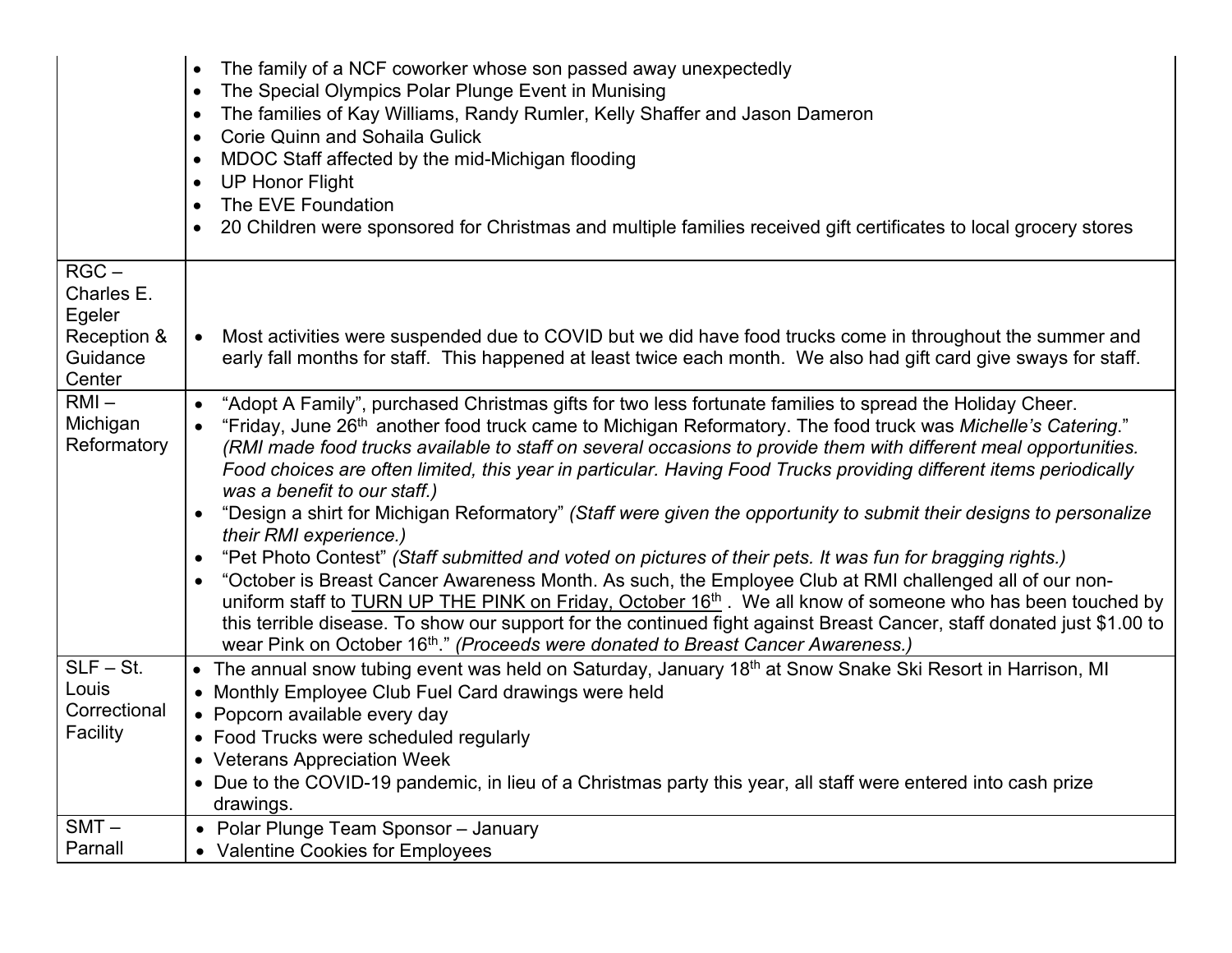| Correctional<br>Facility | • Charitable Donations – multiple donations were made throughout the year to organizations such as Big<br>Brothers/Big Sisters, etc. |
|--------------------------|--------------------------------------------------------------------------------------------------------------------------------------|
|                          | • Photos were drawn for staff by children (Hero Photos) so staff completed a thank you card and sent it back to the                  |
|                          | children                                                                                                                             |
|                          | • Employee Cookout - July                                                                                                            |
|                          | • Bottled water was provided to all staff during the extreme heat conditions.                                                        |
|                          | College Scholarships awarded to employees' children who met the requirements                                                         |
|                          | • Parnall Press - In August some of our staff began to create a monthly newsletter highlighting positive things                      |
|                          | happening at the facility and highlighting staff.                                                                                    |
|                          | • Coins purchased for ARU Staff that assisted facility during COVID crisis.                                                          |
|                          | Employees donated money to Brass Rail Restaurant to assist with them providing over 500 meals to the                                 |
|                          | community.<br>Employee Box Lunch - September<br>$\bullet$                                                                            |
|                          | Multiple fundraisers for staff in need due to extended illness, house fire, death, etc.<br>$\bullet$                                 |
|                          | Retirees were honored with clocks.                                                                                                   |
|                          | Multiple food vendor trucks throughout the year.<br>$\bullet$                                                                        |
|                          | Donuts and Cider for Employees<br>$\bullet$                                                                                          |
|                          | Veteran's Week - meals provided as well as custom t-shirts for all veterans.<br>$\bullet$                                            |
|                          | Holiday Box Lunch and Gift Card Raffle                                                                                               |
|                          | Flowers to employees for illnesses, surgeries, death, etc.                                                                           |
|                          | Warden's Coins given to staff for recognition.                                                                                       |
|                          | Staff shout outs and photos to recognize staff efforts.<br>$\bullet$                                                                 |
|                          | Employee of the Month Recognition<br>$\bullet$                                                                                       |
|                          | • Service Pins issued and recognition given.                                                                                         |
|                          | NOTE: These activities include those that were organized and paid for by SMT Employees Club.                                         |
| $SRF -$                  | Please see below activities from Saginaw Correctional Facility with the help of the employee club:                                   |
| Saginaw                  | November 2020 (Veterans Week): donuts, cider, and sub sandwiches<br>$\bullet$                                                        |
| Correctional<br>Facility | May 2020 (Employee Appreciation Week): Granola bars, fruit, water, chips, pizza, pop, and sub sandwiches<br>$\bullet$                |
|                          | February 2020: Staff chili cookoff<br>$\bullet$                                                                                      |
| $STF -$<br>Central       |                                                                                                                                      |
| Michigan                 | Due to the pandemic the only activities we did last year was recognition during veteran's week which included                        |
| Correctional             | cake day, gift bags, popcorn day and ice cream day. The planned cookout was cancelled due to social distancing                       |
| Facility                 | concerns.                                                                                                                            |
| $TCF -$                  | TCF Employee Engagement Committee, in collaboration with the TCF Employee Club sponsored the following                               |
| Thumb                    | activities for staff;                                                                                                                |
|                          | February 2020 - Luncheon Social for all shifts / all staffs.                                                                         |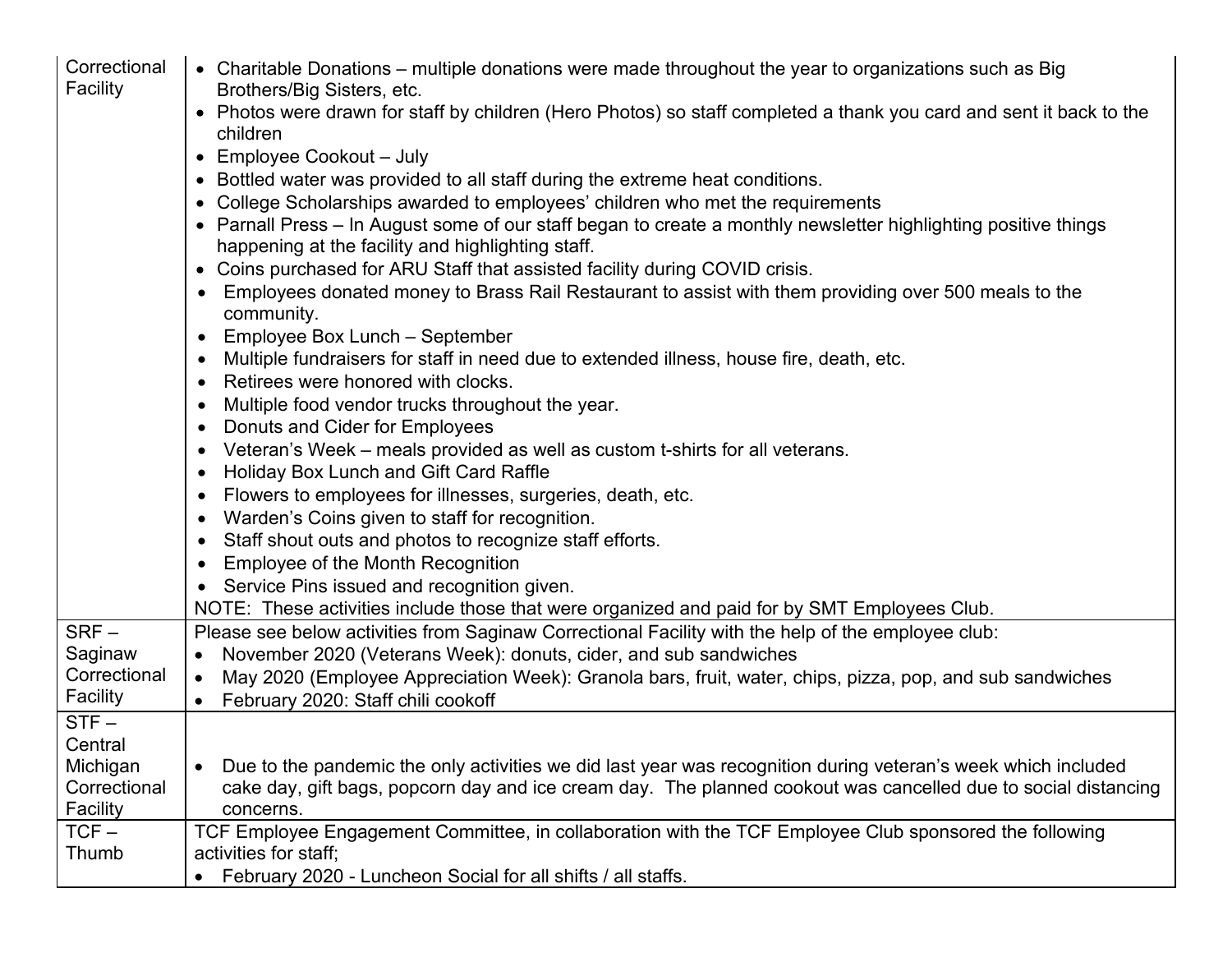| Correctional<br>Facility                                  | March – 2020 - Employee Survey incentive where a 50 / 50 raffle was held as well as several hundred dollars in<br>$\bullet$<br>gift cards were given for completion of the employee survey.<br>August 2020 – Ice Cream Food Truck social for all shifts / all staffs.<br>September 2020 - BBQ Truck social for all shifts / all staffs.<br>October – 2020 – Mexican Food Truck Social for all shifts / all staffs.<br>$\bullet$<br>November – 2020 – Luncheon social for all shifts / all staffs.<br>$\bullet$<br>TCF also engages in a Job Shadowing program where staff can shadow staff person to get a wholistic view of what<br>occurs in different areas of the facility.                                                                                                                                                                                                                                                                                                                                                                                                                                                                                                                                                                                                                                                                                                                                                                                                                                                                                                                                                                 |
|-----------------------------------------------------------|-------------------------------------------------------------------------------------------------------------------------------------------------------------------------------------------------------------------------------------------------------------------------------------------------------------------------------------------------------------------------------------------------------------------------------------------------------------------------------------------------------------------------------------------------------------------------------------------------------------------------------------------------------------------------------------------------------------------------------------------------------------------------------------------------------------------------------------------------------------------------------------------------------------------------------------------------------------------------------------------------------------------------------------------------------------------------------------------------------------------------------------------------------------------------------------------------------------------------------------------------------------------------------------------------------------------------------------------------------------------------------------------------------------------------------------------------------------------------------------------------------------------------------------------------------------------------------------------------------------------------------------------------|
| $URF -$<br>Chippewa<br>Correctional<br>Facility           | Dress down days were help through out the year to raise funds for our local schools, animal shelter, domestic<br>$\bullet$<br>abuse shelter, and several employees that were out of work for serious medical conditions.<br>Chippewa has a Christmas Fund that Debbie Hopper, DW Secretary spearheads every year. This past year we<br>were able to donate \$600.00 each to eight local organizations. Also our Maintenance Crew donated to the EUP<br>Food Bank and to Feeding America West Food Bank.<br>Cops and Basketball raised \$300 for Special Olympics. The Winter "Phatt Classic" weight loss challenge was<br>held again this year to raise money for Wounded Warriors. Employees can sign up individually or as a team to get<br>back into wellness! These activity are organized yearly by District 5 ERT Commander and 2-10 Cpt. John Burke.<br>T-shirt sales, and Polar Plunge donations for Special Olympics.<br>$\bullet$<br>Veteran's Day subs, chips, drink, and dessert were provided to all employees on all shifts.<br>$\bullet$<br>May 2020 the National Guard was at the facility to pair with employees to accomplish the first round of COVID<br>$\bullet$<br>mass testing for prisoners. Lunch was provided for the Guard in appreciation for their help.<br>October 2020 doughnuts, cookies, juice and coffee were provided to the staff to show our appreciation.<br>$\bullet$<br>The weight room for URF and KCF was moved to URF and remodeled for employees.<br>$\bullet$<br>COVID restrictions in the workplace and in our communities has limited our ability to engage in a lot of activities.<br>$\bullet$ |
| $WCC -$<br>Woodland<br>Center<br>Correctional<br>Facility | The WCC Employee Club hosted a cookout for staff in August of 2020.<br>$\bullet$<br><b>Veterans Appreciation Week:</b><br>$\bullet$<br>Monday - Treat bags<br>$\circ$<br>Tuesday - Donuts and cider<br>$\circ$<br>Wednesday $-$ A special gift for veterans<br>$\circ$<br>Thursday – Fresh fruit & MN cookout<br>$\circ$<br>Friday – AM and PM shift cookout<br>$\circ$<br>We also held a Holiday Meal and a Holiday Raffle for staff in December 2020.<br>$\bullet$<br>The Woodland Communique newsletter was brought back in time for the last quarter of 2020.<br>$\bullet$                                                                                                                                                                                                                                                                                                                                                                                                                                                                                                                                                                                                                                                                                                                                                                                                                                                                                                                                                                                                                                                                  |
| $WHV -$<br>Women's<br><b>Huron Valley</b>                 | In an effort to encourage and enhance employee engagement, WHV has sponsored the following events:                                                                                                                                                                                                                                                                                                                                                                                                                                                                                                                                                                                                                                                                                                                                                                                                                                                                                                                                                                                                                                                                                                                                                                                                                                                                                                                                                                                                                                                                                                                                              |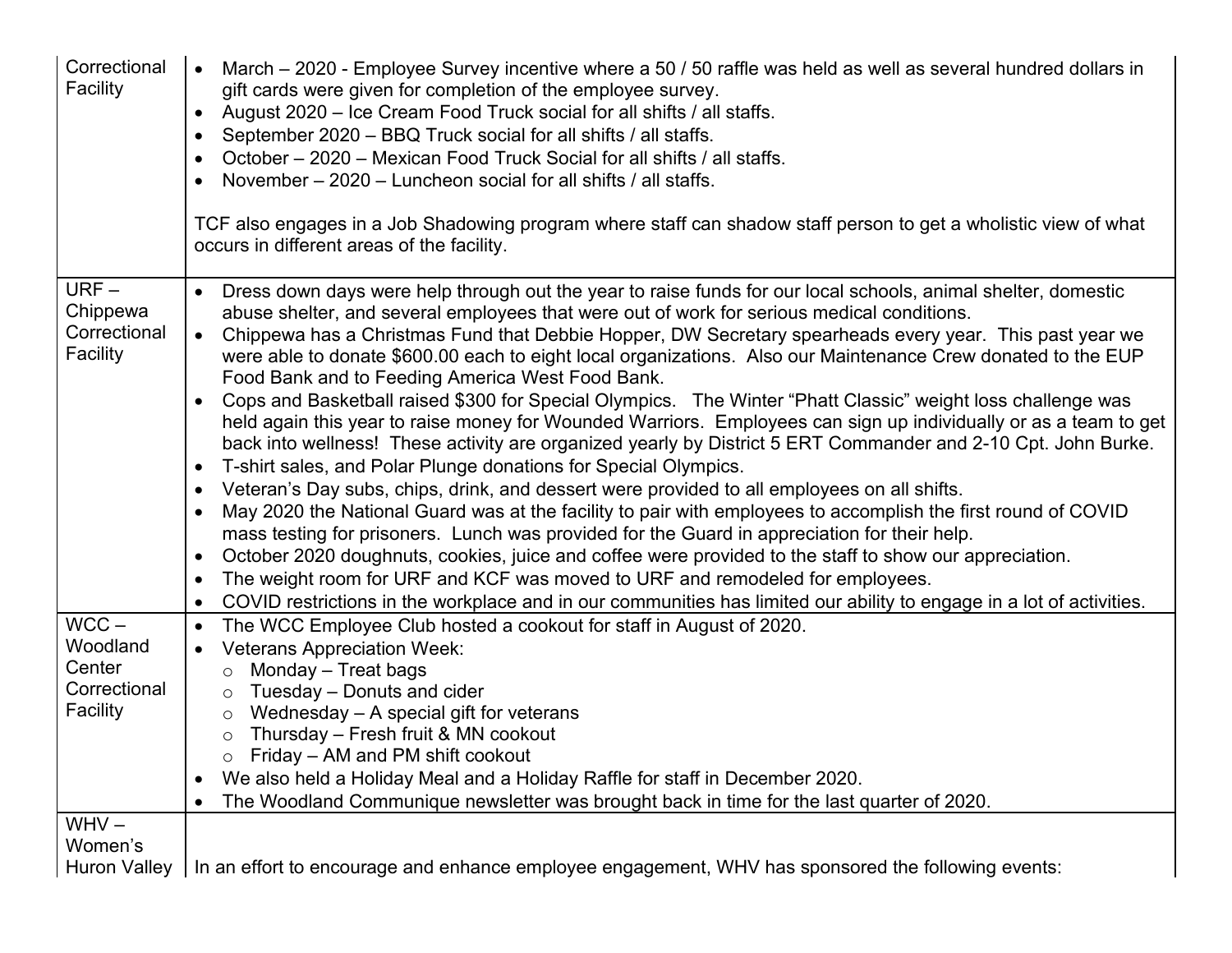| Correctional<br>Facility              | On 8/5/2020 World Renown Chalk Artist David Zinn was at WHV to create an encouragement chalk art mural as a<br>thank you to our hardworking staff. During the creation of this mural, staff were encourage to create chalk art of<br>their own on the sidewalk leading up to the East Administration Building of the facility.<br>In April 2020 to present WHV opened up our East Side parking lot to local food trucks. We typically have food<br>$\bullet$<br>trucks on grounds weekly, sometimes multiple trucks during the same week offering a wide variety of food. Staff<br>from both WHV and the Forensic Center enjoy food from the food trucks.<br>Every month and employee is selected as the Employee of the Month. Nominations are submitted to a committee<br>$\bullet$<br>deriving from a diverse group of facility staff. The Employee of the Month is provided with lunch compliments of |
|---------------------------------------|-----------------------------------------------------------------------------------------------------------------------------------------------------------------------------------------------------------------------------------------------------------------------------------------------------------------------------------------------------------------------------------------------------------------------------------------------------------------------------------------------------------------------------------------------------------------------------------------------------------------------------------------------------------------------------------------------------------------------------------------------------------------------------------------------------------------------------------------------------------------------------------------------------------|
|                                       | the Warden.<br>• As a thank you for their service, all Veterans at WHV were presented a cup with the logo of the Military Branch in                                                                                                                                                                                                                                                                                                                                                                                                                                                                                                                                                                                                                                                                                                                                                                       |
|                                       | which they served.<br>Mass testing of the prison population occurs every Friday. Staff involved in the mass testing project are provided<br>with pizza as a thank you for their hard work.                                                                                                                                                                                                                                                                                                                                                                                                                                                                                                                                                                                                                                                                                                                |
|                                       | Warden attends Pre-Shift regularly to encourage/motivate and thank staff for their efforts.<br>$\bullet$                                                                                                                                                                                                                                                                                                                                                                                                                                                                                                                                                                                                                                                                                                                                                                                                  |
|                                       | Multiple staff have been recipients of Warden's Coins as a thank you for going above and beyond their duties.<br>$\bullet$<br>In December 2020, WHV held a toy drive. Staff were encouraged to donate toys to be given to local families in<br>need.                                                                                                                                                                                                                                                                                                                                                                                                                                                                                                                                                                                                                                                      |
|                                       | • Staff are chosen for select diverse work groups by the Warden to improvement facility and Department<br>operations.                                                                                                                                                                                                                                                                                                                                                                                                                                                                                                                                                                                                                                                                                                                                                                                     |
|                                       | I have created a virtual roll call where Administrators and other entities such as the Wellness Team can deliver<br>messages to staff during roll call utilizing Teams.                                                                                                                                                                                                                                                                                                                                                                                                                                                                                                                                                                                                                                                                                                                                   |
| <b>BHCS</b><br>Employee<br>Engagement | MRF: They do a WOW drawing for gift cards most months during our staff meeting. They have brought in food for<br>staff on multiple occasions. There is a candy box that the HUM supplies candy for to all staff-it helps them come in to<br>her office and communicate. When decisions are implemented in the clinic, they do polls to ask for all staff's opinions.<br>They make nursing assignments based on the polls unless there are any issues with getting things done. They<br>bought all HC staff a Keurig machine for Christmas.                                                                                                                                                                                                                                                                                                                                                                |
|                                       | ARF: They have had multiple fundraisers, food brought in for staff quite a few times, and gave the HC staff Christmas<br>Gift Bags. Also, for the staff completing Mass Testing every week the HUM provide doughnuts, coffee and bottles of<br>water.                                                                                                                                                                                                                                                                                                                                                                                                                                                                                                                                                                                                                                                     |
|                                       | JCS: JCS trains new staff for JCS and SMT. The new employees are provided the Nursing Orientation Binder. They<br>also include other things that are helpful such as the PD attachment for allowable items with a gate manifest, phone<br>numbers for JCS and the facility they will be going to, dress code requirements etc. The HIM spends a few hours with<br>each new staff showing them the in's and outs of COMS. It is often easy to forget that staff are new and may be<br>apprehensive to ask about a lunch break when things are so crazy, so they make sure they get a lunch. They make<br>sure they get a tour, know where the bathroom, coffee, microwave and coat rack are! They encourage new staff to<br>ask questions.                                                                                                                                                                 |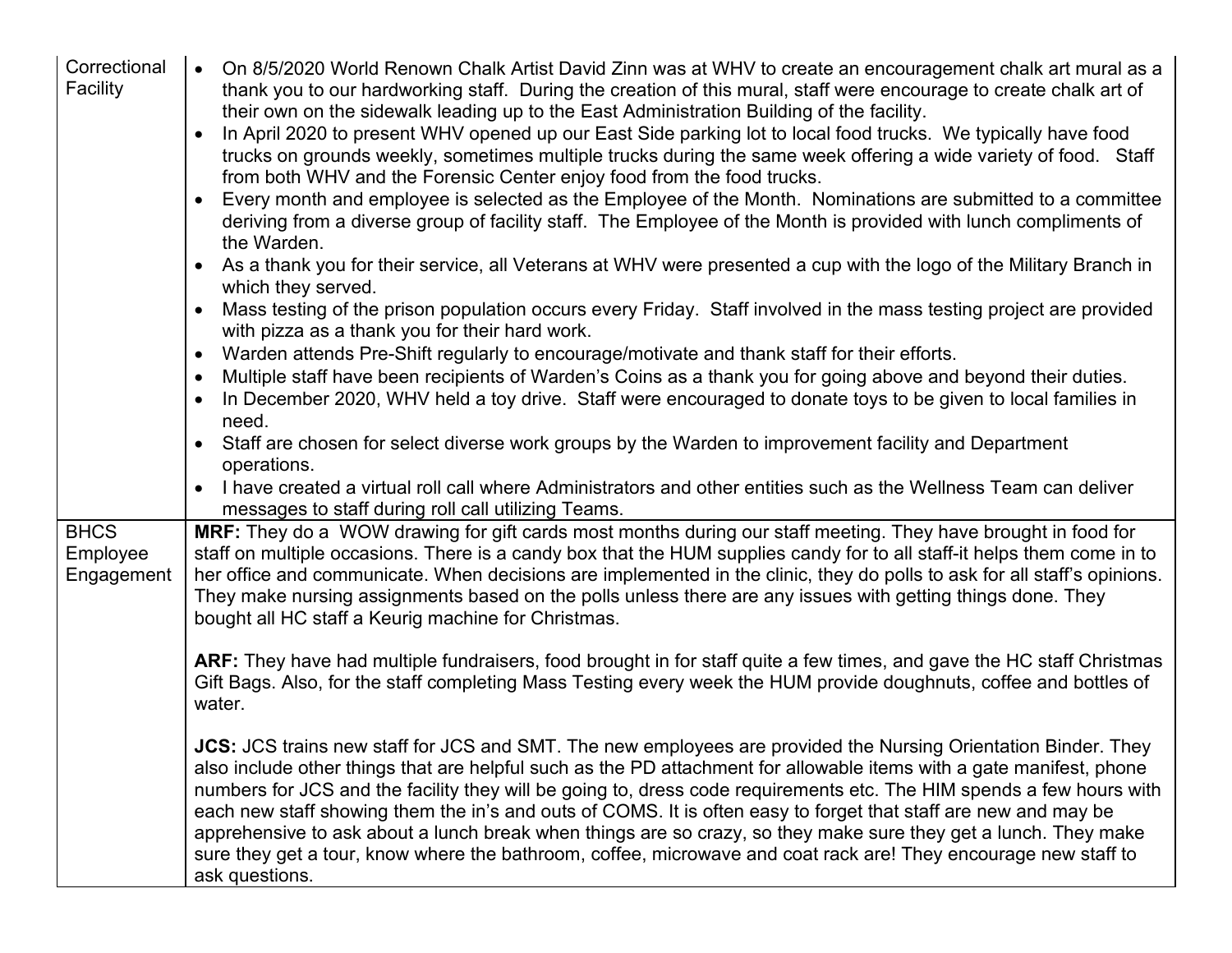|                          | Typically we have a potluck and white elephant gift exchange for Christmas, but were unable to do that this year<br>secondary to COVID. They purchased blankets for all of the staff instead. They also purchased gifts for Nurses week<br>(lunch containers that had a nurse saying on it). And early in the Pandemic they purchased a glass for staff that had<br>"JCS Essential Healthcare Staff" etched on it.                                                                                                                                                                                        |
|--------------------------|-----------------------------------------------------------------------------------------------------------------------------------------------------------------------------------------------------------------------------------------------------------------------------------------------------------------------------------------------------------------------------------------------------------------------------------------------------------------------------------------------------------------------------------------------------------------------------------------------------------|
|                          | This year, the HUM and RN13 personally purchased coins from Amazon. They have a variety of coins- team work,<br>leadership, innovation etc. Each month during our staff meeting, they present one or two employees with a coin. They<br>pay close attention to staff and note ways they have gone above and beyond. The HUM give a little "speech" and<br>tells the group why they employee was chosen. The idea has really taken off. Now, employees will email and<br>"nominate" their peers. We have even had a few tears shed by staff, which tells us they sincerely appreciate being<br>recognized. |
|                          | The HUM and RN13 thank their staff on a regular basis. Words of encouragement and appreciation go a long way.<br>Criticism is constructive They are very proud of the JCS/SAI team.                                                                                                                                                                                                                                                                                                                                                                                                                       |
|                          | SLF: Leadership, Teamwork and Warden's coins presented to many HC staff by the Warden on 2-25-2020 for their<br>hard work during the transition to COMS. 6 staff members recognized for their years of service – all total 110 years!<br>DRF: Shift reports and MS Teams meetings when possible; sharing/transparency of information when possible.<br>Christmas card exchange with staff. Maintaining an open door policy. Asking staff input on methods to improve<br>care/quality. Invitations to case management.                                                                                     |
| FOA -<br><b>Outstate</b> | <b>Regions 1-4a</b>                                                                                                                                                                                                                                                                                                                                                                                                                                                                                                                                                                                       |
|                          | 2020 presented an incredible challenge for employee engagement as we began working remotely in March 2020<br>negating in person meetings, workgroups, luncheons etc. The below outlines the efforts to keep staff engaged during<br>these stressful times.                                                                                                                                                                                                                                                                                                                                                |
|                          | Staff input: Deputy Director Marlan and our chain of command actively sought input from all staff to overcome<br>challenges to working remotely. Our chain moved to authorize/implement changes swiftly to aid our staff in the field<br>and working from home. This was greatly appreciated by staff.<br>We continue to ask for staff suggestions throughout, and we actively pass along ideas and questions, so our staff<br>know they are heard.                                                                                                                                                       |
|                          | Training: In addition to mandatory training, staff have identified virtual training options that they would like to<br>participate in, and the approval of these training sessions is welcomed. Staff advise how much they enjoy these<br>opportunities. Some examples of these training sessions are: Tall Cop says Stop (substance abuse training), SHIFT<br>= Supporting Heroes in Mental Health Foundational Training, Enhanced Social Media Training, etc.                                                                                                                                           |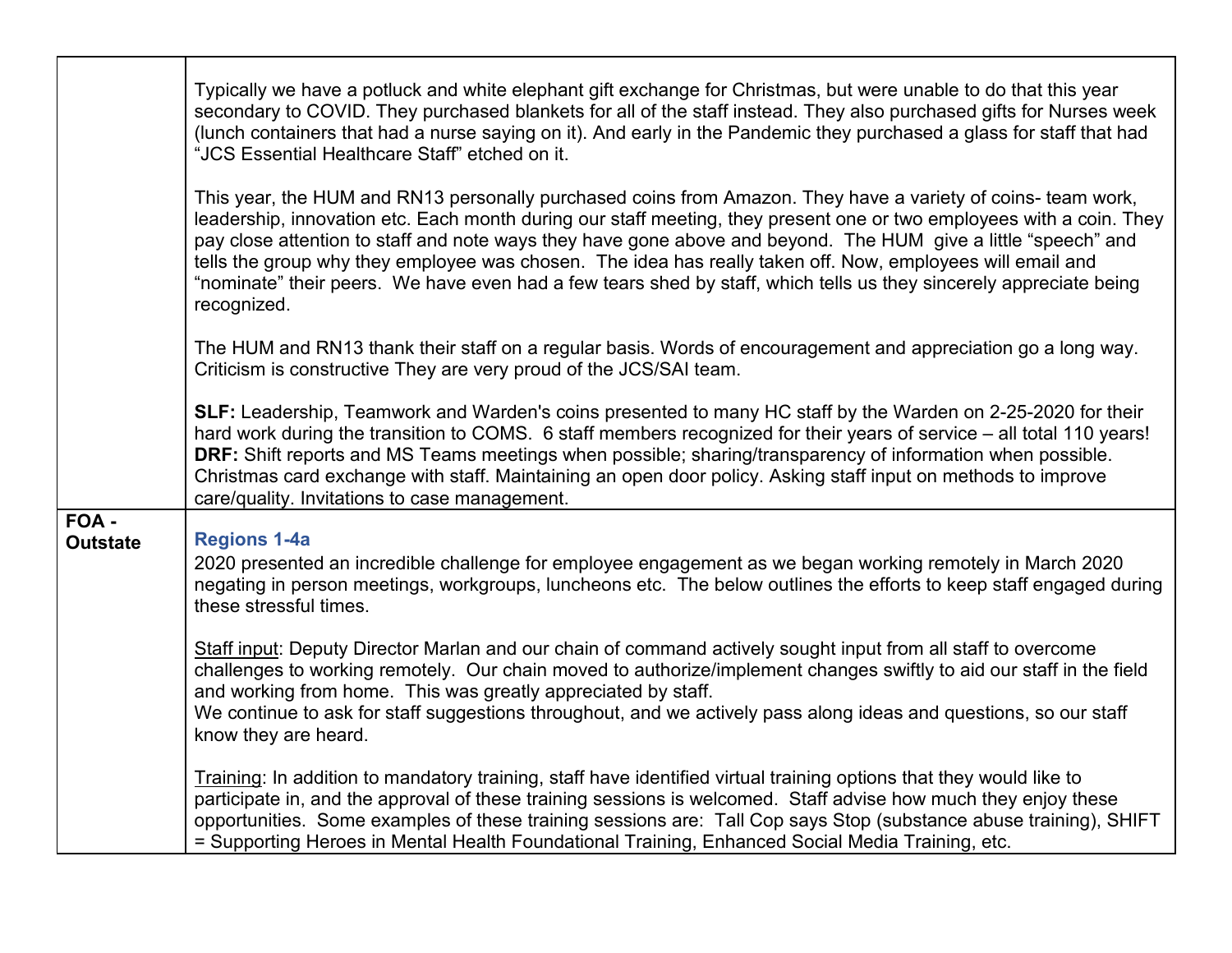We have had the Wellness Unit attend virtual meetings, so our staff know of every service available to them during stressful times.

Work Groups: Staff are members of Offender Success Steering Teams, Community Corrections Advisory Boards, Statewide Sex Offender Committee, Efficiency Team, Special Conditions Review, and we continue to seek volunteers for Effective Process Improvement and Communication Teams. These groups are actively meeting virtually, and membership is an asset for our regions.

We have staff that are considered Subject Matter Experts (SMEs) who are assisting with the creation and rollout of Corrections Offender Management System.

We have an agent that is a member of the Honor Guard as well.

Everyday interactions: The use of Microsoft Teams has been very well received by staff. We are able to see our coworkers during staff meetings, which is considerably better than telephone meetings. The loss of the "social" aspect of being in the office has been one of the most common challenges that we have heard.

We give our staff the opportunity to properly "vent" and problem solve actively.

We tell our staff regularly that are doing great work and are available to them whenever needed.

We still try to have fun with cutest pet contests and holiday trivia as well.

### **Region 4b**

Allegan County: Staff were presented with service pins, Good Government Coins and most staff received recognition by being featured in the Daily Updates to include their picture and highlight their hard work. The office celebrated their teamwork by blessing others during the holidays by purchasing gifts for a local shelter for victims of abuse. Agents were also recognized during *Parole, Probation and Pretrial Service Week.*

Barry County: Staff were presented with service pins, Good Government Coins and office birthdays and celebrations occurred prior to the pandemic limiting social gatherings. Agents were recognized during *Parole, Probation and Pretrial Service Week.*

Ionia County: The office prides themselves on helping others and their teamwork is often celebrated through generosity and fundraising. The office facilitated several fundraisers even during the pandemic, including assisting a local trooper and a MDOC employee who was ill. Office birthdays and new/transfer employee celebrations also occurred with breakfasts and potlucks prior to the pandemic limiting social gatherings. Agents were also recognized during Parole, Probation and Pretrial Service Week.

Kent Parole: Staff were presented with service pins and birthday recognitions occurred throughout the year. Agents were also recognized during *Parole, Probation and Pretrial Service Week*. Several staff who volunteered to assist Correctional Facilities Administration were also recognized and thanked for their efforts.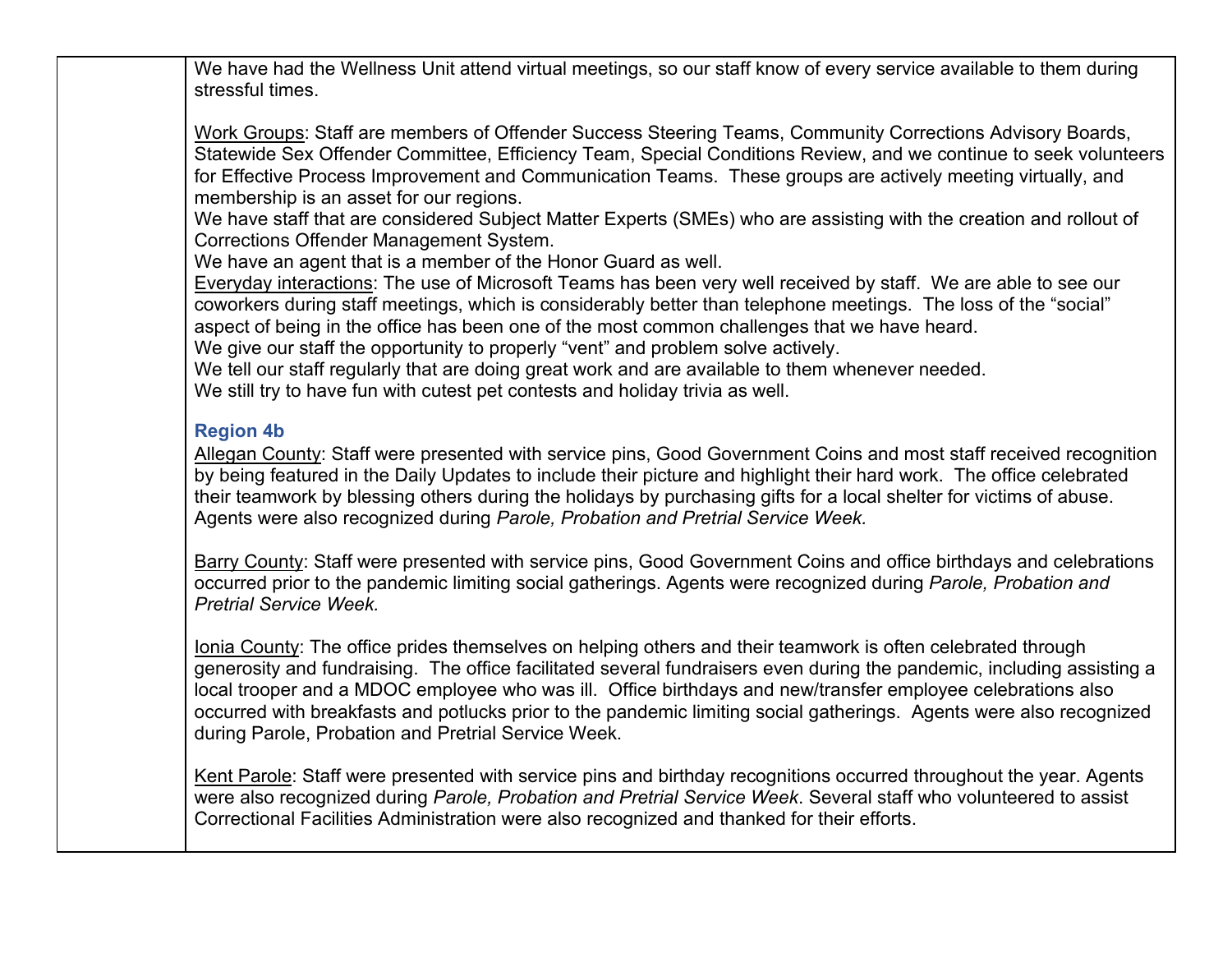Kent Probation: Staff were presented with service pins and birthday recognitions occurred throughout the year. Agents were also recognized during *Parole, Probation and Pretrial Service Week*. Several staff who volunteered to assist Correctional Facilities Administration were also recognized and thanked for their efforts.

Montcalm County: Staff were presented with service pins throughout the year and two staff were celebrated with baby showers for their new arrivals. A socially distanced outdoor pizza party celebrating staff also occurred at a local park during the summer. Agents were also recognized *during Parole, Probation and Pretrial Service Week*. Several staff who volunteered to assist Correctional Facilities Administration were also recognized and thanked for their efforts. One agent was featured in the Daily Update email for his work with offenders. The office celebrated their teamwork during the holidays by purchasing gifts for a giving tree to support local families.

Muskegon Parole: Staff were presented with service pins and birthday recognitions occurred throughout the year. Agents were also recognized during *Parole, Probation and Pretrial Service Week*. The office celebrated their teamwork during the holidays by purchasing gifts for Toys for Tots. Several staff who volunteered to assist Correctional Facilities Administration were also recognized and thanked for their efforts.

Muskegon Probation: Staff were presented with service pins and birthday recognitions occurred throughout the year. Agents were also recognized during Parole, *Probation and Pretrial Service Week*. The office also celebrates their success through helping others by partnering with the Feeding America Food Truck in Muskegon. Several staff who volunteered to assist Correctional Facilities Administration were also recognized and thanked for their efforts.

Ottawa/Grand Haven: Staff were presented with service pins and birthday recognitions occurred throughout the year. Agents were also recognized during *Parole, Probation and Pretrial Service Week*. Two agents who retired were recognized virtually for their work and years of service.

Ottawa/Holland: Staff were presented with service pins, Good Government Coins and recognized on their birthdays. Agents were also recognized during *Parole, Probation and Pretrial Service Week*.

Ottawa/Hudsonville: Staff were presented with service pins and birthday recognitions occurred throughout the year. Agents were also recognized during *Parole, Probation and Pretrial Service Week*.

#### **Regions 5 & 7**

Bay County: In the summer of 2020, staff met outside the home of former Agent/Supervisor Anthony "Tony" Grzesiak who was ill with cancer. While social distancing, they all cheered for him. Unfortunately, he lost his battle a few weeks later.

Ingham Parole: The office held a *Christmas Guessing Contest*. The winner correctly guessed the favorite Christmas move of the supervisor and clerical staff – winning a gift card.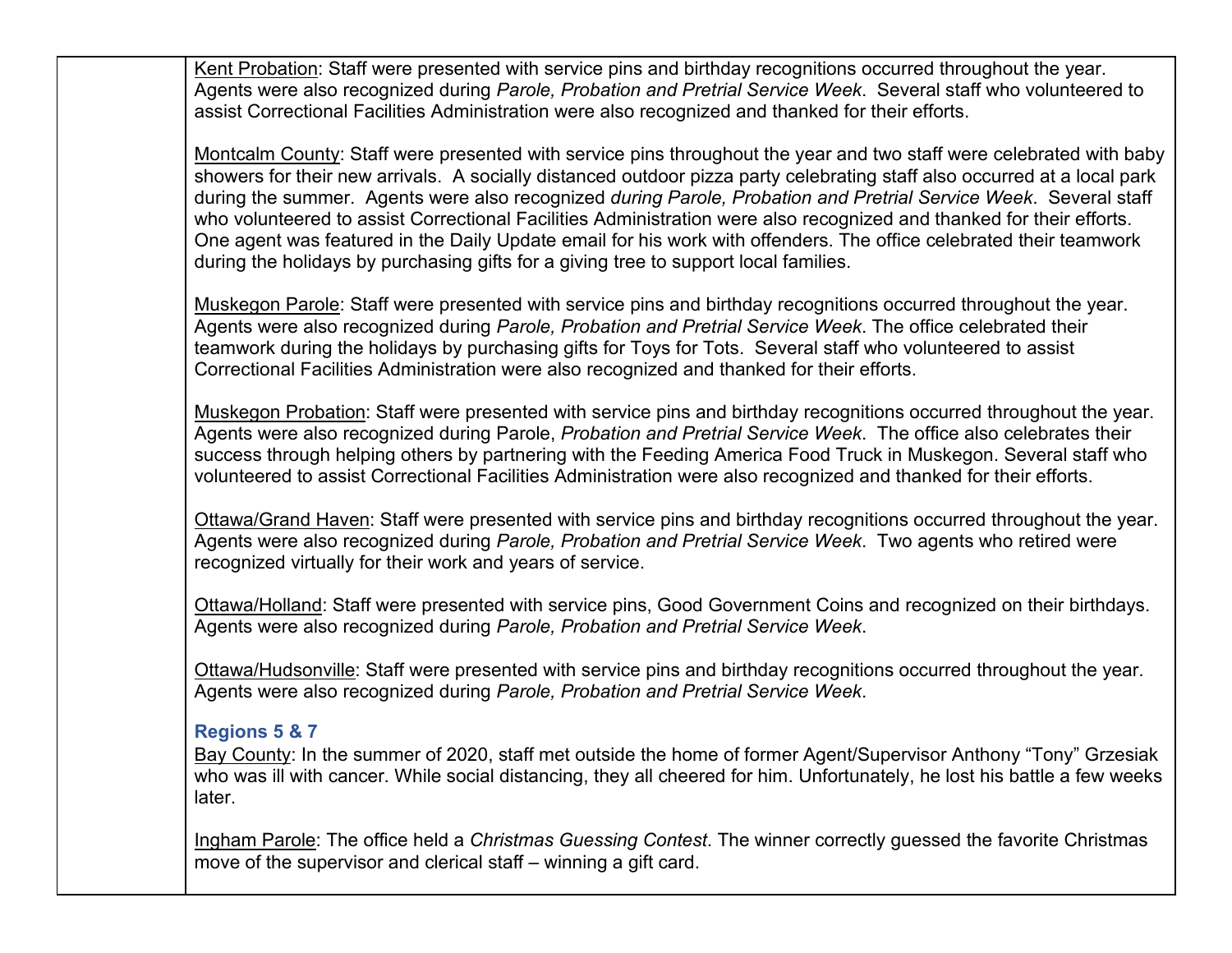Ingham Probation: In the spring of 2020, staff went to the hospital to cheer the COVID-related hospital discharge of Absconder Recovery Unit Agent, Tom Johnson.

### **Region 6**

Genesee Parole: Following is a list of some of the opportunities staff participated in:

- Heather Bazzi Acknowledges for earning a 4.0 GPA and will graduate with her Criminal Justice Degree in 2021.
- Randy Conrad Attended Employment Opportunities Work Group Meetings. He was presented with a Michigan Department of Corrections coin for Professional Excellence.
- Scott Fink Attended a Motivational Interviewing Coaching Group.
- William Hasenohrl Attended the Genesee County Detectives' Association Meeting.
- Steven Hester Participated in a Genesee County Job Fair Meeting at Catholic Charities.
- Lenny Mervenne Field Operations Administration Meetings, Catholic Charities Resource Meetings, speaker at a Re-Connections Class, attended a Region 6 Advisory Council Meeting and a Steering Team Meeting. He attended a Motivational Interviewing Coaching Group. Participated in Genesee County Job Fair Meetings at Catholic Charities.
- Timothy Fishtorn Catholic Charities Resource Meetings, Region 6 Advisory Council Meeting and a Steering Team Meeting. He attended a Motivational Interviewing Coaching Group and participates in the Flint Core Security Area Crime Stats & Mapping Meeting. Participated in Genesee County Job Fair Meetings at Catholic Charities.
- Gene McKinstry -- Works with local, state and federal law enforcement regarding current and past parolees and probationers. Flint Area Narcotics Group (FANG) on Mondays, Alcohol, Tobacco, Firearms (ATF) on Tuesdays and Thursdays, Flint Police Department (PD) on Wednesdays and Fridays. Attends weekly intel meetings with Flint City Police Department and attends monthly Top 10 offender meetings at the Assistant United States Attorney's office at the federal courthouse.
- Stephanie Musser Chaired a committee on the development of a Mentoring Model to fulfill Objective 7.1 of the Department's Strategic Plan.
- Stuart Schisler Attended the Vocational Village Conference at Lansing Community College.
- Apryl Springer -- Coordinates a Toys for Tots toy drive in November and December with the Genesee Parole and Probation offices to help provide toys for children in need during the holiday season. She does an outstanding job with this!
- Tasha West -- Attended a Catholic Charities Resource Meeting and participated in a Genesee County Job Fair Meeting at Catholic Charities.
- Prior to COVID, select staff were involved in planning for the anticipated Workload/Time Study.

Genesee Probation: Following is a list of some of the opportunities staff participated in: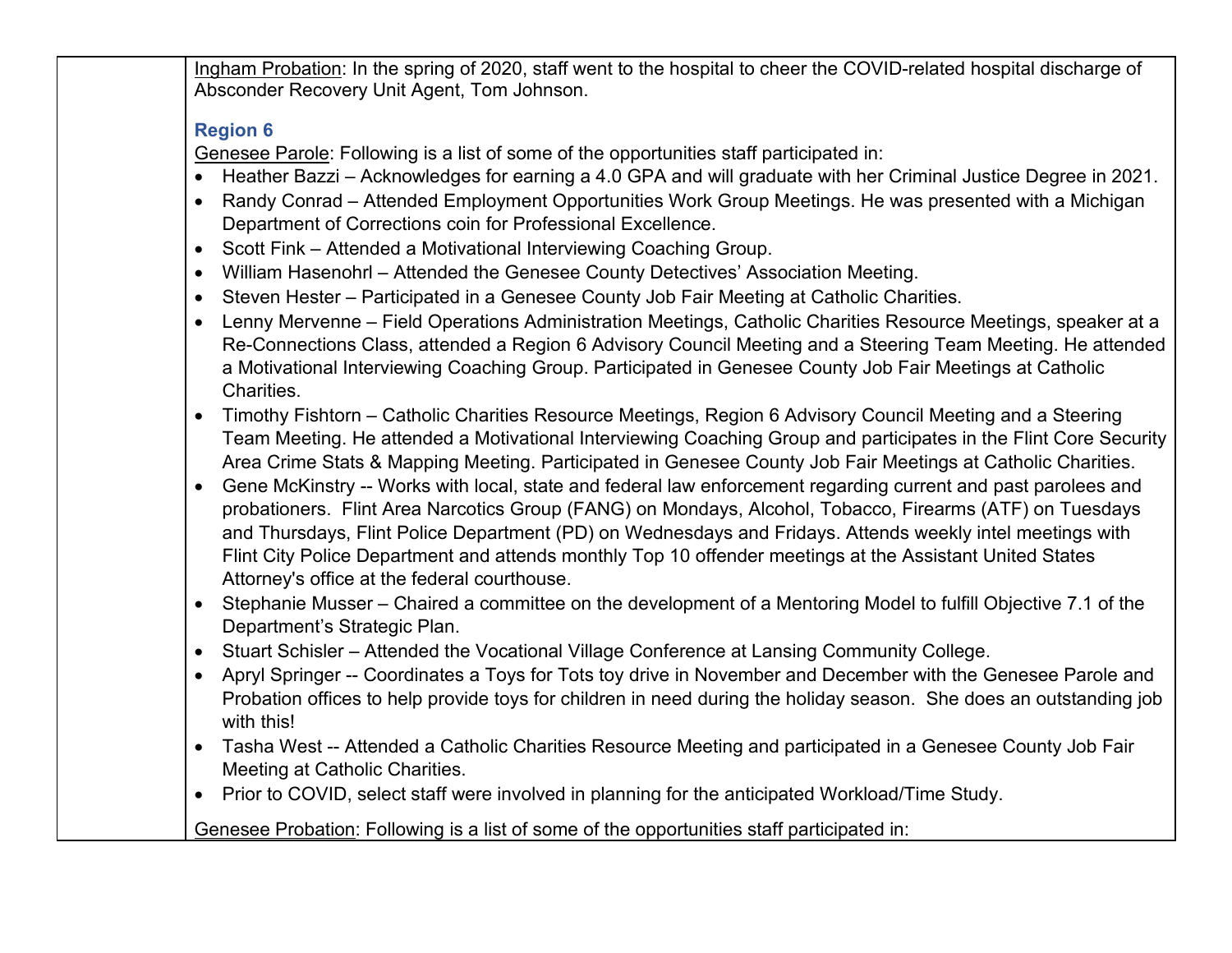|           | Dan Bard -- Volunteered for temporary reassignment to Correctional Facilities Administration, Carson City                                                                                                             |
|-----------|-----------------------------------------------------------------------------------------------------------------------------------------------------------------------------------------------------------------------|
|           | Correctional Facility, to assist with facility custody operations due to decreased staffing levels as a result of Covid-<br>19.                                                                                       |
| $\bullet$ | Dawn Bard -- Volunteered for temporary reassignment to Correctional Facilities Administration, Kinross                                                                                                                |
|           | Correctional Facility, due to decreased staffing levels as a result of Covid-19.                                                                                                                                      |
| $\bullet$ | Katrina Coleman -- Maintains Offender Clothes Closet at the office. Provides appropriate clothing for offenders for                                                                                                   |
|           | job opportunities, interviews etc. Attends the Genesee County Prevention Coalition Meetings - a community                                                                                                             |
|           | partnership to prevent substance use and mental health disorders impacting youth and adults in Genesee County.                                                                                                        |
| $\bullet$ | Vera Dillard -- Maintains Offender Clothes Closet at the office. Provides appropriate clothing for offenders for job                                                                                                  |
|           | opportunities, interviews etc.                                                                                                                                                                                        |
|           |                                                                                                                                                                                                                       |
| $\bullet$ | Mark Drake -- Motivational Interview Coach. Prior to the office shut down, he facilitated a monthly coaching group.<br>Recently completed and published a book which is available for purchase on Amazon. Drug Court. |
|           |                                                                                                                                                                                                                       |
| $\bullet$ | Anthony Ford - Veterans Court and Mental Health Court.                                                                                                                                                                |
|           | Martha Greer - Effective Process Improvement and Communications Liaison, Supervisor Conference Committee                                                                                                              |
|           | Member. Participates in Genesee County Community Corrections Advisory Board Meetings. Council member for                                                                                                              |
|           | Salvation Army Adult Rehabilitation Council.                                                                                                                                                                          |
| $\bullet$ | Dave Haney -- Was part of an Effective Process Improvement and Communications Team which involved                                                                                                                     |
|           | rewriting the electronic monitoring policies and procedures.                                                                                                                                                          |
| $\bullet$ | Chris Horne -- Law Enforcement Liaison Agent; attends the Genesee County Community Corrections Advisory                                                                                                               |
|           | Board Meetings. Drug Court.                                                                                                                                                                                           |
| $\bullet$ | Wendi Jackson -- Volunteered for temporary reassignment to Correctional Facilities Administration, Carson City                                                                                                        |
|           | Correctional Facility, to assist with facility custody operations due to decreased staffing levels as a result of Covid-<br>19.                                                                                       |
|           |                                                                                                                                                                                                                       |
| $\bullet$ | Rackuel Mays and Nicky Sumpter - Parole Board Visit.                                                                                                                                                                  |
| $\bullet$ | Brad Simmonds - Participates in Genesee County Community Corrections Advisory Board Meetings.                                                                                                                         |
| $\bullet$ | Jennifer Woycehoski -- Prior to the office shut down, was a statewide Motivational Interview Trainer and ran 3                                                                                                        |
|           | monthly coaching groups. Participates in Genesee County Community Corrections Advisory Board Meetings.                                                                                                                |
| $\bullet$ | Anthony Yambrick -- Participates in the Corrections Offender Management System implementation project as                                                                                                              |
|           | SME. Participates in Genesee County Community Corrections Advisory Board (CCAB). Volunteered for temporary                                                                                                            |
|           | reassignment to Correctional Facilities Administration, Kinross Correctional Facility, due to decreased staffing                                                                                                      |
|           | levels as a result of Covid-19.                                                                                                                                                                                       |
|           | Shelley Yambrick -- Volunteered for temporary reassignment to Correctional Facilities Administration, Carson City                                                                                                     |
|           | Correctional Facility, to assist with facility custody operations due to decreased staffing levels as a result of Covid-                                                                                              |
|           | 19.                                                                                                                                                                                                                   |
|           | Select agents throughout the Region use the Carey Guides with their caseloads.                                                                                                                                        |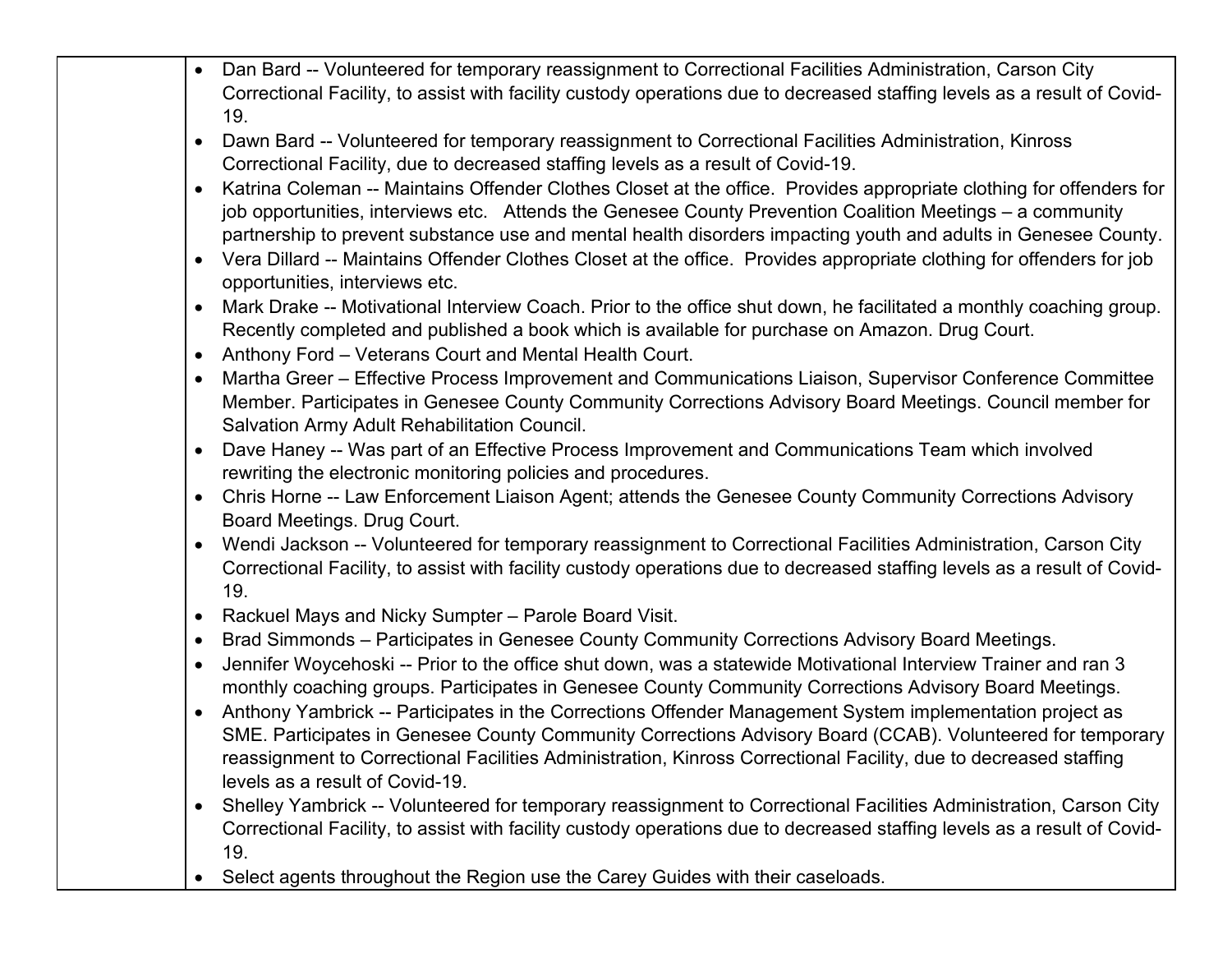- Vocational Village Agents attended the Vocational Village Conference at Lansing Community College on 03/09/2020.
- Prior to COVID, select staff were involved in planning for the anticipated Workload/Time Study.

Huron County: Following is a list of some of the opportunities staff participated in:

• Todd Kloska – Chiefs of Police Meetings; Drug Court.

Lapeer County: Following is a list of some of the opportunities staff participated in:

- Tom Arand Worked as a firearms instructor.
- Tom Arand, Brigette Avolio, Chris Clark, Meegan Shephard and Tracey Warner Attended a presentation aimed at providing offenders who are veterans with additional services.
- Mike Slater Attended the Thumb Correctional Facility Liaison Meeting.
- Tracy Warner Worked with the Corrections Offender Management System (COMS) Project testing the new offender management database.
- St. Clair Parole: Following is a list of some of the opportunities staff participated in:
- Kelly Miller Parole Violation Specialist Backup.
- Nicole York Assisted with  $2<sup>nd</sup>$  round interviews.
- Ken Kincaid Agent in Charge; assisted with  $2<sup>nd</sup>$  round interviews.

St. Clair Probation: Following is a list of some of the opportunities staff participated in:

- Joe Agosta Trainer, Backup Sex Offender Agent, Electronic Monitoring (EMS) Agent.
- Todd Armstrong Acting Region Manager 6/22 through 8/17, 2020.
- James Brown Interstate Compact (ICOTS) Agent, SCRAM Agent.
- Scott Green Sex Offender Agent
- Amanda Stupecki Gender Specific Agent
- William Switzer Backup ICOTS Agent. Active with Restorative Justice Initiative on a former EPIC Committee and continued at Macomb Correctional Facility.
- Krista Young Gender Specific Agent
- Various service pins presented at virtual staff meetings.
- Staff recognition during *Parole, Probation and Pretrial Service Week*.

Shiawassee County: Following is a list of some of the opportunities staff participated in:

- Michael Clapp Attends weekly Shiawassee Drug Court Meetings.
- Jerry Dennis -- Attended a Steering Team Meeting in Flint on behalf of Supervisor VanLake on 02/21/2020. He was recognized on his birthday.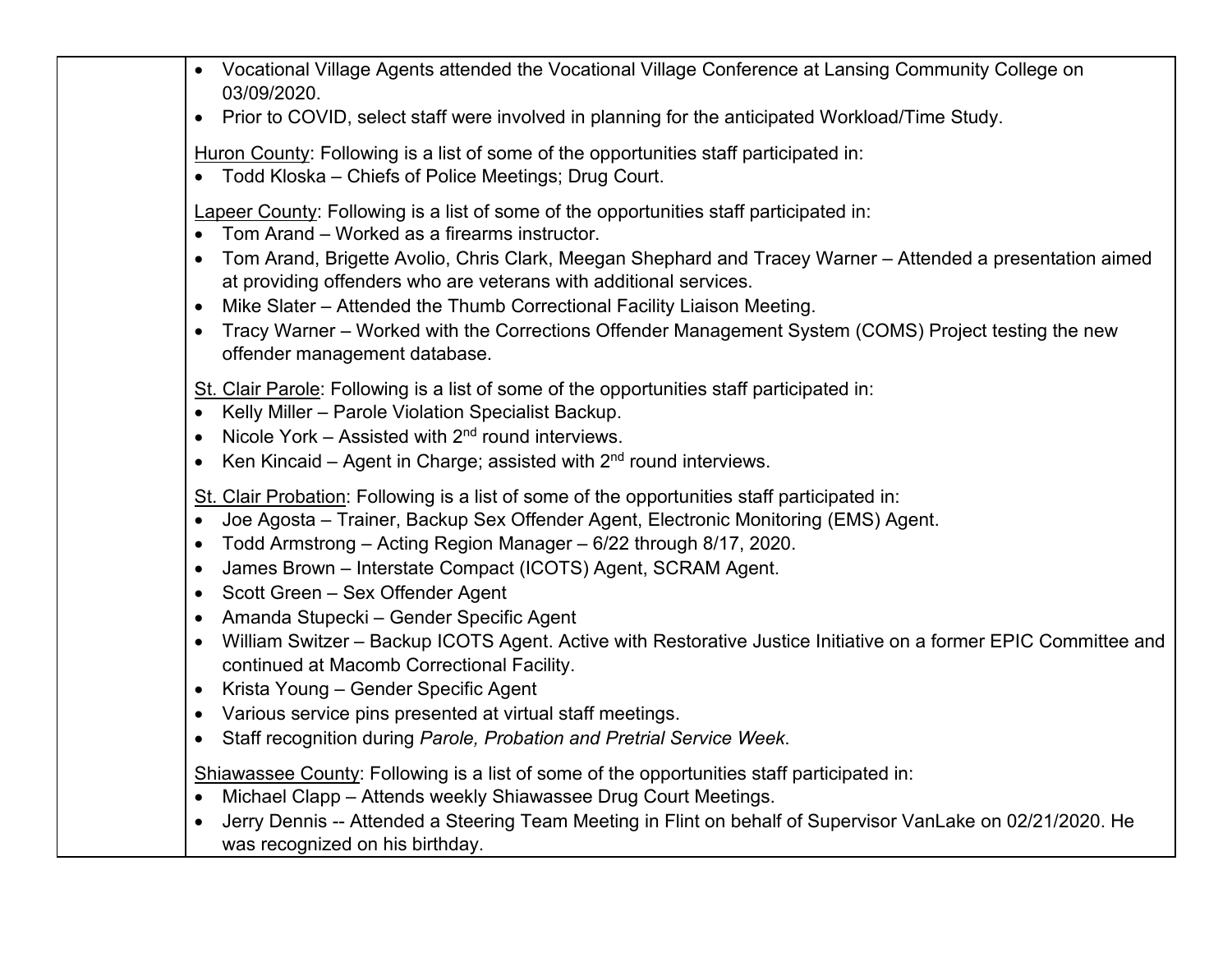- Dave Hovis Attends weekly Mental Health Meetings. He was recognized for 15 years of service. Recognized for volunteering to work at Kinross Correctional Facility due to the staff shortage because of COVID-19. Prior to COVID, he was actively involved in the Department's internship program.
- Jessica Kunik -- Recognized for volunteering to work at Kinross Correctional Facility due to the staff shortage because of COVID-19. Prior to COVID, he was actively involved in the Department's internship program.
- Dawn Lucas She was recognized on Administrative Assistant Day and also for 25 years of service.
- Heidi Rolfe She was recognized on her birthday.
- Cynthia VanLake -- Attended the Community Corrections Advisory Board Annual Managers Meeting held at the Lansing Community College West campus on 02/06/2020.
- All staff were recognized for their exceptional teamwork while staff assisted at Kinross Correctional Facility.

Tuscaloosa County: Following is a list of some of the opportunities staff participated in:

- John Adams, Karen Eberlin, Nicole Finch, Todd Kloska (Huron County), Kim Reinert, Charles Walker and Jerry Zajac – Sex Offender Case Management Team Meeting with a counselor from Berghuis Psychological.
- Jerry Andrews Sobriety Court.
- Nicole Finch Mental Health Court.

## **Region 8**

In Region 8, we engage our staff by keeping them involved with decision making groups from within the department and the community, as well as by celebrating individual and group accomplishments. We believe that by keeping our staff informed and part of the process, that they will in turn be more invested in the success of Region 8 and the department mission.

### **Departmental and Community Engagement:**

Examples of the types of departmental and community engagement groups with which our staff participate are:

- MDOC Steering Team, Transition Team, Offender Success and Case Management Teams.
- Specialty courts, including drug, mental health, adult treatment, veterans, family, and sobriety courts.
- Alternative to incarceration programs such as the Swift and Sure Sanctions and Risk Based Responses and Incentives programs.
- Other contracted programming such as the Kalamazoo Probation Enhancement Program (KPEP) and Offender Success - Michigan Works-Kinexus
- Other community-based programs such as crime reduction boards, the Community Corrections Advisory Board (CCAB), and group violence intervention programs.
- Collaboration with the local counties and courts through participation in organized groups involving judges, law enforcement, county officials, jails, and prosecutors, as well as the work done by our Embedded Agents.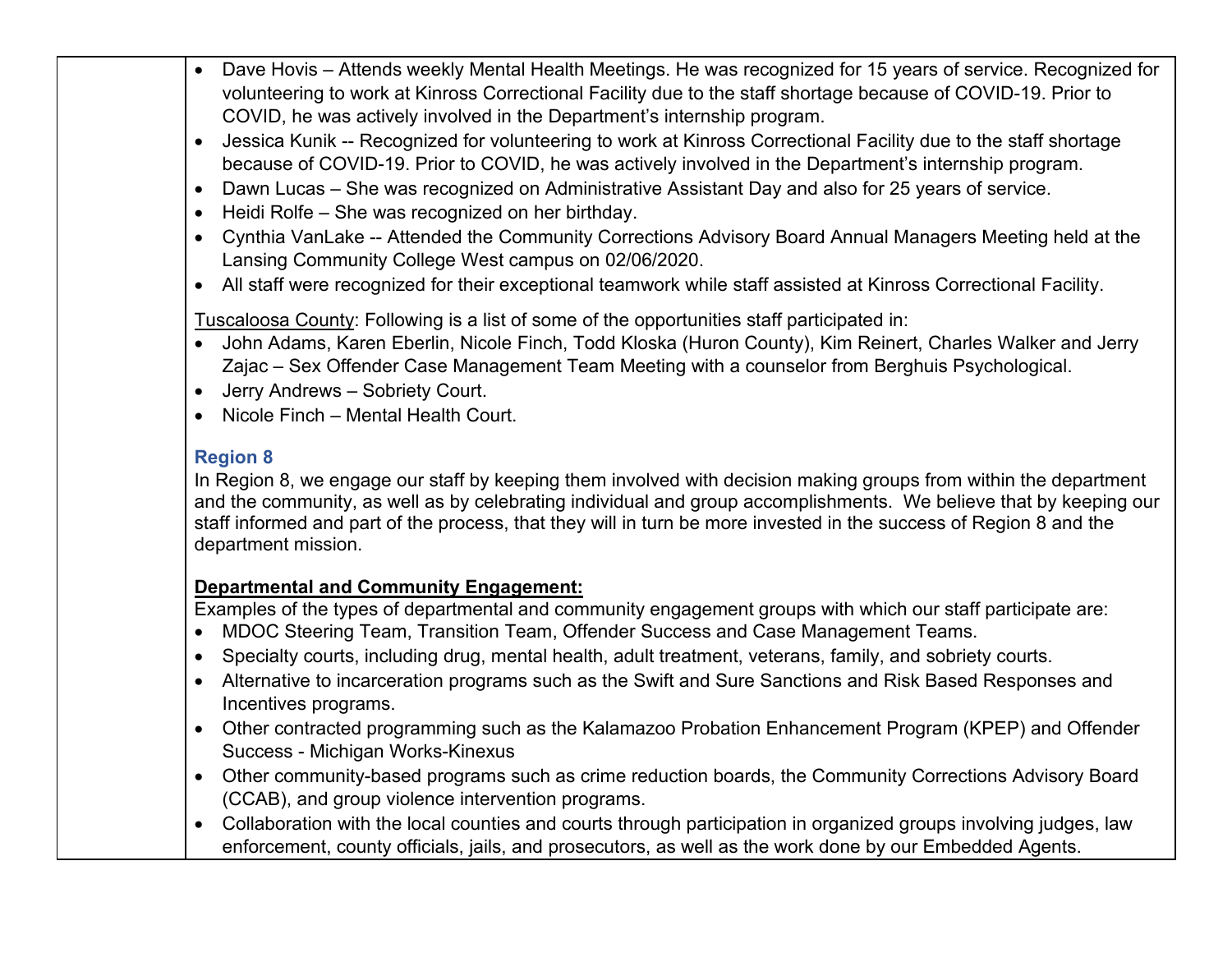• Multiple staff within Region 8 have participated in MDOC EPIC teams, as well as held vital roles in the development of COMS.

#### **Staff Recognition and Celebration:**

We take pride in celebrating the accomplishment of our staff on a frequent basis which we believe instills a sense of teamwork, comradery, and pride among our staff which in turn supports the mission of the department. We celebrate success and achievements with Region 8 staff at every possible opportunity including life events, holidays, exemplary work performance and professional accomplishments in a variety of ways. We also employ use of the Region 8 Portal website as a method to highlight celebration and recognition of staff, as well as a resource to be used for technology, information, and communications topics.

Below are just some engagement activity examples Region staff have utilized during 2020:

- When St. Joseph County Agent Kris Whitesell retired, she and was recognized for 35 years of service with MDOC. A retirement party was thrown for her on her last day of work.
- Van Buren County Supervisor Laraine Van Lopik retired at the end of March 2020. As she could not be celebrated in-person, a congratulatory car parade and gift drop off were arranged.
- Berrien County used monthly virtual staff meetings as an opportunity to celebrate holidays as well as engage their staff. These celebrations included a variety of trivia contests and meeting themes (ugly sweater/college sports/funny hats).
- The Kalamazoo Employee Engagement Club awards an employee of the month to recognize exemplary staff for their contributions to the office.
- OA Kim Luther presented Kalamazoo Parole Agent Annegret Remmert with a Leadership Coin for showing a cando attitude and for her active and ongoing participation in Motivational Interviewing Training.
- Kalamazoo Secretary Ragina Cannon, WPAs Terri VanDyke and Amy Shaffer, St. Joseph County Secretary Ronda Schabes, and Calhoun County Probation WPA's Audrey Mascarenaz and Jamie Whitehead were recognized for their group efforts in keeping the administrative support staff functioning at the Calhoun Probation Office during an unexpected staff shortage.
- OA Luther recognized Berrien Agent Nicole Simmons with a Leadership Coin for her quick action and evasive driving skills with operating the van carrying numerous staff members to Saginaw for a tour of the Tri-Cap program. Due to another driver's poor decision making, Agent Simmons had to employ evasive maneuvers that likely saved her coworkers from certain injury or worse.
- Berrien Agent Matt Clayton was recognized for all the technical support he has provided to Agents working from home using VPN's.
- Berrien Agent Amanda Coney received a Good Government coin for Leadership in recognition of excellent work done performing an investigation of a sensitive and challenging nature.
- Staff are regularly recognized when receiving their service pins from the department.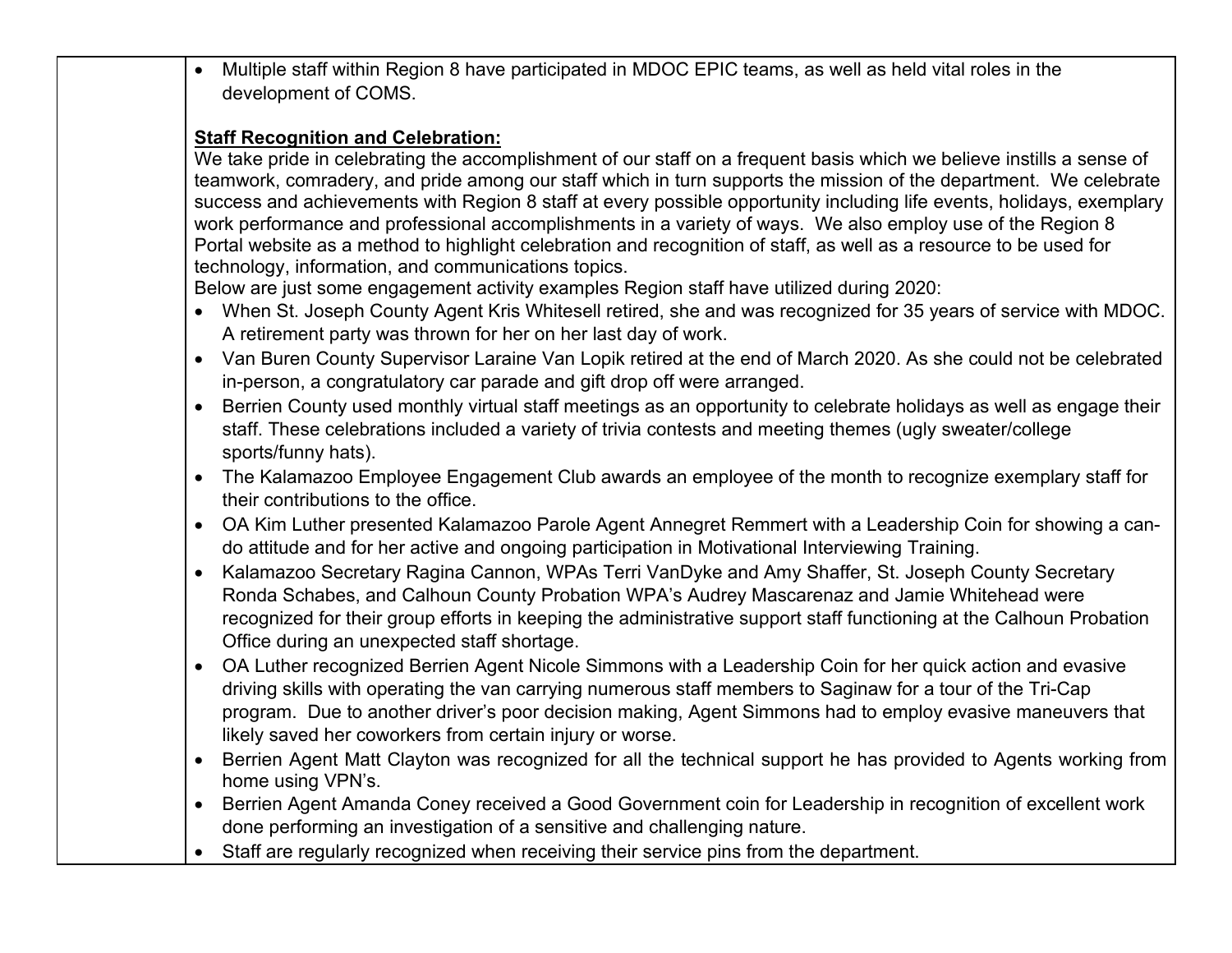- Van Buren County Staff hosted an All-American BBQ Luncheon in honor of Agent Michael Henry who is being deployed to Afghanistan with his Army Reserve unit.
- Van Buren staff recognized Agent Paul Boughton on Veterans Day with a Steakhouse Gift Card thanking him for his service in the United States Army. Van Buren Staff also put together a gift box and sent it to Agent Mike Henry who is currently serving in Afghanistan in the United States Army Reserves.
- Kalamazoo Supervisors Nina Garza, Lisa Johansen, Lara Neuman and Emily Whitehead created yard signs for each of their clerical staff in recognition of Administrative Professional's Day on 04/22/2020. They traveled in a convoy to each of their homes to celebrate by placing yard signs and then giving them a small gift and gift card. Take a look at the video by clicking the following link: [https://youtu.be/n03sMlksK9A%20](https://youtu.be/n03sMlksK9A)
- Van Buren Supervisor Kelley Gorham, Secretary Sue Burkhard and WPA Jody Fitzpatrick delivered Agent Appreciation gift baskets and a custom-made cupcake to all agents to celebrate Agent Appreciation Week. In the baskets where components for each day that we would under normal circumstances celebrate on the individual days. Agents received, travel bottles filled with candy and a "Lucky to Have You" lottery ticket, a gift card for lunch on us, snacks, an all-purpose tool, and other goodies.
- Berrien Probation staff pulled together to deliver gifts for Boss's Day for Berrien County Probation Supervisors Amber Glendening and Marvin Bruin, dropping off at their homes while observing social distancing protocol.

### **R8 Portal:**

The Region 8 Portal is a SharePoint Team Room website used within the region to promote employee recognition and engagement, and as an information resource for staff. The site contains several pages used specifically for recognizing staff accomplishments and other important activities. Fifteen staff members representing all the Region 8 counties work together to create and maintain the contents of the site.

Described below are the different pages of the site along with summaries of a sample of stories published in 2020, complete with pictures of the events:

**Employee Engagement Page** (Used to promote various employee engagement activities):

- **Special Guests at R8 Portal Virtual Chat** MDOC Spokesman Chris Gautz, and Communications Representatives Holly Kramer and Joelle Craddy joined the R8 Portal Squad to convey their experiences with employee engagement vehicles such as the Field Days Podcast, the Corrections Connection Newsletter, and the Daily Update Email.
- **A Season of Giving in White Pigeon** St. Joseph County Agent Gina Leister celebrated in her hometown riding in a decorated horse-drawn cart giving away gift cards from local restaurants to people they encountered.

**Catch of the Week Page** (Used to highlight staff "caught" doing great things):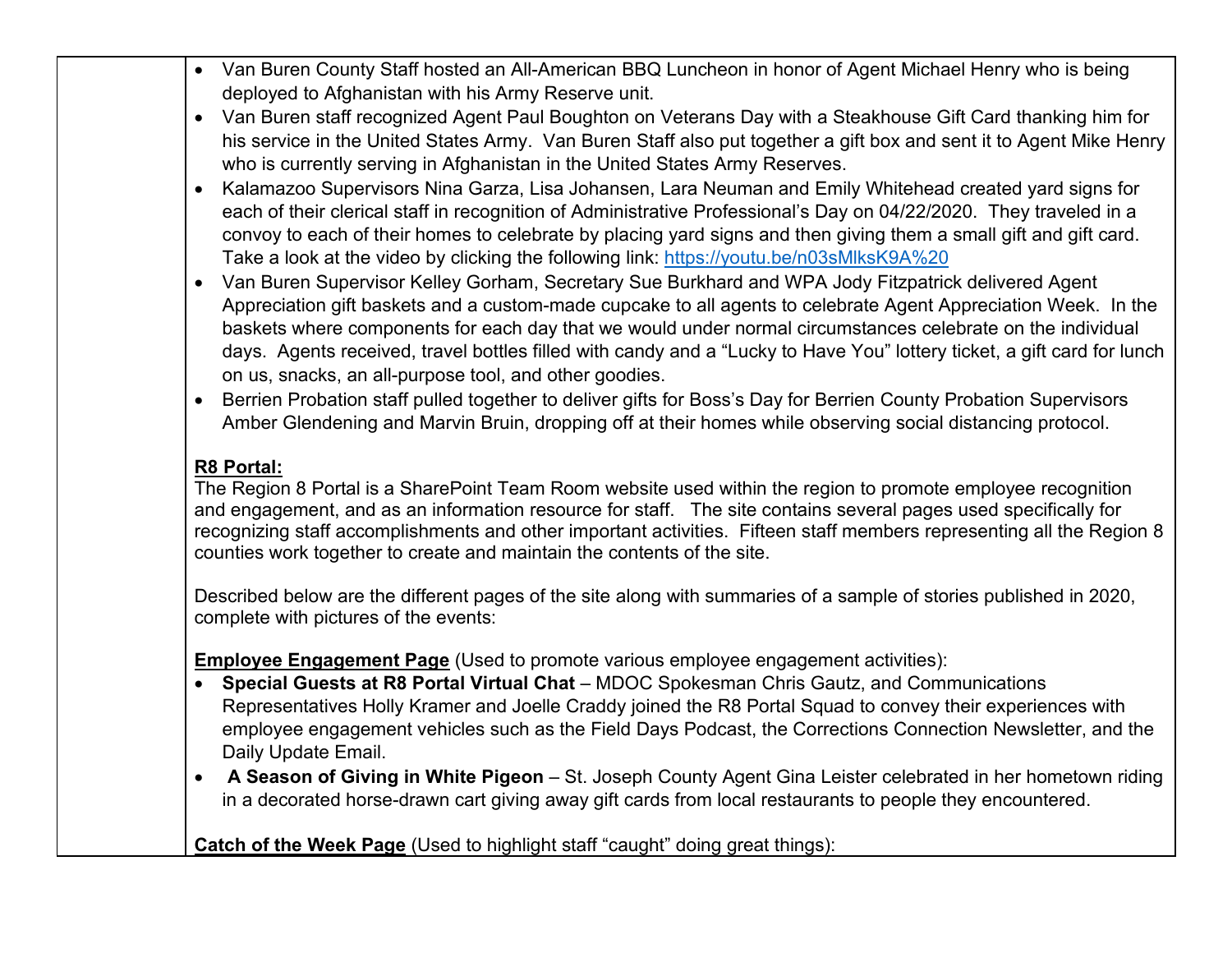- **Please Welcome Van Buren County's New Agent Eka Kristianti –** Agent Kristianti transferred from Region 4b to Van Buren Parole/Probation.
- **Teamwork -** Agents Mark Bartkowski, Gabe Cedillo, Rob Faulk and FSA Amanda Fricke all teamed up with Kalamazoo Sheriff's Department on a home call which netted weapons, ammunition and drug paraphernalia.

**Life in Pictures Page** (Used to display photos of staff from around Region 8):

• **Region 8 Holiday Photos** – Holiday photos submitted from Region 8 staff enjoying the holidays were on display.

**Positively Speaking Page** (Used to post emails sent to staffs' supervisors or local partners relaying positive information about their virtues):

- In one example, is an excerpt from a Kalamazoo Circuit Court Judge to supervisor Lara Neuman praising the great work done by Agent David Saunders in a particular case.
- In another example, Region Manager Jessica Whaley congratulates the agents of Region 8 for improvements made in the COMPAS Quality Assurance report. *"Region 8 had the highest accuracy rate for all Outstate Territory during the month of October, so we are kicking off the new quarter on a high note. This is due to the hard work of all our staff on a not so popular topic. I want to thank everyone for their efforts. Yay for us!!!"*

**Stepping Up Page** (Used to recognize staff for stepping up to things above and beyond what is required:

• **Stepping Up in a Big Way** – Berrien Agent Charles Motton is recognized for his efforts volunteering for CFA duties.

### **Internal Engagement Within Region 8:**

We also have internal groups within Region 8, which serve an engagement purpose for our staff:

- The Region 8 Operational Efficiency Committee (OEC).
	- o Prior to the pandemic, the OEC was in the process of re-organizing the committee to focus on both *operational efficiencies* as well as *employee engagement* topics. The committee had determined to rename itself the Region 8 Operations and Engagement Committee, but that had not been finalized prior to the work at home period.
	- o This committee also votes on a Staff Contribution to Office Success award every six months. Nominations are submitted by any Region 8 staff and are voted on by the committee to determine the winner of the award, who is recognized by Region Manager Whaley at the R8 staff meeting in front of the entire management team. Winners of the award are also recognized throughout the entire region in the R8 Portal website. Berrien Agent Christopher Claire was the latest recipient of the award.
- The Region 8 Portal website.
- Field office employee engagement committees.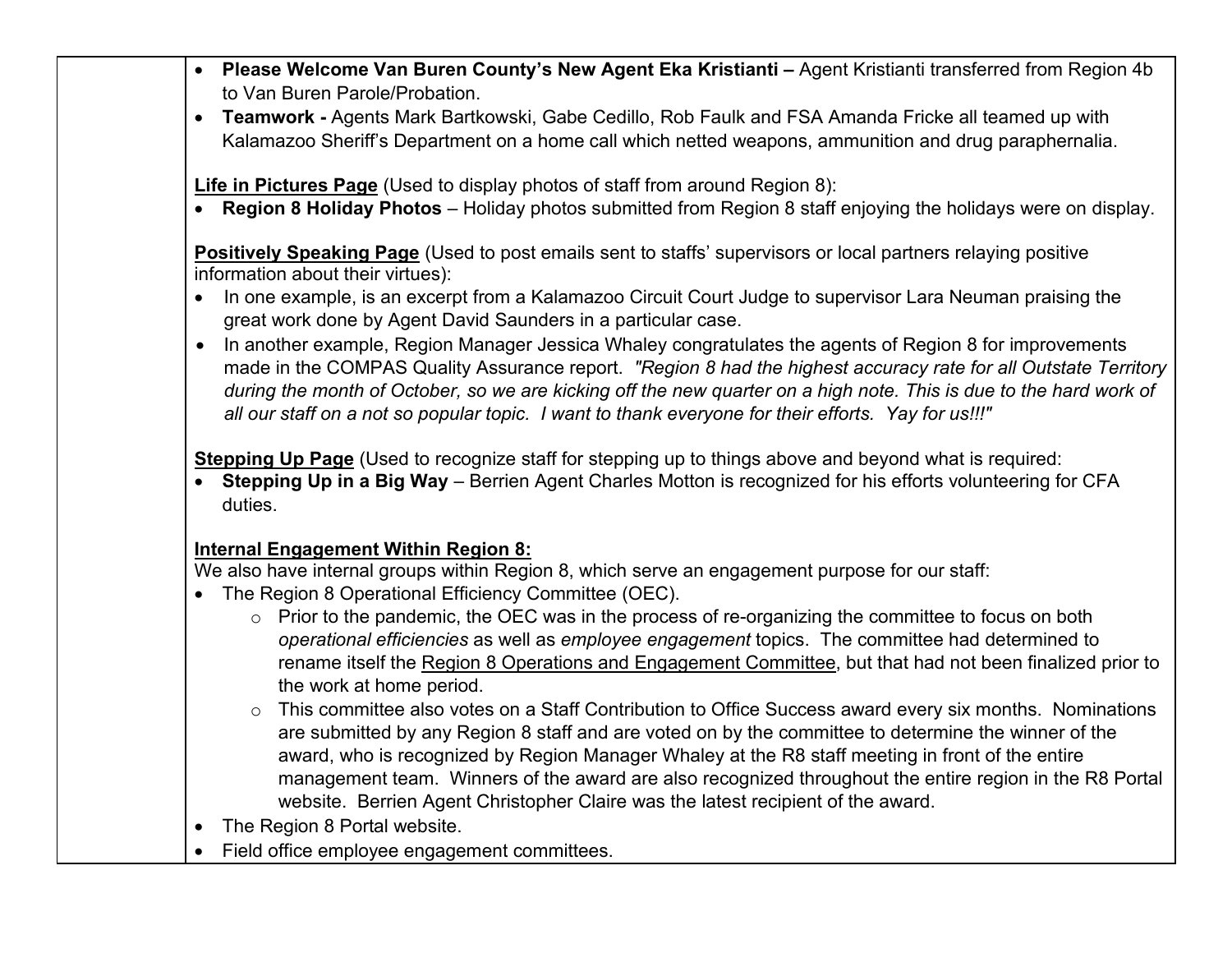|                                                    | Weekly virtual meetings on Teams for the Region 8 management staff, the R8 Portal Squad, and the Outstate<br>$\bullet$<br>Territory administrative staff. Region 8 field offices also hold frequent virtual meetings to keep everyone informed<br>of departmental happenings.                                                                                                                                                                                                                                                                                                                                                                                                                                                                                                                                                                                                                                                                                                                                                                                                                                                                                                                                                                                                                                                                                                                                                                                                                                                                                                                                                                                                                                                                                                                                                                                                                                                                                                                                                                                                                                                                                                                                                                                                                                                                                                                                                                                                                                                                                                                                                         |  |  |  |  |
|----------------------------------------------------|---------------------------------------------------------------------------------------------------------------------------------------------------------------------------------------------------------------------------------------------------------------------------------------------------------------------------------------------------------------------------------------------------------------------------------------------------------------------------------------------------------------------------------------------------------------------------------------------------------------------------------------------------------------------------------------------------------------------------------------------------------------------------------------------------------------------------------------------------------------------------------------------------------------------------------------------------------------------------------------------------------------------------------------------------------------------------------------------------------------------------------------------------------------------------------------------------------------------------------------------------------------------------------------------------------------------------------------------------------------------------------------------------------------------------------------------------------------------------------------------------------------------------------------------------------------------------------------------------------------------------------------------------------------------------------------------------------------------------------------------------------------------------------------------------------------------------------------------------------------------------------------------------------------------------------------------------------------------------------------------------------------------------------------------------------------------------------------------------------------------------------------------------------------------------------------------------------------------------------------------------------------------------------------------------------------------------------------------------------------------------------------------------------------------------------------------------------------------------------------------------------------------------------------------------------------------------------------------------------------------------------------|--|--|--|--|
|                                                    | <b>Conclusion:</b>                                                                                                                                                                                                                                                                                                                                                                                                                                                                                                                                                                                                                                                                                                                                                                                                                                                                                                                                                                                                                                                                                                                                                                                                                                                                                                                                                                                                                                                                                                                                                                                                                                                                                                                                                                                                                                                                                                                                                                                                                                                                                                                                                                                                                                                                                                                                                                                                                                                                                                                                                                                                                    |  |  |  |  |
|                                                    | We believe that a combination of all these various types of employee engagement add up to a more informed,<br>confident, productive team among our staff. Having our staff involved in the many processes and recognizing those<br>contributions are the surest way to develop staff cohesiveness.                                                                                                                                                                                                                                                                                                                                                                                                                                                                                                                                                                                                                                                                                                                                                                                                                                                                                                                                                                                                                                                                                                                                                                                                                                                                                                                                                                                                                                                                                                                                                                                                                                                                                                                                                                                                                                                                                                                                                                                                                                                                                                                                                                                                                                                                                                                                    |  |  |  |  |
| $FOA -$<br><b>Metropolitan</b><br><b>Territory</b> | Tremonti:<br>• Agent McGill and PM Washington participated in the Wayne County Jail Mental Health Initiative (WCJMHI)<br>sequential mapping working group. The WCJMHI consists of judges, crisis service providers, and law enforcement<br>focusing on diverting people with mental health and substance use concerns from the criminal justice system<br>across Wayne county.<br>Court Service Supervisors collaborated on the Justice Center Relocation project. Staff (agents and clerical)<br>reviewed PDs, OPs, Work Statements, office processes, to identify changes that would need to occur with a<br>physical transition and solicit any innovative ideas to implement with the transition that would make our unit more<br>efficient and identify cost saving measures.<br>Supervisor Matthew Dudus continued to participate with the Domestic Fatality Review Team. A team of<br>$\bullet$<br>individuals from community service providers, prosecutor's office, MDOC, Detroit Police Department and DHHS<br>met 10 of 12 months a year to review instances of domestic violence where a fatality occurred in Wayne County.<br>The team works under a strict confidentiality agreement amongst all members to scrutinize every possibly aspect<br>of the lives of the victim and perpetrator to determine if any systematic changes could be recommended to<br>possibly help prevent future instances of domestic violence. A yearly report is generated.<br>Program Manager held weekly Touch Point Meetings with Supervisors to promote timely information sharing,<br>$\bullet$<br>address questions, and to see how staff were adjusting to working remotely.<br>Plaques were issued to staff members for relationships maintained with local law enforcement, in efforts made<br>during Sex Offender Halloween Compliance checks for 5 consecutive years.<br>Supervisor Stinson held a drive-by gift exchange for staff during agent appreciation week. Supervisors gave gifts<br>during the holiday season and wrote personalized staff acknowledgments.<br>A virtual holiday celebration was hosted for the Tremonti's supervisor there was an acknowledgement of their<br>$\bullet$<br>continued efforts throughout the year. Staff participated in wearing local sports tams or ugly sweaters they<br>participated in a scavenger hunt and trivia.<br><b>Central Area</b><br>Lahser Probation, Southwest Probation and Lincoln Park Parole staff and offenders have continued to participate<br>in a survey conducted by Dr. Merry Morash, Michigan State University. The intent of the project is to assess the |  |  |  |  |
|                                                    | relationship between agents and offenders that increase compliance with supervision conditions and reduce<br>criminal justice cost.                                                                                                                                                                                                                                                                                                                                                                                                                                                                                                                                                                                                                                                                                                                                                                                                                                                                                                                                                                                                                                                                                                                                                                                                                                                                                                                                                                                                                                                                                                                                                                                                                                                                                                                                                                                                                                                                                                                                                                                                                                                                                                                                                                                                                                                                                                                                                                                                                                                                                                   |  |  |  |  |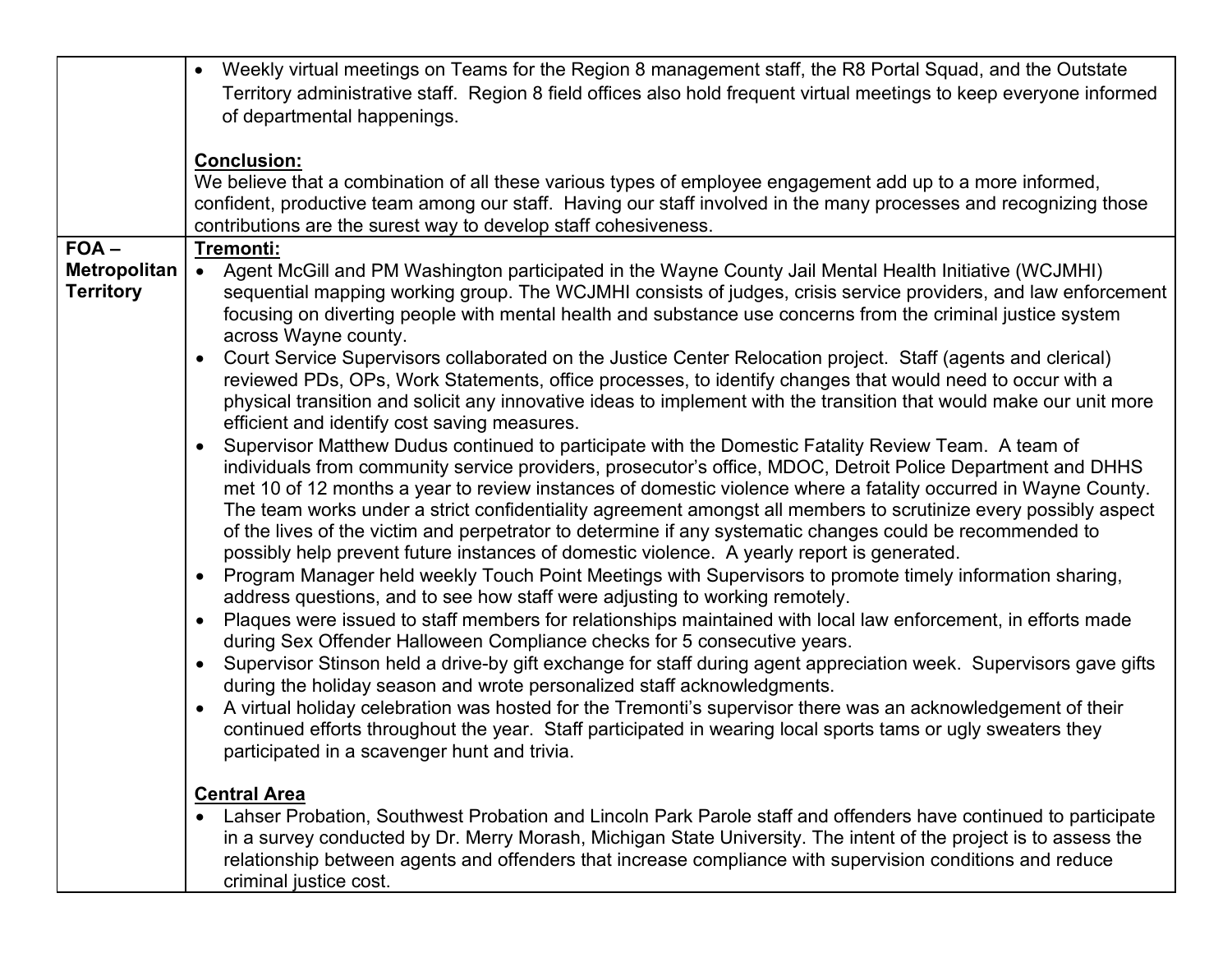- In November, staff participated in the annual MIATSA conference which was held virtually by the Association for Treatment of Sexual Abusers.
- Each quarter staff were acknowledged for maintaining high employment rates and received Good Government coins to mark their success. Staff continued to report out news via Twitter and share highlights with the Public Information Office for newsletters.
- Lahser District Probation supervisors held a PPO appreciation drive thru luncheon in July where they passed out lunches and goody bags to staff. In December, staff received gift bags from their supervisor which contained cookies and a stainless steel travel mug.
- Southwest District Supervisor Latisha Wilkins held monthly virtual 'TEAM UP on TEAMS' meetings with her staff to encourage, support and engage her staff members. During the virtual meetings, team members played various online games such as Jeopardy and won prizes. In December Southwest Probation staff participated in an appreciation pick-up from the office where staff received journals as a token of appreciation from their supervisor.
- Greenfield Probation Supervisor Trisha Dansbury staff led a gift bag exchange which included holiday sunglasses, candy and sanitizing wipes. Staff also coordinated a drive by brunch in December. In addition during the month of December, Supervisor Dansbury held a virtual get together via Teams where staff shared their new year resolutions and held a show and tell on special items in their homes. In February, the Greenfield Probation Office staff launched the stress free room with massage chairs and aromatherapy for staff.
- Lincoln Park Parole Supervisor Kaunda Gray distributed gifts for appreciation and held a virtual "Say Good-bye (to 2020) and Say Hi (to 2021)" with reflections on 2020 and words of encouragement for the new year in December. Staff also played online games. Supervisor Barbara Newland treated her staff to ice cream during the month of July for lunch from a local ice cream shop to show appreciation and encouragement. She also distributed gifts to her staff during a holiday drive by in December. In October, Lincoln Park Parole staff coordinated a 'Fall Kick off" drive by donut and coffee pick up.
- In December, Central Area Supervisors and RM Secretary participated in a virtual Family Feud challenge where each office competed for gift cards and bragging rights. I held virtual town halls with Central Area offices during the month of April.

### **Northeast Area**

- On 7/23/2020, Macomb Probation Supervisors sponsored a drive by donut pick up for staff in honor of Pretrial, Probation and Parole Supervision Week
- 7/20/2020 thru 7/24/2020, Supervisors Lisa Badalamenti and Gary Salwin provided goodie bags and ice cream to Macomb Parole staff in honor of Pretrial, Probation and Parole Supervision Week
- In October 2020, Supervisor Grammatico and her staff held an outdoor baby shower luncheon for Agent Mickaela McKellar.
- On 10/27/2020, Macomb Probation staff dropped off bottles and cans to raise \$380 which was donated to be donated Gleaners food bank.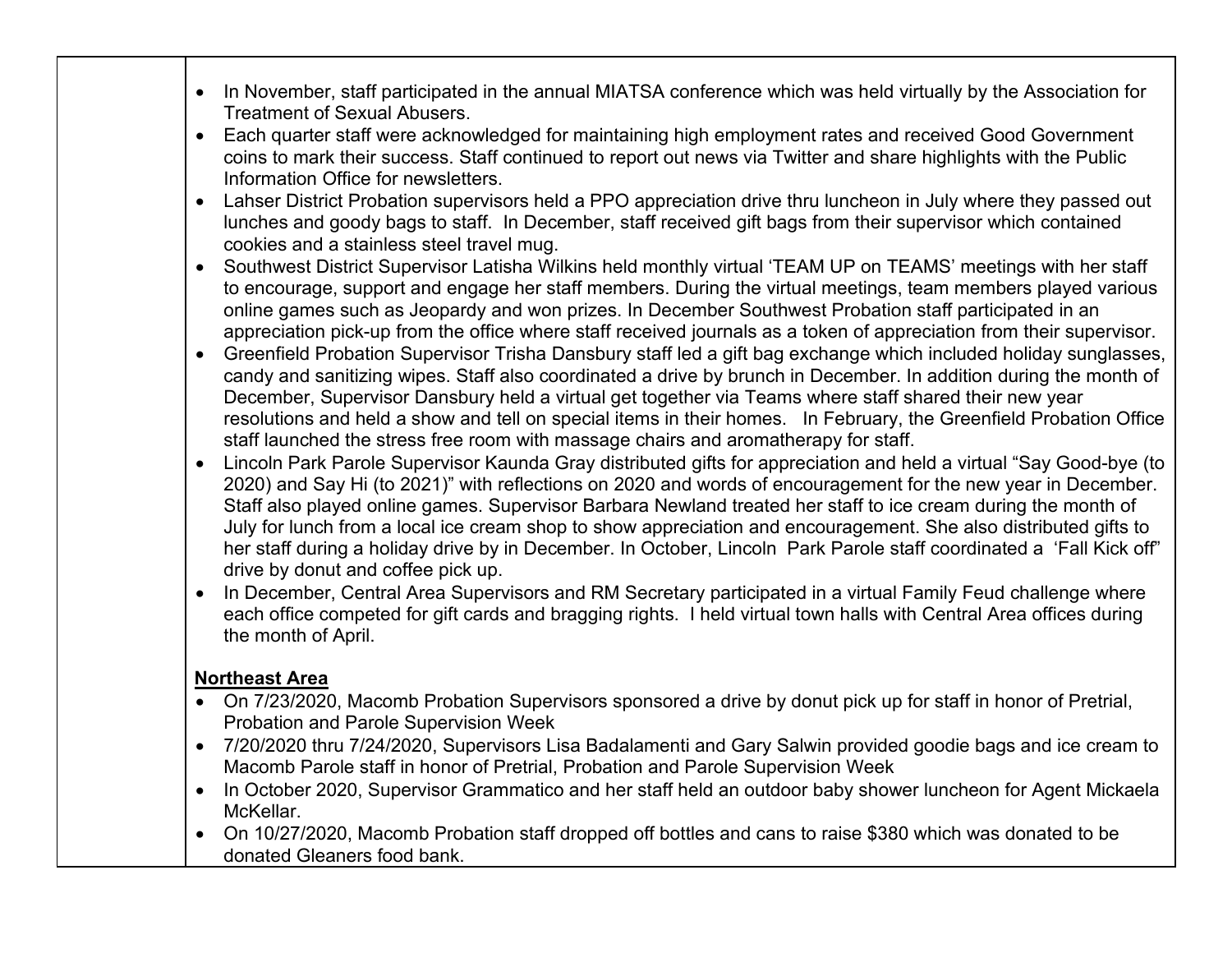- On 10/28/2020, the Macomb Probation Suggestion and Implementation Group (SIG) conducted an office wide pumpkin carving contest as a pre-Halloween engagement activity.
- In November 2020, Supervisor Grammatico and her staff held an outdoor farewell meeting for Former Macomb Probation Agent Olivia Temrowski, as she resigned to accept a position with the FBI.
- On 11/13/2020, Supervisor Michael Stachowiak, held a live MS Teams retirement ceremony for Former Macomb Probation Agent Louise Roman. Staff were asked to provide comments which were read to Agent Roman, via the view only live feed. Agent Roman was presented retirement certificates, a gold badge, cake and a gift card (from staff donations). OA Kristin Gagnon and RM Damon Hawkins attended
- In December 2020, the Macomb Probation and Parole offices participated in Adopt A Family. A family with 4 small children were referred to by a local community assistance organization. Staff raised approximately \$600 and bought the children gifts and donated the balance of money in the form of a Meijer gift card. Gloria Looman led this event and was helped by Sue Watts. On 12/22/2020 the gifts were secretly dropped off to the family "from Santa".
- On 12/17/2020 thru 12/21/2020, Supervisors Lisa Badalamenti and Gary Salwin provided Christmas gift bags to Macomb Parole staff.

## **West Area**

- In February Lawton began an office weight lose challenge that was not completed due to COVID-19.
- In September RM Secretary Akua Porter was presented by a Customer Service Coin from Deputy Director Marlan for her assistance with responding to Parole Board calls from the public.
- In November Lawton Supervisory Staff along with OA Gagnon and RM Rogers presented Secretary Karen Moore wither 40-year pin.
- In December Lawton and Eastern Staff coordinated a "Coats for Kids" drive in collaboration with Detroit Police 9th Precinct.
- Supv. Delonda Little provided masks for her team with their name and picture on it. She also provided personalized cooler cups to the Lawton supervisory team as a thank you for reaching out and assisting her when she was off work due to losing several family members.

# **Region 9**

- During October, Monroe County Parole Agent Debra Bean spearheaded gathering items for 12 "gift bags" for Breast Cancer patients at the Promedica Cancer Center here in Monroe. All staff contributed and the bags were delivered to the nurses who handed them out to the patients. These gift bags included a fleece blanket, the majority of which were tied by Secretary Hollie Feaganes' mother.
- In May of 2020, a Monroe City Police officer was shot and severely injured, and this was on the heels of a previous shooting where another officer has been injured. In support of the police department, who help the Monroe County office out repeatedly, all staff contributed to two large snack baskets that were given to Monroe PD. There were very large boxes of snacks and appreciated by all the officers.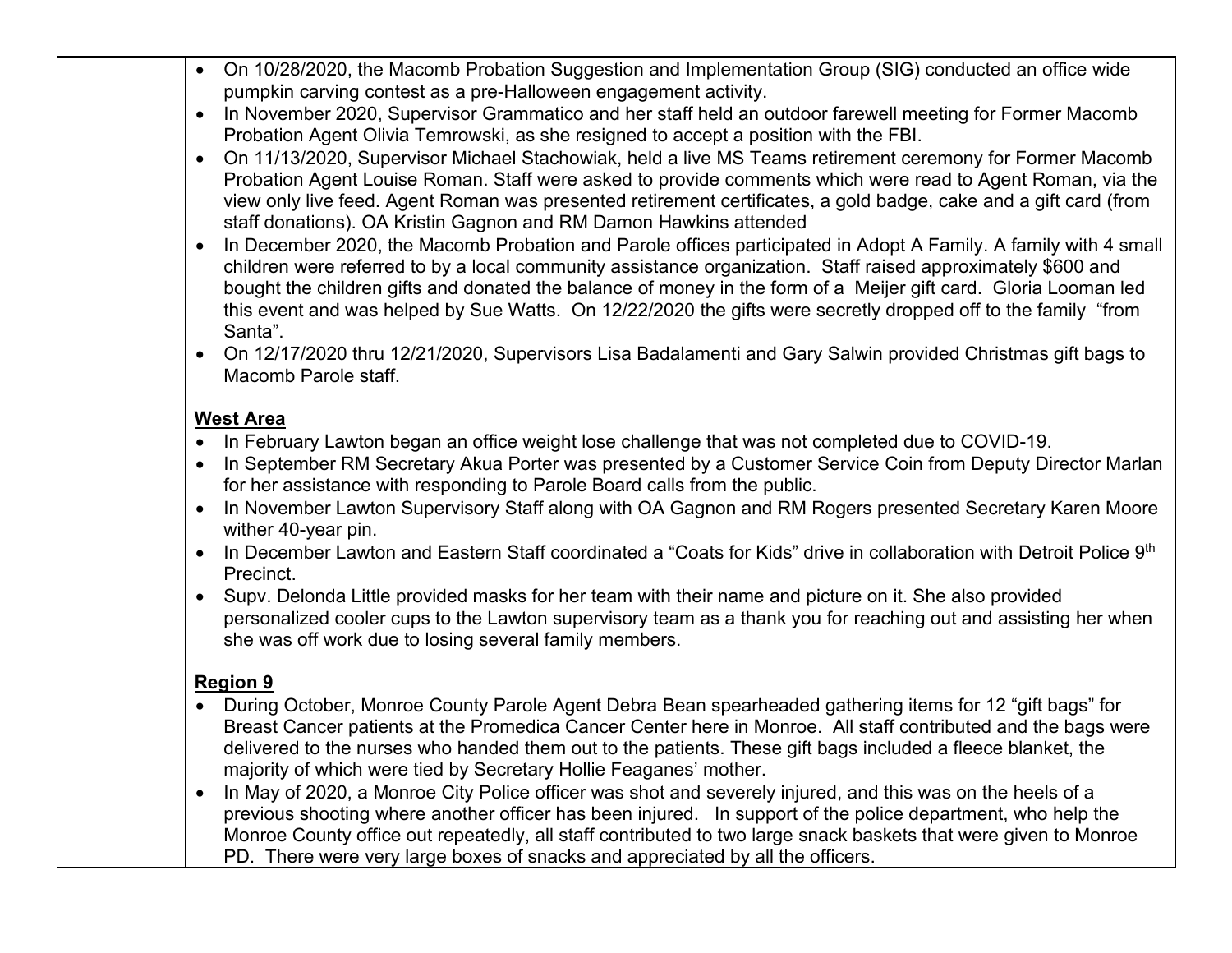- Monroe County Parole Agent Shayna Terry received a Good Government Coin symbolizing Team Work for her work and assistance provided in locating an absconder who was a suspect in an homicide.
- Monroe County Probation Agent Jessica Hurta received a coin from the FBI. Agent Hurta assisted FBI agents in Michigan and Florida in investigating and eventually arresting one of her probationers on a charge of Attempted Production of Child Pornography.
- Monroe Supervisor Judy Laberdee has organized a blood drive challenge for staff in Region 9. Anyone who donated blood will be entered into a drawing to win prizes.
- Jackson Parole Supervisor Aaron Dungy and Jackson Probation Supervisors Lisa Hendricks and Rita Walling hosted a drive thru party at the Jackson Parole parking lot for agents during Parole/Probation Officer/Pretrial Services Week. Agents could pick up a gift from the supervisors and lunch. It worked out really well given COVID prevented them from getting together to celebrate staff.
- In January, the Jackson Parole Office in conjunction with Office of Offender Success and Administrative Agency Catholic Social Services of Washtenaw County hosted a Landlord Summit in Jackson to provide community awareness to the housing needs of our parolees. We had several landlords, investment property companies and several area non-profit organizations along with MDOC staff attended.

#### **Northwest Area**

- Pontiac Probation Agent Ahmed Bazzi was selected as the 2020 Candice Dunn Probation/Parole Agent of the Year. He was also invited by Director Heidi Washington to visit the governor's mansion and meet Governor Whitmer.
- Both Pontiac and Troy Probation took part in a pilot program utilizing the Impaired Driver's Assessment (IDA)-a risk based assessment tool specifically developed for individuals convicted of Operating While Impaired offenses. The purpose of the IDA is to determine if this population risk level was properly being assessed and increasing the likelihood they would be eligible for sentencing to Oakland County Treatment Court. Oakland County has one of the highest OWI convictions in the state. The pilot has determined that the IDA is able to identify the needs of this population specifically and assesses them at the appropriate risk level.
- Several staff in Oakland County (Agents Pat Knowles, Dan Nash, Danielle Guido, Yvettia Smith, Heather Zimmerman, Lakeisha Bass) were given Good Government Customer Service Coins as a result of the positive impact they had on the lives of some of the people they supervise.
- During Parole/Probation/Pre-Trial Services Week several supervisors in Oakland County found creative ways to celebrate their staff, from delivering goodie bags containing treats and other items, from meeting at a park for a continental breakfast outside while socially distanced.
- Throughout 2020, Region Manager Brock Dietrich provided the supervisors and secretary in the Northwest Area gift cards for their favorite restaurants acknowledging their MDOC years of service anniversary.
- Staff in Oakland County who are veterans of the armed services were acknowledged for their service in celebration of Veteran's Day. Troy Probation Agents Emil Khalil, Will Gonwicha, Brandon Bellant, Pontiac Probation Agents Jeremy Bannatyne, Gwendisha Steward and Pontiac Parole Supervisor Anitra Harris each